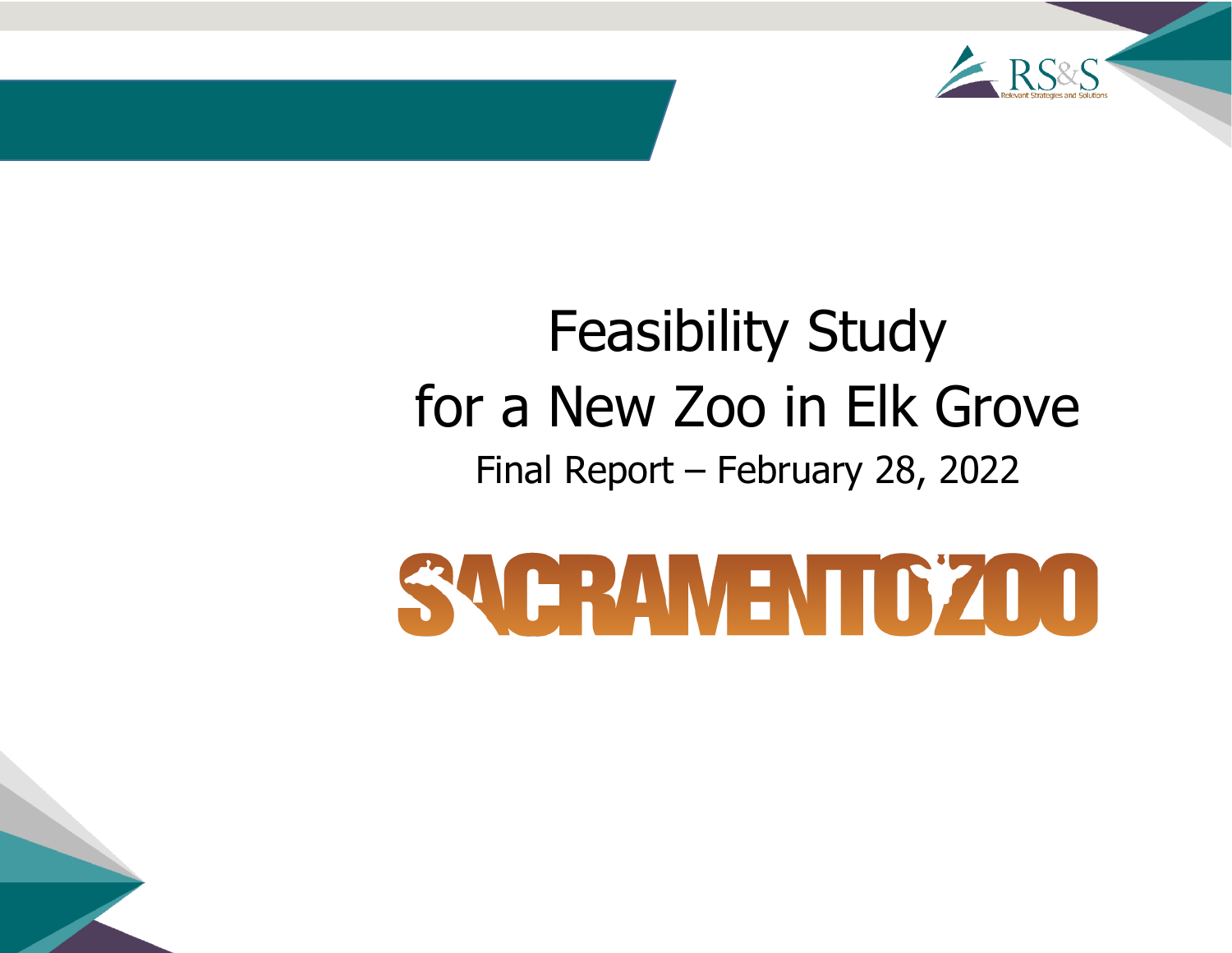

# **Table of Contents: A Feasibility Study for a New Zoo in Elk Grove**

| $\blacksquare$ |  |
|----------------|--|
|                |  |
|                |  |
|                |  |
|                |  |
|                |  |
|                |  |
| $\blacksquare$ |  |
|                |  |
|                |  |
|                |  |
|                |  |
|                |  |
|                |  |
|                |  |
| $\blacksquare$ |  |
|                |  |
| $\blacksquare$ |  |
|                |  |
|                |  |
|                |  |
|                |  |
|                |  |

Appendix A: Vision Statement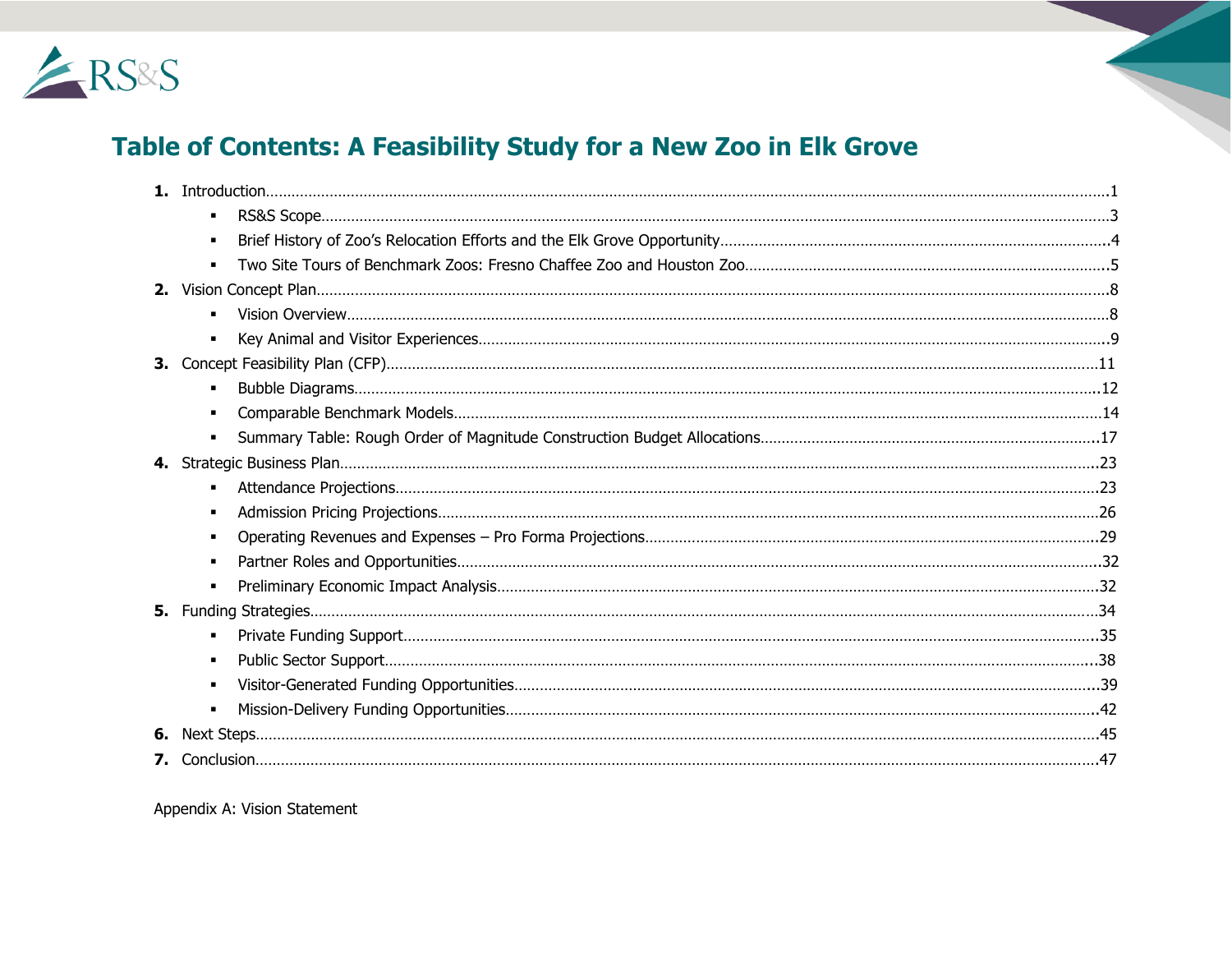# **1. INTRODUCTION**

Relevant Strategies and Solutions (RS&S) is pleased to present this feasibility study to the leadership and citizens of the City of Elk Grove and the Sacramento Zoological Society to support and advance the exciting initiative to build an entirely new Zoo in Elk Grove. This truly once-in-a-lifetime opportunity has been realized through a combination of visionary leadership, executive commitment, knowledgeable input from zoo experts, and support from donors and friends. We are confident that the potential new Zoo in Elk Grove will incorporate best-in-class thinking, design, and practices to create unparalleled animal and visitor experiences.

Given the extremely rare opportunity to build a major new zoological park from the ground up, which last occurred in 1988 with the Indianapolis Zoo, the new Zoo in Elk Grove offers enviable potential for all involved:

- For the animals spacious, naturalistic, dynamic, and invigorating habitats and state-of-the-art animal care facilities;
- For the visitors fresh, new, fully engaging, up-close-and-personal experiences facilitated by the latest design and technology and complemented by high-quality refreshment and dining/lodging options; and
- For the Elk Grove community a world-class zoo that will delight Elk Grove residents, support student learning, promote conservation and environmental awareness, contribute to the tax base, boost regional economic development, attract broad-based tourist interest, and enhance Elk Grove's standing as a highly desirable regional destination.
- For designers and contractors who do not have to worry about interfacing with antiquated infrastruture and outdated building code issues. Building new eliminates many of the unknown expenses incurred with renovating old facilities and exhibits.

The purpose of this feasibility study, as outlined below, is to provide the key information necessary for the Sacramento Zoo and the City of Elk Grove to make an informed decision about bringing the new Zoo in Elk Grove to life. The feasibility study ensures that the vision is supported with data establishing realistic and achievable goals for implementation. It is important to recognize that the feasibility study is based on a high-level conceptual plan and does not include any design concepts or specific animal or visitor design initiatives. The high-level concept plan included in the feasibility study presents a compelling vision for the new Zoo.

Unlike most feasibility studies RS&S has completed, assessing sites for a new zoo in Sacramento, the City of Elk Grove is already ahead of the game, having already identified the potential site for the new Zoo in Elk Grove: land that the City would purchase bordered by Lotz Parkway and Kammerer Road, off of Highway 99. The proposed site includes approximately 100 total acres, with approximately 60 to 75 acres within this site identified by the City for the new Zoo. The proposed site is undeveloped land that is zoned and planned for uses such as a zoo.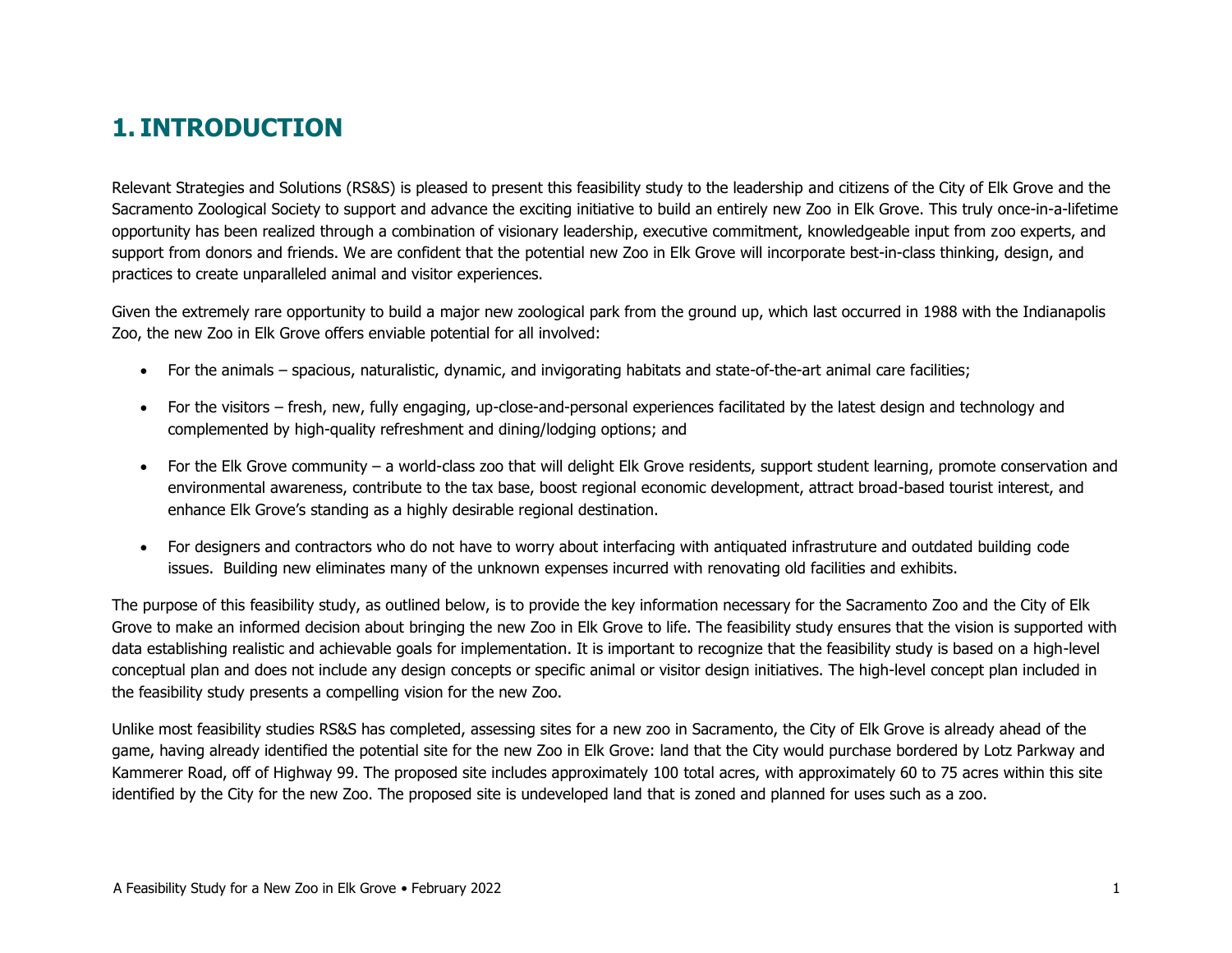

This feasibility study constitutes a feasible and planning study, consistent with California Environmental Quality Act ("CEQA") Guidelines section 15262, for possible future action for a project that has not yet been approved, adopted, or funded. This feasibility study will have no legally binding effect on later activities.

Utilizing the compelling vision statement and the proposed available site, the feasibility study addresses six key strategic objectives by focusing on the following questions:

- 1. What compelling animal, visitor, and community experiences and amenities must be available to support the vision and the desired outcomes?
- 2. How best to utilize the proposed site characteristics and assets to implement the envisioned animal, visitor, and community experiences and amenities, and how would a phased development of the vision plan utilize the proposed site?
- 3. What is the rough order of magnitude (ROM) for the projected construction costs to implement the vision plan based on best practice benchmark exhibits and amenities?
- 4. What are the viable and sustainable financial, operating, and attendance models for the new Zoo at the proposed site?
- 5. What financial resources are needed to support the construction and operating needs of the new Zoo?
- 6. What are the best practice roles of the City of Elk Grove and the Zoological Society for jointly constructing and operating the new Zoo?

The feasibility study will address these strategic objectives and position the Zoo, the Society and the City to achieve/provide:

- Highest standards of care and management for the animal collection with a focus on conservation.
- Sufficient space and capability to exhibit a diverse animal collection.
- Exceptional visitor experiences and amenities, including:
	- o Parking and other accessibility features;
	- o Special and unique animal encounters;
	- $\circ$  Active play and adventure opportunities;
	- $\circ$  Educational engagement for all, from elementary students to adults;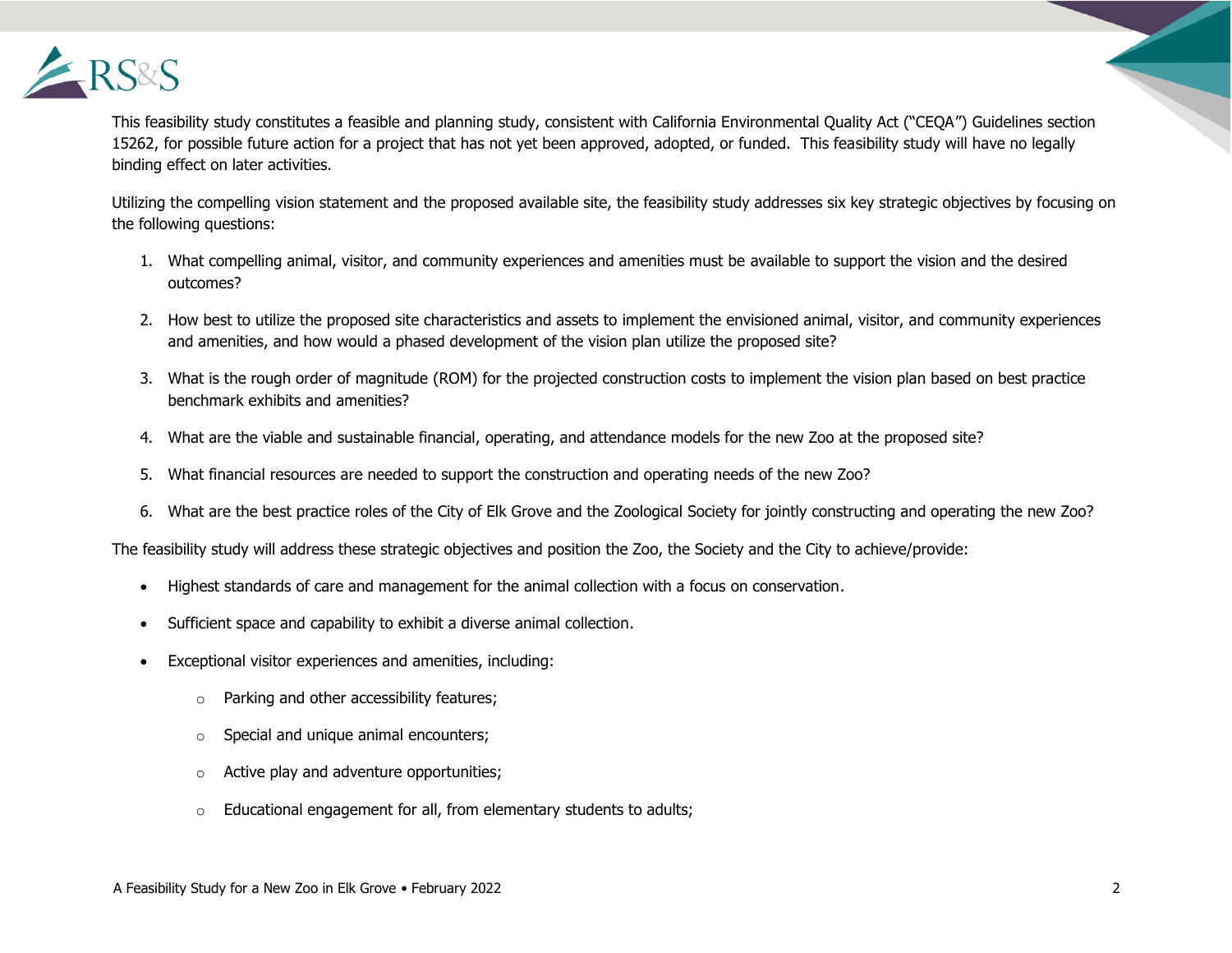

- $\circ$  Digital programming that engages visitors to enhance the pre/post/on-site experiences; and
- o Dynamic admission and membership fees.
- Financial viability and future sustainability, including:
	- o Public-private partnership potential;
	- $\circ$  Opportunities to develop synergy with other local/regional attractions and businesses; and
	- $\circ$  Opportunities for special events, rentals, and other revenue-generating possibilities.
- A compelling brand and awareness throughout the Sacramento region as a leading conservation, educational, and wildlife institution.

This initiative highlights the vision and ingenuity of the Board of the Sacramento Zoological Society and the City's leadership team. This study was developed through and with their keen interest and collegial collaboration. The project would not be possible without the strong and capable leadership of both the Society and the City. We thank the Society and the City for their support.

# **RS&S Scope of Work**

RS&S was engaged by the Sacramento Zoological Society in September 2021 to work with its Elk Grove feasibility planning team to conduct the necessary planning with respect to vision, site considerations, visitor and animal experiences, infrastructure needs, construction budgeting, operating projections, phasing options, pricing and revenue strategies, potential partner roles and opportunities, fundraising, and potential management and operating agreement structures.

Based on our planning discussions, we identified the following six priorities:

- **1.** Vision Concept Plan: Ensure that the vision for the new Zoo reflects all site opportunities for animal and visitor experiences.
- **2.** Concept Feasibility Plan (CFP): Create bubble diagrams to reflect the vision, including infrastructure needs and opportunities, and create rough order of magnitude construction budget allocations.
- **3.** Strategic Business Plan: Identify the operating projections and planning assumptions, identify cash flow projections including source & use projections, develop phasing options, update pricing and revenue strategies, and identify partner (City of Elk Grove, Society, and third-party) roles and opportunities.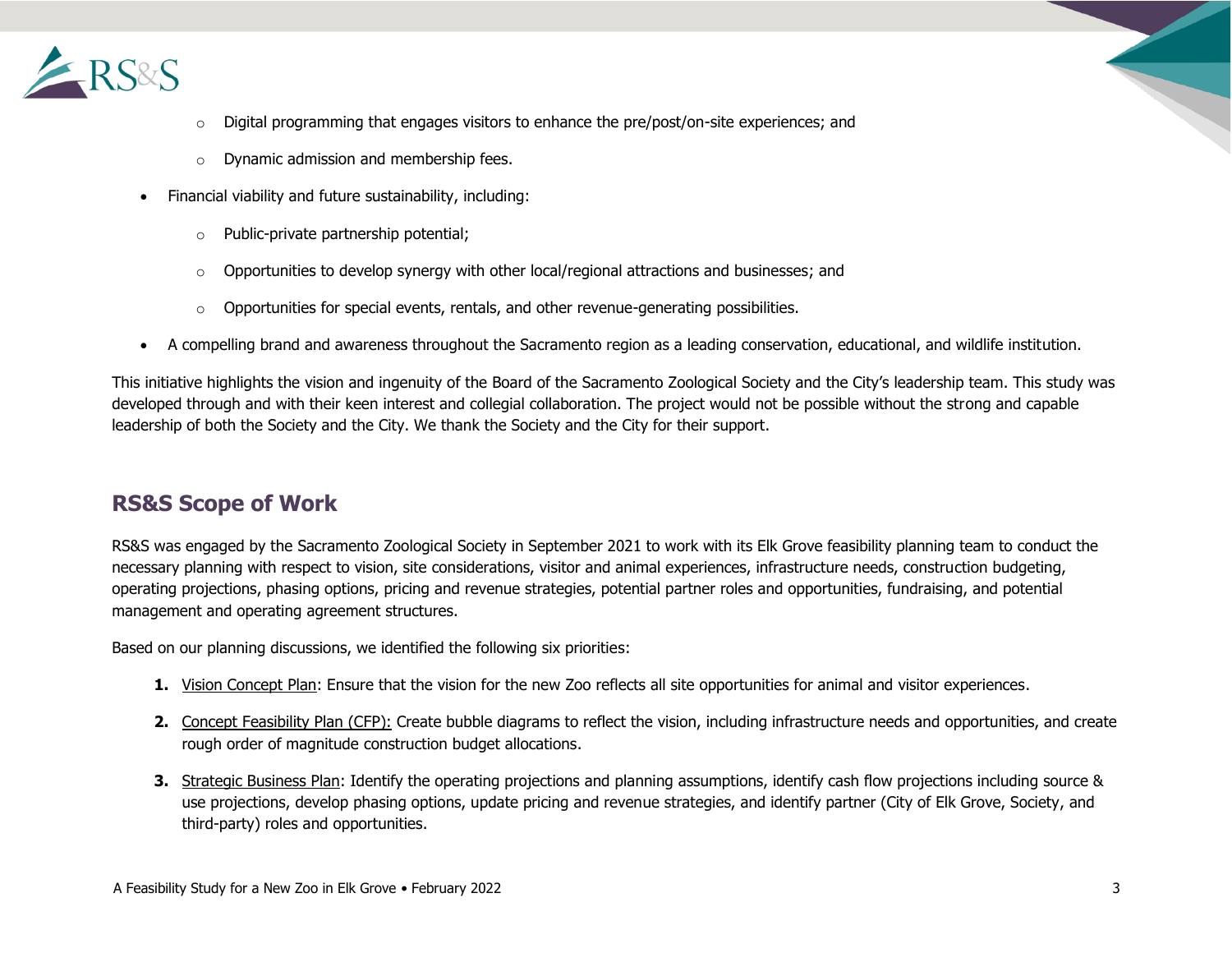

- **4.** Communications Plan: Support the Zoo in its work with PCIPR, the Zoo's external communications firm, to ensure creation of a dynamic communications plan that will engage and excite the community in the planning for the new Zoo.
- **5.** Fundraising Strategies: Identify achievable and effective fundraising strategies to support the new Zoo with support from private individuals/donors, corporate and foundation support, and strategic partner support.
- **6.** Management & Operating Agreement (MOA): Provide guidance to the Zoo's legal counsel (Downey Brand LLP) on best practice management and operating agreement models. Our feasibility study does not address the MOA at this time, as additional concept programming needs to be completed prior to drafting the MOA. As part of the planning process, we have shared best practices and agreement models with the Society's legal team to guide their development of the MOA. The Downey Brand team is completing a best practices analysis of these existing agreements so both parties have an overview of the existing agreements. The first step we recommend is the development of a Memorandum of Understanding (MOU), which would enable both parties to move forward with the next stages of planning, design, and the cultivation of funders while the more detailed MOA is developed and executed.

Through the course of this work, our goal was to ensure that all of the planning steps integrated with each other so that the leadership of the City and the Society were empowered with a compelling vision, meaningful data, solid benchmarks, clear messaging, and actionable next steps to move this once-in-a-lifetime opportunity forward.

# **Brief History of Zoo's Relocation Efforts and the Elk Grove Opportunity**

For many decades now, the Sacramento Zoo has been impacted by the limitations of its Land Park site and the lack of viable expansion capabilities. These impacts have been most notably felt in the loss of iconic species such as gorilla, hippo, elephant, and tiger, and also in accreditation issues and warnings from the Association of Zoos and Aquariums (AZA). Parking (a long-time challenge for the Zoo) and size (only 14.6 acres) were considered major factors in limiting the Zoo's annual attendance: ten-year average of 503,000 annually, significantly below attendance levels of other AZA zoos with similar metropolitan statistical area (MSA) populations.

Because of these issues, it has long been a matter of consensus that relocation is necessary for the Zoo to thrive as a modern, sustainable zoological facility. Plans to relocate have been initiated several times over the years, but have failed to reach execution. In 2009/10, a plan to move the Zoo to Sutter's Landing was suspended due to remediation costs associated with soil contamination issues and a realignment of the goals and priorities of the City of Sacramento. As part of the 2010 study, an assessment of alternative sites, including Cal Expo and the Arco/Sleep Train site, also failed to progress.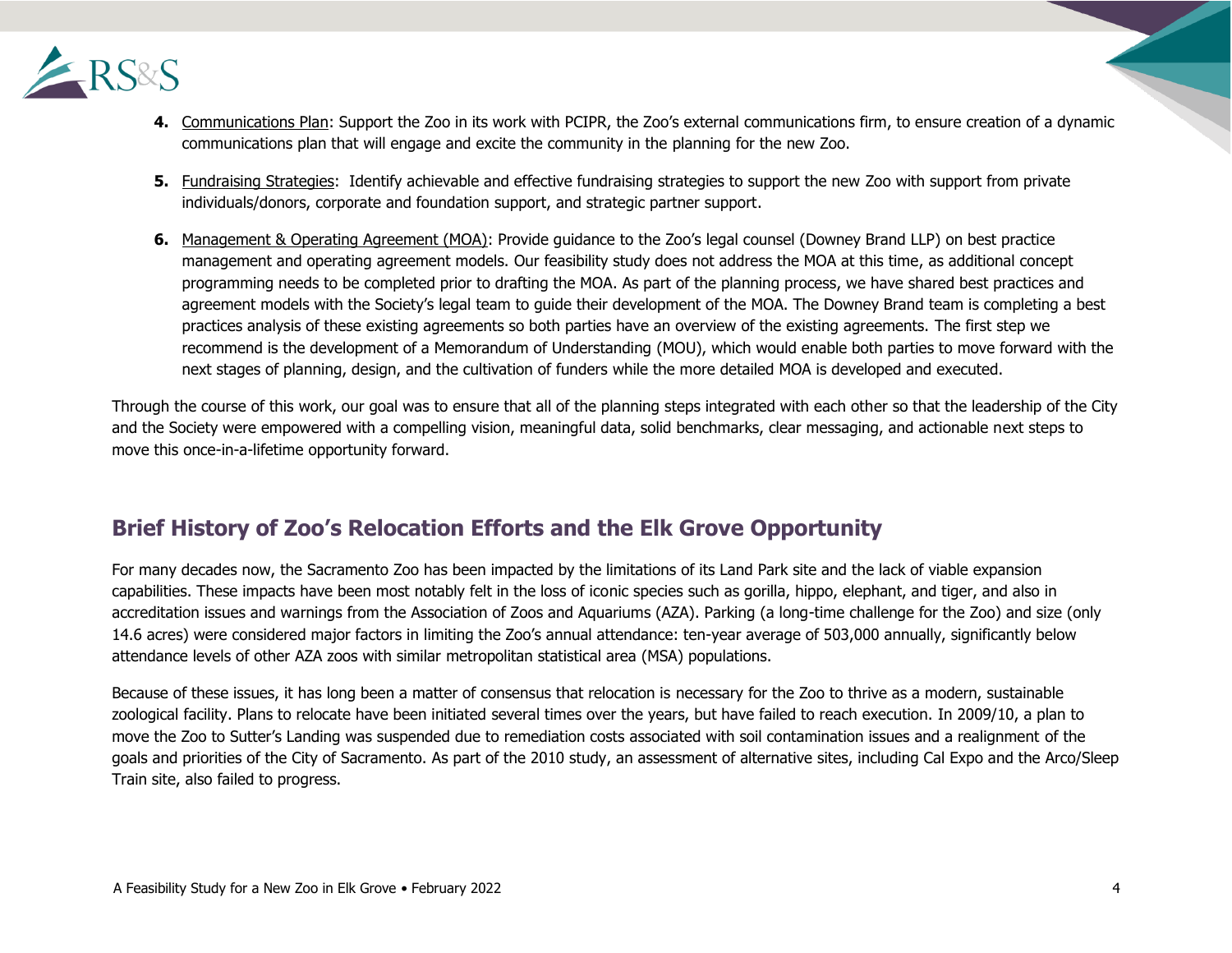

Then in 2017/18, the Zoo's facility master plan called for over \$128 million of necessary improvements and recommended enhancements at its current 14.6 acres in Land Park. With no ability to expand habitats while maintaining the current size and scope of the animal collection or to increase parking, the Society determined that it was neither feasible nor practical to make such a large investment at the current site. This situation generated serious concerns about the Zoo's ability to maintain a dynamic animal collection, offer compelling visitor experiences, accommodate increasing demand for visiting the Zoo, foster continued donor interest, and generate the revenue necessary for sustainable operations. Therefore, the Society determined that relocation offered the best opportunity to achieve financial viability and long-term sustainability, and it undertook, with the support of the City of Sacramento, an exhaustive, nearly four-year search evaluating potential sites for relocation within Sacramento.

When attempts to move forward with relocation planning efforts in Sacramento failed to reach resolution with the City of Sacramento in 2020/21, the City of Elk Grove and Zoo leadership came together and realized a powerful and extraordinary opportunity to work together to build a new, world-class zoo from the ground up. The working title for this new initiative is the new Zoo in Elk Grove.

The new Zoo in Elk Grove will be founded on the Sacramento Zoo's nearly 100-year legacy and unparalleled commitment to animal care. Building on that strong foundation and working from a shared vision, the Society and the City seek to:

- create a new regional zoological park that will maintain the highest standards in animal care;
- support and promote wildlife conservation;
- offer best-in-class visitor, animal, and quest experiences;
- serve as an educational partner to students within Elk Grove and the greater Sacramento region; and
- become a much valued and valuable community resource for the City of Elk Grove.

The leadership of both the Society and the City are excited by this unprecedented opportunity to create a new zoo from a blank slate – to incorporate the latest thinking and newest technology in every aspect of the planning and design from animal habitats to guest amenities to veterinary care to infrastructure and more. The new Zoo will usher in a new era of excellence for zoological institutions while also supporting and promoting Elk Grove's community, visitor, and economic development goals. With a shared vision for a world-class zoo and what that would mean for the animals, for the visitors, and for the City of Elk Grove, Zoo and City leadership stand ready to work together on next steps.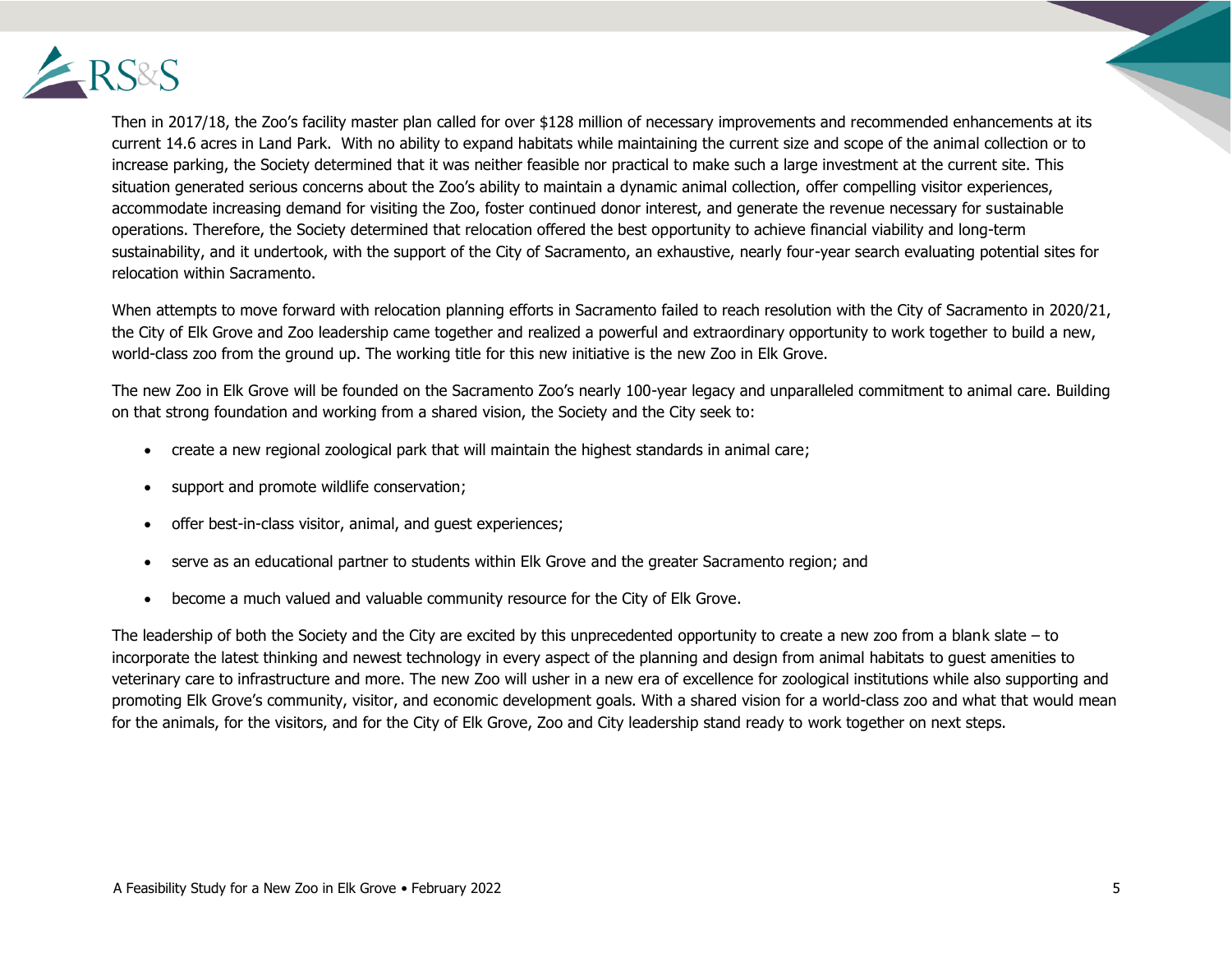

# **Site Tours: Fresno Chaffee Zoo and Houston Zoo**

As part of the planning process and to provide real-world points of comparison, Society staff led the planning team on tours of both the Fresno Chaffee Zoo and the Houston Zoo as benchmark management and operating models. Both zoos underwent privatization as noted below just as the Sacramento Zoo did in 1997. These tours provided a wonderful opportunity for the City and the Society to calibrate expectations and solidify their vision for the new Zoo.

Although there are many positive outcomes from having visited the Fresno Chaffee Zoo and the Houston Zoo, we focused on a number of key strategic impacts that both zoos have delivered to their respective communities, specifically: community investments in their zoos, attendance growth, and economic values. We have summarized these "impact stories" below:

# **Fresno Chaffee Zoo**

Celebrating its 90th anniversary in 2019, the Fresno Chaffee Zoo is a 39-acre zoological park that is located in Roeding Park. Pre-Covid, the Zoo attracted over 825,000 visitors annually, with an all-time peak of **964,000 visitors in 2016** with the opening of the new African Adventure. The 825,000 annual baseline of visitors to the Zoo reflects a 107% increase in attendance from 398,900 in 2007.

Until 2006, the Zoo was operated by the City of Fresno. With the successful passage of Measure Z funding for the Zoo in November 2004, the management of the Zoo shifted to a private non-profit entity, Fresno's Chaffee Zoo Corporation. The Fresno County Zoo Authority is the public agency responsible for the administration of Measure Z, the sales tax which is collected throughout Fresno County for the support of the Zoo in the City of Fresno.

Measure Z, a Fresno County sales tax of 1/10th of one percent on retail transactions, was approved by the voters initially in 2004 and again in 2014 to support the Zoo's capital improvements. The Zoo began receiving funds on April 1, 2005, with two-thirds of the funds to be spent on capital improvement projects and up to one-third to be spent on operations and maintenance of the Zoo.

Since 2007, the Zoo has invested over **\$135MM** in new animal exhibits (Sea Lion Cove, African Adventures, and Kingdoms of Asia, among other smaller animal exhibits) and visitor amenities, with over 90% of these investments funded by Measure Z capital improvement funds and the Zoo's unrestricted operating fund supported by Measure Z. These investments have been the primary reason for the 107% increase in the Zoo's visitation since 2007.

Although no recent economic impact studies have been completed, it is estimated that the Zoo's approximately \$15MM annual operating budget provides over **\$40MM in direct and indirect on-going economic benefits** to the Fresno community through its annual operations. With over \$135MM in capital improvements, **the one-time direct and indirect economic benefits from these capital improvements to the Fresno community are anticipated to be \$231MM**. Source: The Fresno Chaffee Zoo's annual report to the community.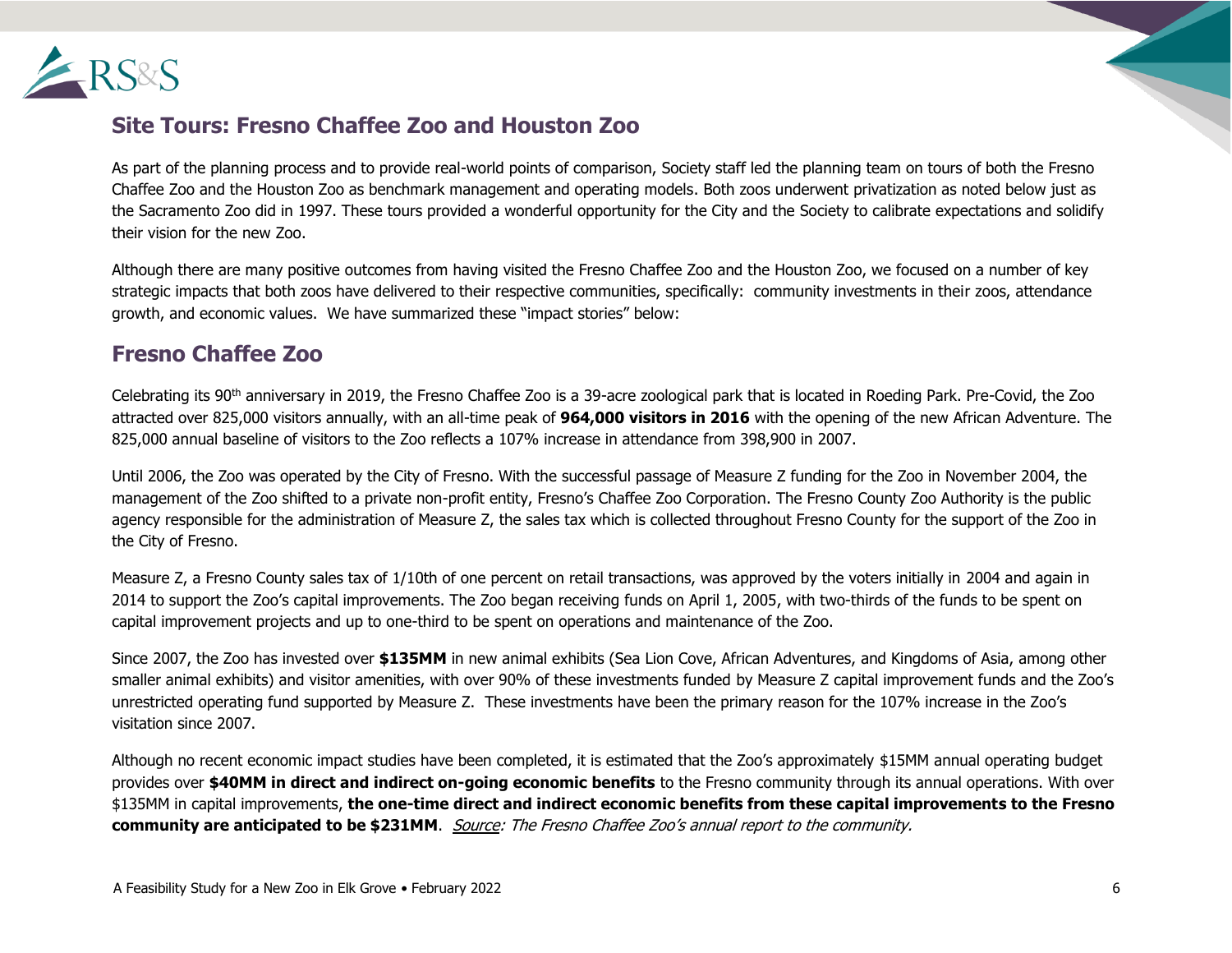

# **Houston Zoo**

Celebrating its 100<sup>th</sup> anniversary in 2022, the Houston Zoo is a 55-acre zoological park that was privatized in 2002. In the twenty years since, the total capital investment in the Houston Zoo has been approximately **\$300MM**, raised completely through private fundraising and earned revenue. The most recent campaign included a \$50MM lead gift from a long-time donor to the Zoo.

Since 2002, and with over \$300 million in capital investments, Zoo attendance has more than doubled, from 1.2 million in 2002 to its **peak of 2.5 million in 2016**. Covid-era attendance has stabilized at around 2.1 million. This includes general zoo visitors, members, and special event attendance, such as the very successful annual Zoo Lights celebration. The Houston Zoo has grown to become the 2<sup>nd</sup> most attended zoo within the United States that charges an admission fee, second only to the San Diego Zoo.

The most recent economic impact study (2019) estimated that the Zoo generated over **\$242MM annually in direct and indirect economic benefits to the City of Houston**, inclusive of its construction activity.

The 2002 new management operation agreement (MOA) between the Houston Zoo and the City of Houston included a one-time deferred maintenance grant from the city of approximately \$7MM. In addition, annually, the City of Houston provides all utilities at no charge to the Zoo per their MOA. The rough estimate of value for these utility services is \$2MM/year. Pre-Covid, the City of Houston provided approximately \$9MM annually to the Zoo for general operating support.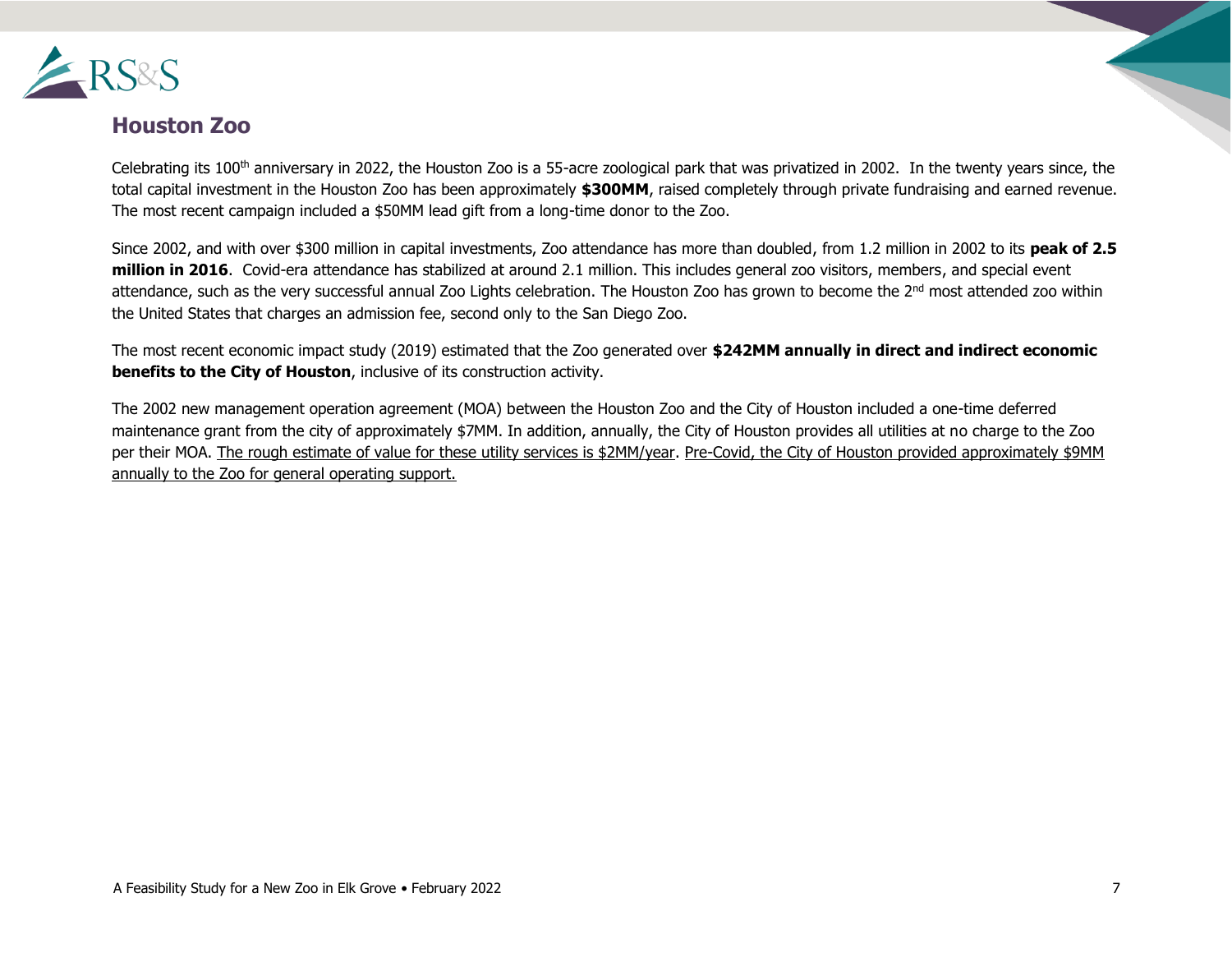

# **2. VISION CONCEPT PLAN**

Complete implementation of the Zoo's vision will utilize a full 60 acres, not including parking, in a two-phased process: Phase 1 encompassing 41 acres, with the remaining 19 acres being developed in Phase 2. The full 60 acres is required to fully leverage the vision/concept plan; provide the necessary capacity for the Zoo's planned animal collection, support services, and retail and dining amenities; and to deliver a high-quality zoo experience.

We have identified the need for 10 acres of land to support the Zoo's primary parking needs. Ten acres of parking will accommodate the baseline attendance projections for the new Zoo. Allocating parking acreage separately from the Zoo's core 60 acres allows for the opportunity for the City to charge for parking, potentially securing financing options for building the parking and/or supporting Zoo investments/improvements.

#### **Vision Overview**

Building this new Zoo is a remarkable opportunity and utmost care must be taken to leverage every aspect of the planning and execution of the project, using the vision as a guide. It is critical that the Society and the City develop, design, and implement the best possible exhibits and experiences so that the considerable financial commitment required is justified as a sound investment in a successful and sustainable operation. By investing in best-in-class habitats and exhibits for a dynamic animal collection and fresh and exciting guest experiences, the new Zoo will generate the kind of enthusiasm that will drive attendance to the Zoo from beyond the Sacramento region and attract and sustain visitation at levels that will support operations and enable the Zoo to deliver on its mission.

The vision statement shared as **Appendix A** captures the essence of what a visit to the new Zoo might feel like, if approved and constructed. It depicts the potential types of animals, visitor experiences, special encounters, and retail/refreshment/lodging opportunities envisioned for the new Zoo based on the site identified by the City of Elk Grove.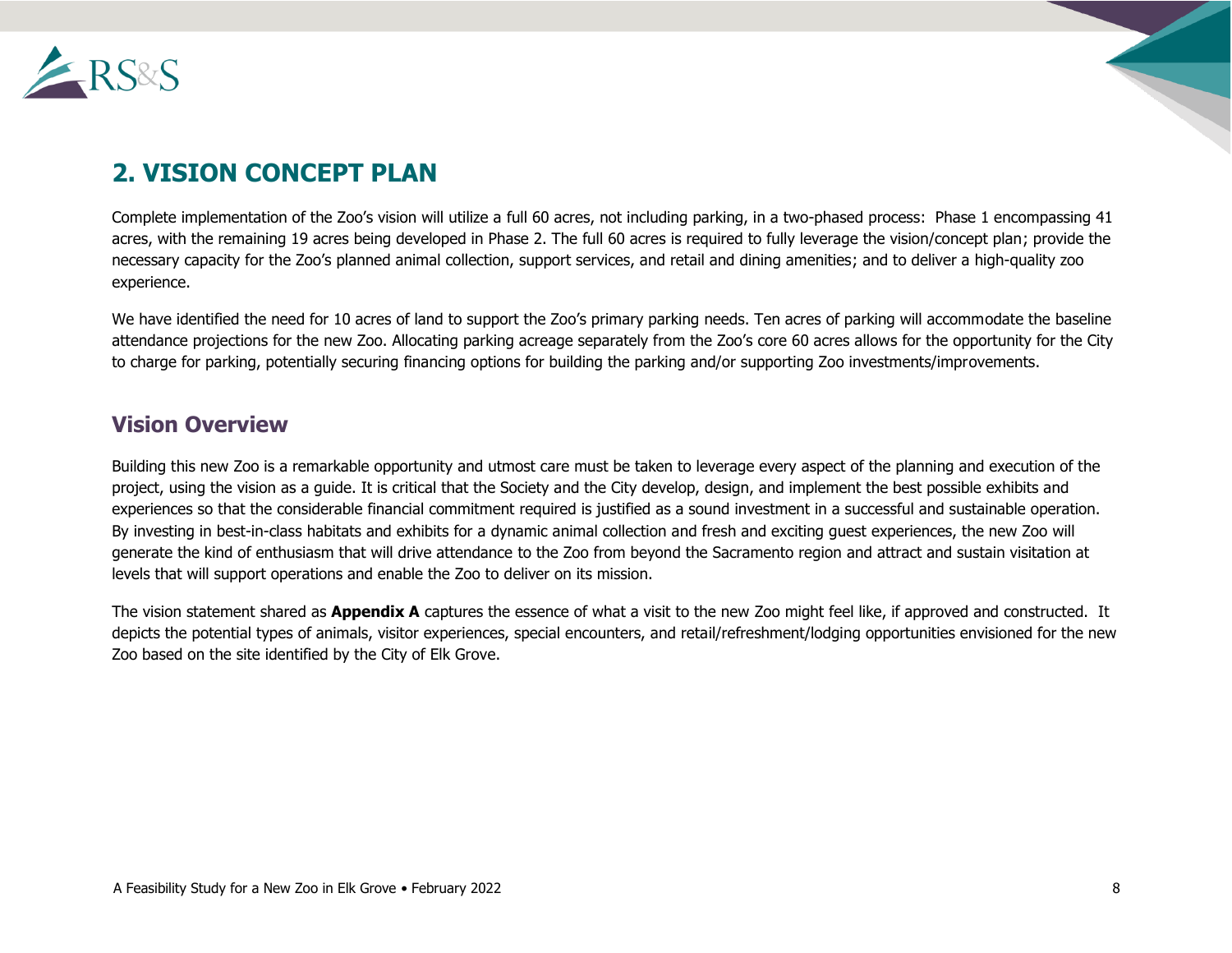

# **Key Animal and Visitor Experiences**

The table on the following page summarizes the key animal and visitor experiences planned for the new Zoo, denoting the acreage required for each exhibit/experience, the program elements, and potential species expected to be exhibited. For planning purposes, some smaller exhibits have been consolidated. The table that follows does not fully reflect the entire animal and visitor experience as depicted in the vision attached as Appendix A.

As noted in the table below, two-thirds of the total site – 41 of the total 60 acres – is programmed to be built out as part of Phase 1. This first phase of development boasts:

- a dynamic animal collection, including the return of iconic species like the hippo, the introduction of rhinoceros and gelada, and hugely popular favorites like giraffe, okapi and lemur among other beloved animals;
- a welcoming entry plaza with retail, dining, event space, and a variety of bird aviaries;
- fantastic visitor experiences, including the expansive African Savannah (which comprises more than half of the Phase 1 acreage), and fun play spaces, including the playground and carousel; and
- state-of-the-art animal care facilities with a new veterinary hospital.

The Phase 1 programming will support baseline visitation projections of over one million visitors annually, positioning the new Zoo as a key community asset and regional attraction.

The remaining 19 acres will be built as part of the Phase 2 programming. Planned Phase 2 exhibits and experiences include a California-focused experience highlighting the unique heritage of the state, as well as exhibits featuring animals of Asia and Australia and a Great Apes exhibit.

As noted above, parking is not included in the proposed 60-acre site plan.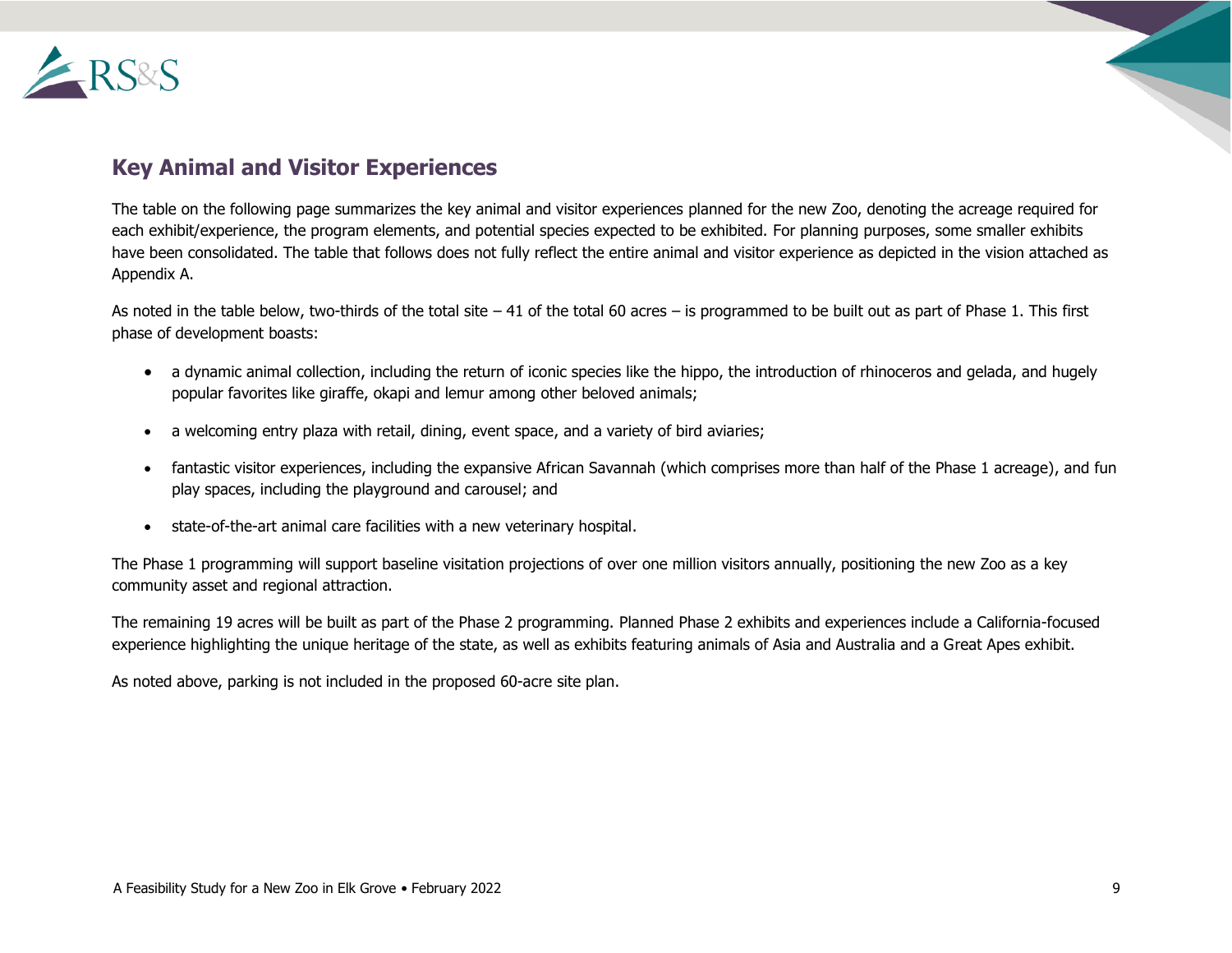

| <b>Zones</b>                           | <b>Acres</b>   | <b>Program Elements/Experiences</b>                                               | <b>Potential Key Species</b>                                                                    |
|----------------------------------------|----------------|-----------------------------------------------------------------------------------|-------------------------------------------------------------------------------------------------|
| <b>Entry Complex</b>                   | 3              | Arrival, retail, plaza, restrooms, admin offices, lodge, event space, aviary      | giant tortoise, alligator, flamingo,<br>parrot, sloth                                           |
| <b>Carousel</b>                        | 0.5            | fee-based experience                                                              |                                                                                                 |
| <b>Primate Playground</b>              | 0.5            | integrates with lemur and monkey exhibits with sitting walls for visitors         | lemur, monkeys, climbing & play<br>activities                                                   |
| <b>African Savannah</b>                | 23             | restaurant, classrooms, overnight experiences, giraffe feed, rhino<br>interaction | rhino, lion, meerkat, cheetah, wild<br>dog, zebra, giraffe, ostrich, antelope,<br>warthog       |
| Gelada                                 | 3              | large collection of gelada with expansion opportunities                           | gelada                                                                                          |
| <b>Hippos</b>                          | 4              | underwater viewing, return of iconic species, aviary                              | hippo, cichlid, lungfish, python, bee-<br>eater                                                 |
| <b>Okapi</b>                           | 1              | Visitor viewing and VIP tours                                                     | okapi, crane, duiker                                                                            |
| <b>Support</b>                         |                |                                                                                   |                                                                                                 |
| Vet Hospital                           | $\mathbf{1}$   | potential UC Davis with viewing windows for visitors                              | n/a                                                                                             |
| Maintenance &<br>Warehouses            | $\overline{2}$ | shops for operational staff & services                                            | n/a                                                                                             |
| Service/Infrastructure                 | 3              | back-of-house holding and storage                                                 | n/a                                                                                             |
| <b>Subtotal Phase 1</b>                | 41             | 2/3 of the total proposed site is built out in phase 1                            |                                                                                                 |
|                                        |                |                                                                                   |                                                                                                 |
| <b>Phase 2 Projects</b>                |                |                                                                                   |                                                                                                 |
| <b>California</b>                      | 5              | highlighting the heritage of our State                                            | grizzly bear, otter, elk, trout,<br>rattlesnake                                                 |
| <b>Asia</b>                            | 5              | visitors experience unique up-close learning opportunities                        | tiger, orangutan, gibbon, hornbill,<br>red panda                                                |
| <b>Great Apes</b>                      | 6              | large indoor and outdoor yards with climbing experiences, aviary                  | gorilla, chimpanzee, bonobo, colobus                                                            |
| <b>Australia</b>                       | 3              | farmhouse with windmill and Australian walk-about, aviary                         | kangaroo, wallaby, emu, cassowary,<br>cockatoo, kookaburra, lorikeet,<br>skink, monitor, python |
| <b>Subtotal Phase 2</b>                | 19             |                                                                                   |                                                                                                 |
| <b>Total Acres</b>                     | 60             | <b>Total Site Allocation</b>                                                      |                                                                                                 |
| <b>NOT Included:</b><br><b>Parking</b> | 10             | Surface Lots: 125 cars/acre, ~1,250 spaces total                                  |                                                                                                 |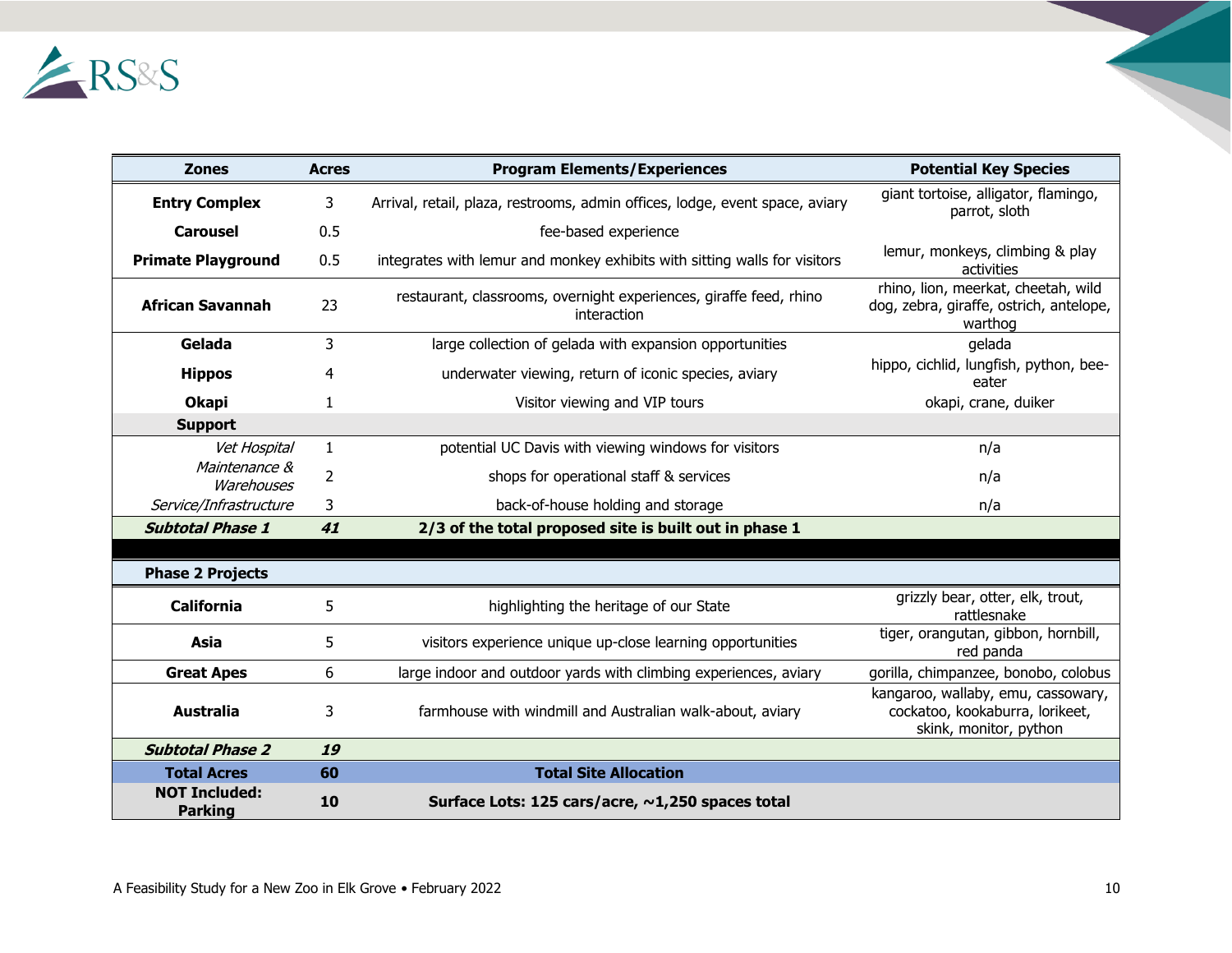

# **3. CONCEPT FEASIBILITY PLAN**

The Concept Feasibility Plan is intended to provide an overview of the key exhibits, animals, and acreage planned for the various animal and visitor experiences at the new Zoo. These concepts were planned for the specific site in Elk Grove designated for the Zoo. When previous sites within Sacramento were under consideration for a relocation of the Sacramento Zoo, **criteria for success** were developed to assess the longterm viability and sustainability of the Zoo at each site. Below, we apply these criteria to the Elk Grove site:

- **Acreage & Expansion Capacity**: With 60 acres available for the Zoo, the site supports the new Zoo's vision and will allow for future phasing opportunities as projected.
- **Vehicle Access**: Situated in southeast Elk Grove, bordered by Lotz Parkway and Kammerer Road, the site offers easy access to/from Highway 99 and future connectivity to Interstate 5.
- **Transit Access:** Future bus, light-rail/fixed transit will enhance access.
- **Ability to Exhibit a Diverse Animal Collection**: Programming 60 acres allows for mixed-use animal exhibits and experiences.
- **Partner/Supporting Use Opportunities**: The location of the site offers opportunities for the Zoo to engage with local communities to create unique day/night initiatives and programs.
- **Marketability**: The marketability of a new Zoo at this site is strong with solid connections to the local Elk Grove and regional communities.
- **Return on Investment from Operations**: Programming both day and night experiences will be attractive to both local and regional markets and will generate sustainable operating revenues.
- **Availability of Utilities**: Utility services are planned for the site and surrounding development.
- **Flood Protection Status**: The site is not located within a local of FEMA floodplain and long-term drainage facilities are planned for the area.
- **Ability to Utilize the Site for a Zoo**: The site is well-suited for zoo attractions and strongly complements recent and planned residential and corporate development adjacent and nearby.

#### **The proposed Elk Grove site meets and exceeds our expectations for development, success, sustainability, and viability.**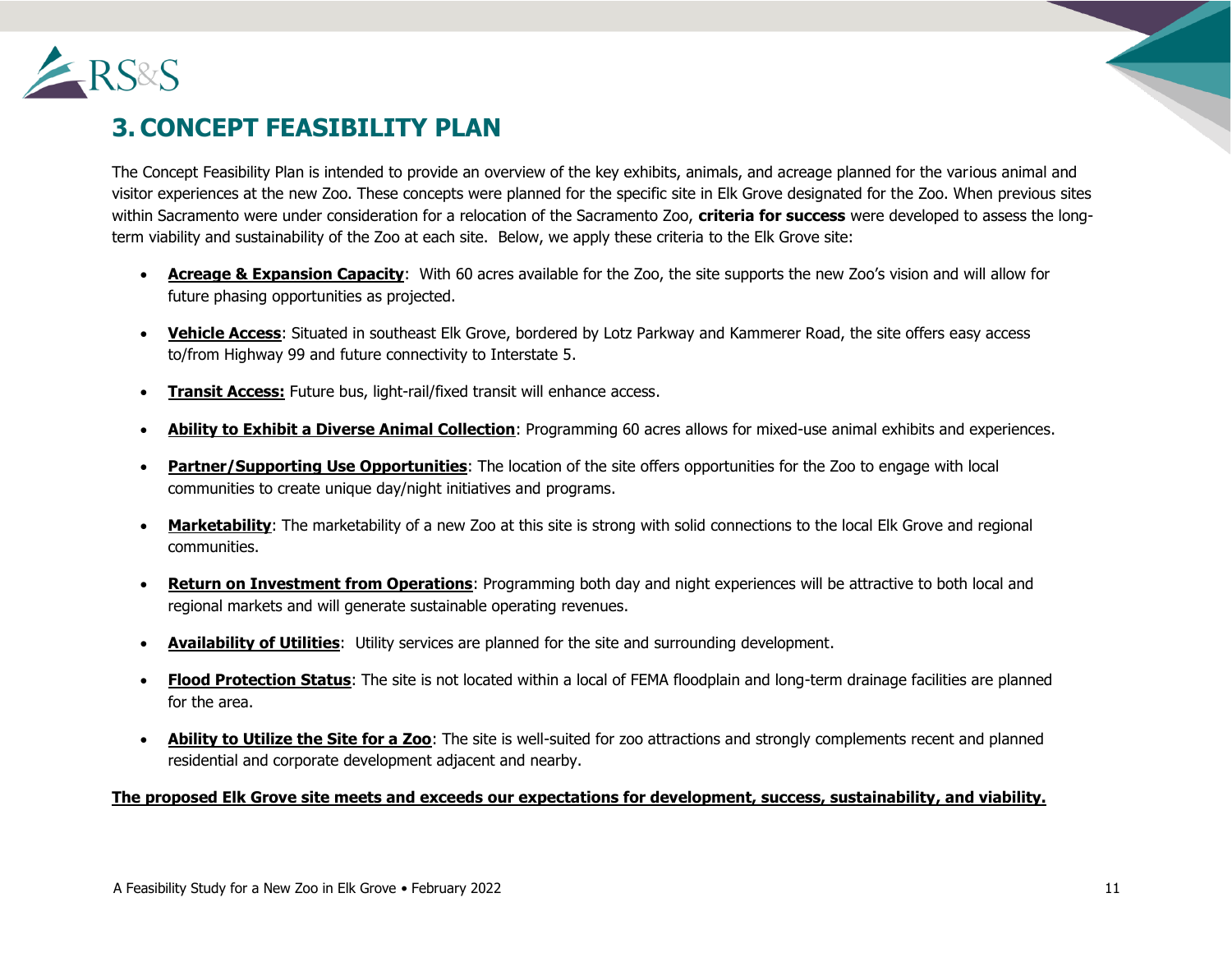

# **Bubble Diagram**

The bubble diagram below depicts the potential option identified by the team as presenting the most efficient and effective use of the proposed site for the new 60-acre Zoo plus 10 acres for parking.

The diagram includes the entry complex, the planned Phase 1 exhibits (labeled generally as Africa), the support areas, the planned Phase 2 exhibits, and parking on an adjacent 10-acre parcel of land. It fully accounts for a total of 60 acres for the Zoo (41 acres for Phase 1 and 19 acres for Phase 2) and 10 acres for parking.

As a point of reference, the Houston Zoo is a 55-acre site plan plus parking, while the Fresno Chaffee Zoo is 39 acres plus parking.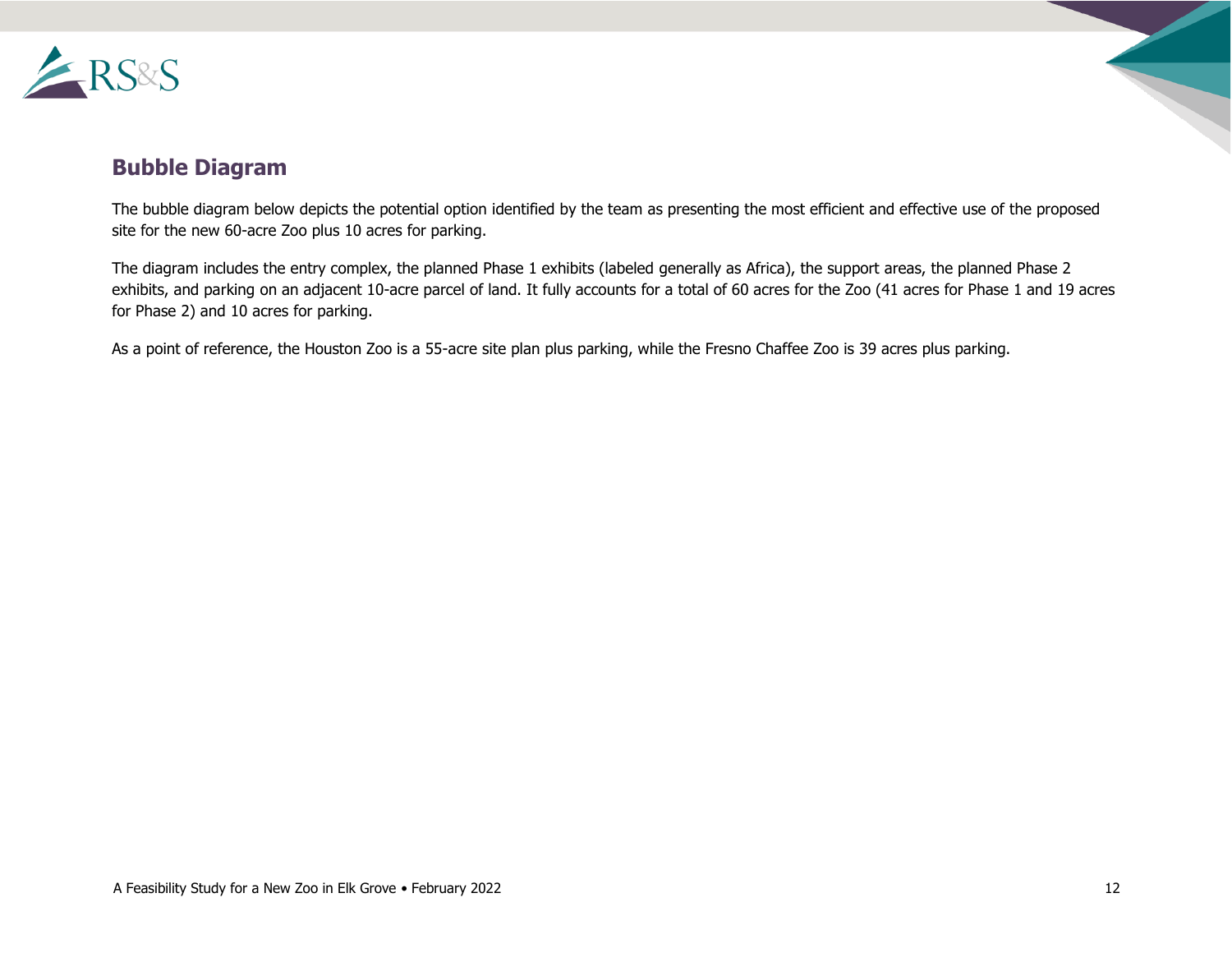



A Feasibility Study for a New Zoo in Elk Grove • February 2022 13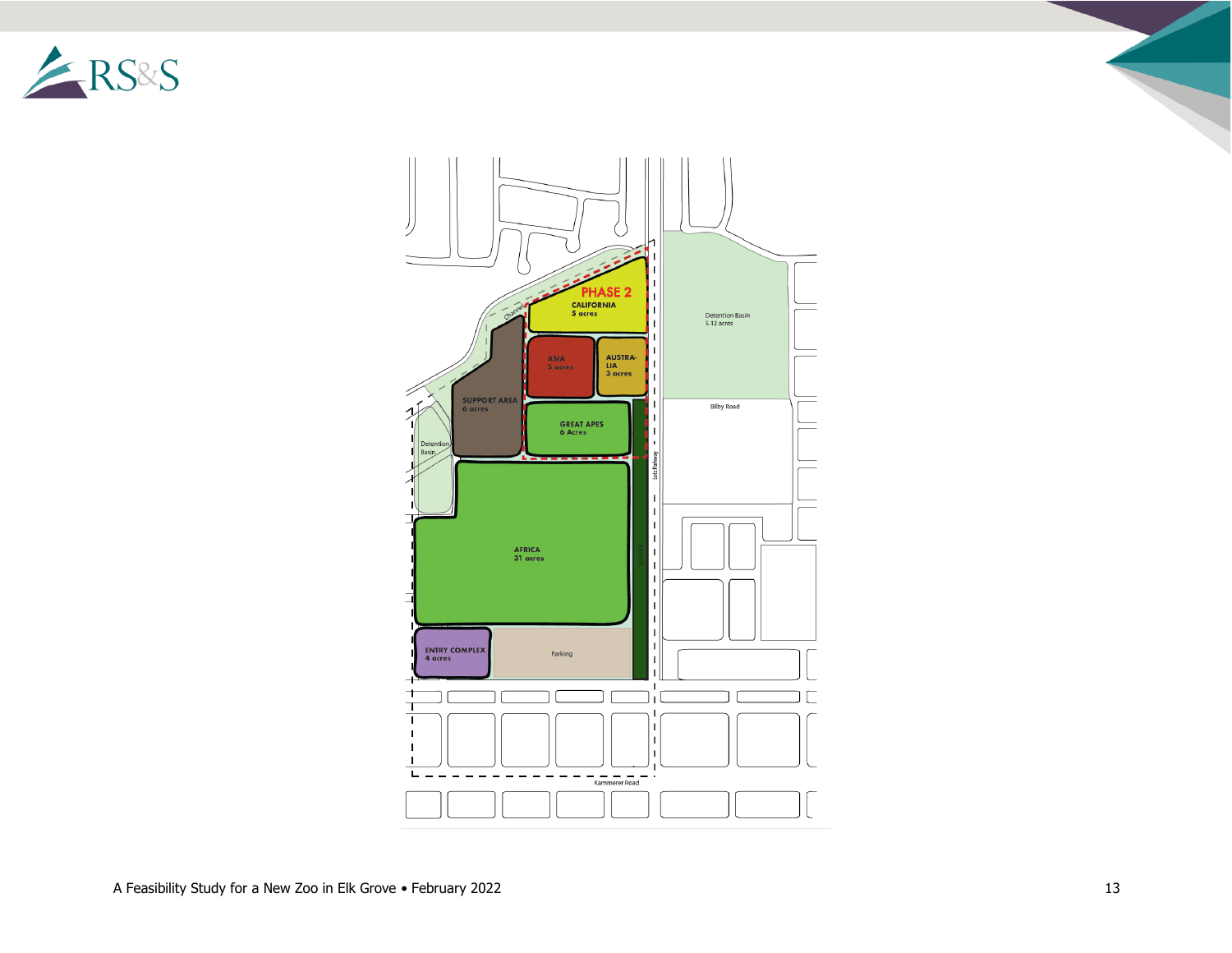

# **Comparable Benchmark Models**

The table below outlines a list of comparable exhibits or experiences at other AZA zoological institutions that can serve as benchmarks/best models for defining the rough order of magnitude cost projections for the planned exhibits and experiences at the new Zoo. The benchmarks/best models are recognized by our industry (in some cases as AZA award-winners) as leading, innovative, and outstanding animal exhibits and experiences. As noted throughout our feasibility report, the new Zoo will have the highest quality of animal and visitor experiences and exhibits as the goal of both the Society and the City of Elk Grove is to create a new Zoo that is a community and region amenity, best in class, and reflective of the high standards of its leaders and the community as a whole.

As identified in the table below, we chose three benchmark/best model comparables for each animal exhibit or experience in the concept master plan based on how they aligned with respect to the animals involved, the size of the exhibit/experience, and the quality of the exhibit/experience. Then we identified the total investment costs to construct the comparable exhibit/experience, including hard costs (actual construction) and soft costs (architectural fees, permitting, etc.). Those costs are indicated in the chart, including the year the exhibit/experience was or is planned to be open to visitors.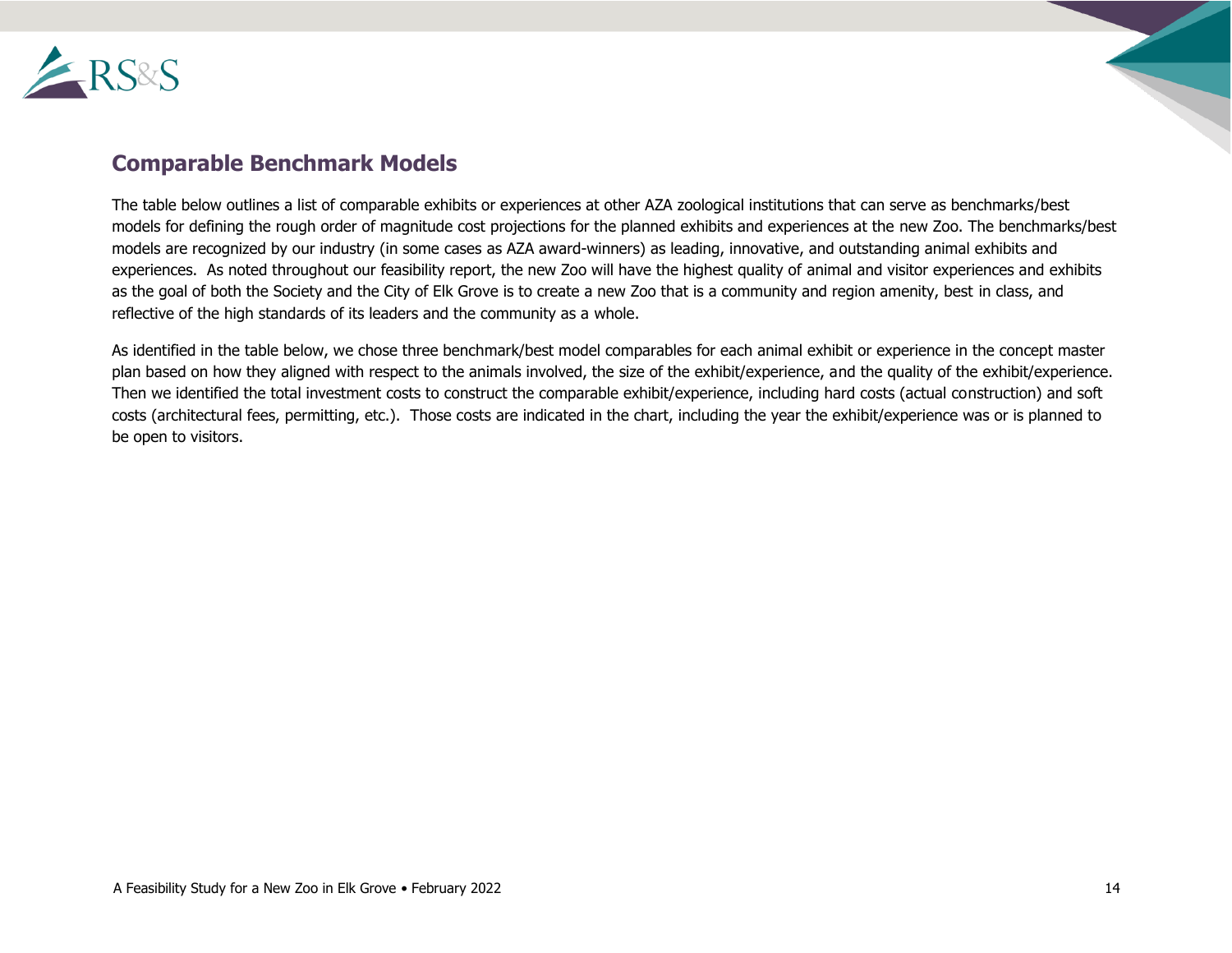

| <b>Phase I Exhibits</b> |                                           |        |                  |  |
|-------------------------|-------------------------------------------|--------|------------------|--|
|                         | Year                                      |        |                  |  |
| Zone                    | <b>Comparable Models</b>                  | Opened | Investment       |  |
| Entry                   |                                           |        |                  |  |
|                         | Nashville Zoo                             | 2016   | \$<br>8,400,000  |  |
|                         | Birmingham Zoo                            | 2019   | Ś<br>11,500,000  |  |
|                         | Baton Rouge Zoo                           | 2023   | Ś<br>12,000,000  |  |
| <b>Savannah</b>         |                                           |        |                  |  |
|                         | Dallas Zoo- Giants of the Savanna         | 2010   | Ś.<br>30,000,000 |  |
|                         | Columbus Zoo Heart of Africa              | 2014   | Ś<br>30,800,000  |  |
|                         | Fresno Zoo African Adventure              | 2015   | Ś.<br>57,000,000 |  |
| Okapi                   |                                           |        |                  |  |
| <b>Hippos</b>           |                                           |        |                  |  |
|                         | Memphis Zoo: Zambezi River Hippo Camp     | 2016   | Ś<br>22,000,000  |  |
|                         | Dallas Zoo: Hippo Outpost                 | 2017   | \$<br>14,000,000 |  |
|                         | Nashville Zoo River Safari Hippo          | 2023   | Ś<br>8,500,000   |  |
| <b>Gelada Monkey</b>    |                                           |        |                  |  |
|                         | Oakland Zoo Baboon                        | 2009   | \$<br>923,907    |  |
|                         | Nashville Zoo Patas Monkey                | 2023   | \$<br>3,000,000  |  |
|                         | Nashville Zoo Mandrill                    | 2023   | \$<br>4,500,000  |  |
| Playground              |                                           |        |                  |  |
|                         | MNZoo Woodland Adventure                  | 2010   | \$<br>1,000,000  |  |
|                         | MNZoo Hanifl Family Wild Woods            | 2016   | \$<br>1,500,000  |  |
|                         | <b>Bronx Zoo Nature Trek</b>              | 2017   | Ś<br>2,000,000   |  |
| <b>Vet Hospital</b>     |                                           |        |                  |  |
|                         | Virginia Zoo                              | 2014   | \$<br>4,000,000  |  |
|                         | OKC Zoo                                   | 2016   | Ś<br>9,200,000   |  |
|                         | Nashville Zoo                             | 2019   | \$<br>16,000,000 |  |
| <b>Support</b>          |                                           |        |                  |  |
| <b>Buildings</b>        | \$500-\$1,000/sq.ft                       |        |                  |  |
|                         | Animal Commissary 10,000 sq. ft.          |        | \$<br>5,000,000  |  |
|                         | Maintenance/shops 15,000 sq. ft.          |        | \$<br>7,500,000  |  |
|                         | Warehouse- food and retail 15,000 sq. ft. |        | \$<br>7,500,000  |  |

| <b>Phase II Exhibits</b> |                                            |        |                  |
|--------------------------|--------------------------------------------|--------|------------------|
|                          |                                            | Year   |                  |
| Zone                     | <b>Comparable Models</b>                   | Opened | Cost             |
| <b>California</b>        |                                            |        |                  |
|                          | MN ZOO- Russia's Grizzly Coast             | 2008   | Ś.<br>24,000,000 |
|                          | Memphis Zoo Teton Trek                     | 2009   | 23,000,000<br>Ś  |
| <b>Australia</b>         |                                            |        |                  |
|                          | San Diego Safari Park- Walkabout Australia | 2019   | \$<br>18,250,000 |
|                          | Cincinnati Zoo: Roo Valley                 | 2020   | 13,000,000<br>Ś  |
| Asia/Tiger               |                                            |        |                  |
|                          | Virginia Zoo: Asia: Trail of the Tiger     | 2011   | 18,000,000<br>Ś. |
|                          | Fresno-Asia                                | 2024   | Ś.<br>44,000,000 |
| <b>Great Apes</b>        |                                            |        |                  |
|                          | Omaha's Henry Doorly Zoo: Orangutan Forest | 2005   | \$<br>12,000,000 |
|                          | Houston Zoo-African Forest/Gorilla         | 2015   | Ś<br>28,000,000  |

 $\overline{\phantom{a}}$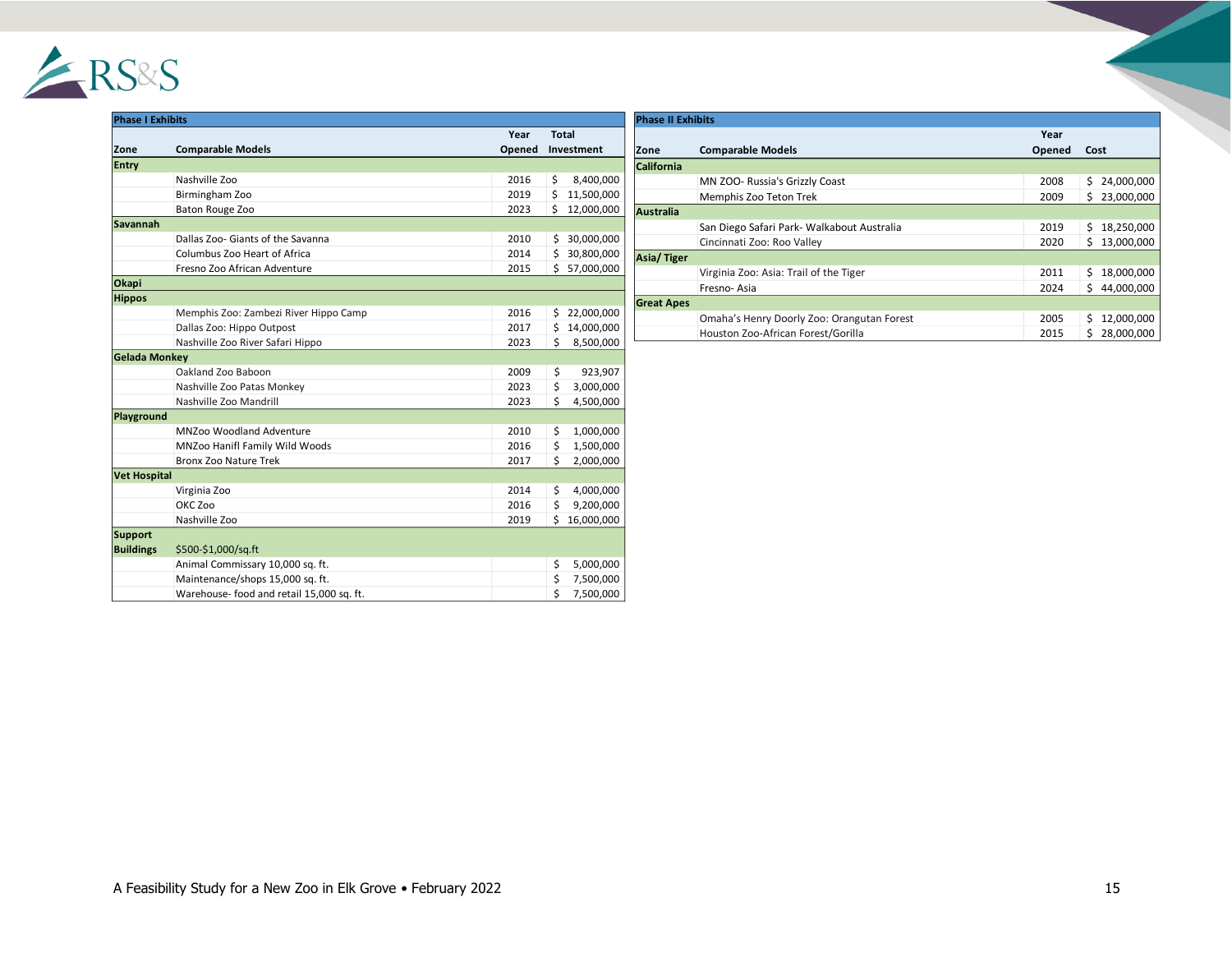

#### **Analyzing the Comparables**

The tables below provide rough order of magnitude (ROM) budget ranges for the projected exhibits/experiences as outlined above based on the benchmark/best model comparables.

For each benchmark/best model comparable, we utilized the then total investment costs and adjusted them for 2022 investment pricing by escalating at 4% annual inflation from the year that the exhibit/experience was originally opened to visitors to the current year - 2022. The California adjustment factor - a 20% increase - takes into account the additional costs of doing business in California related to permitting and other issues including necessary environmental impact studies. Investment costs were not adjusted for the AZA exhibits that were completed at California zoos.

Based on the investment costs (utilizing the California adjustment factor), we identified a rough order of magnitude (ROM) for each of the key concept zones, assuming 2022 investment dollars. The ROM has been allocated in two phases as defined in the Concept Feasibility Plan and assumes that the new Zoo will be built on 60 acres with at least an additional 10 acres for parking.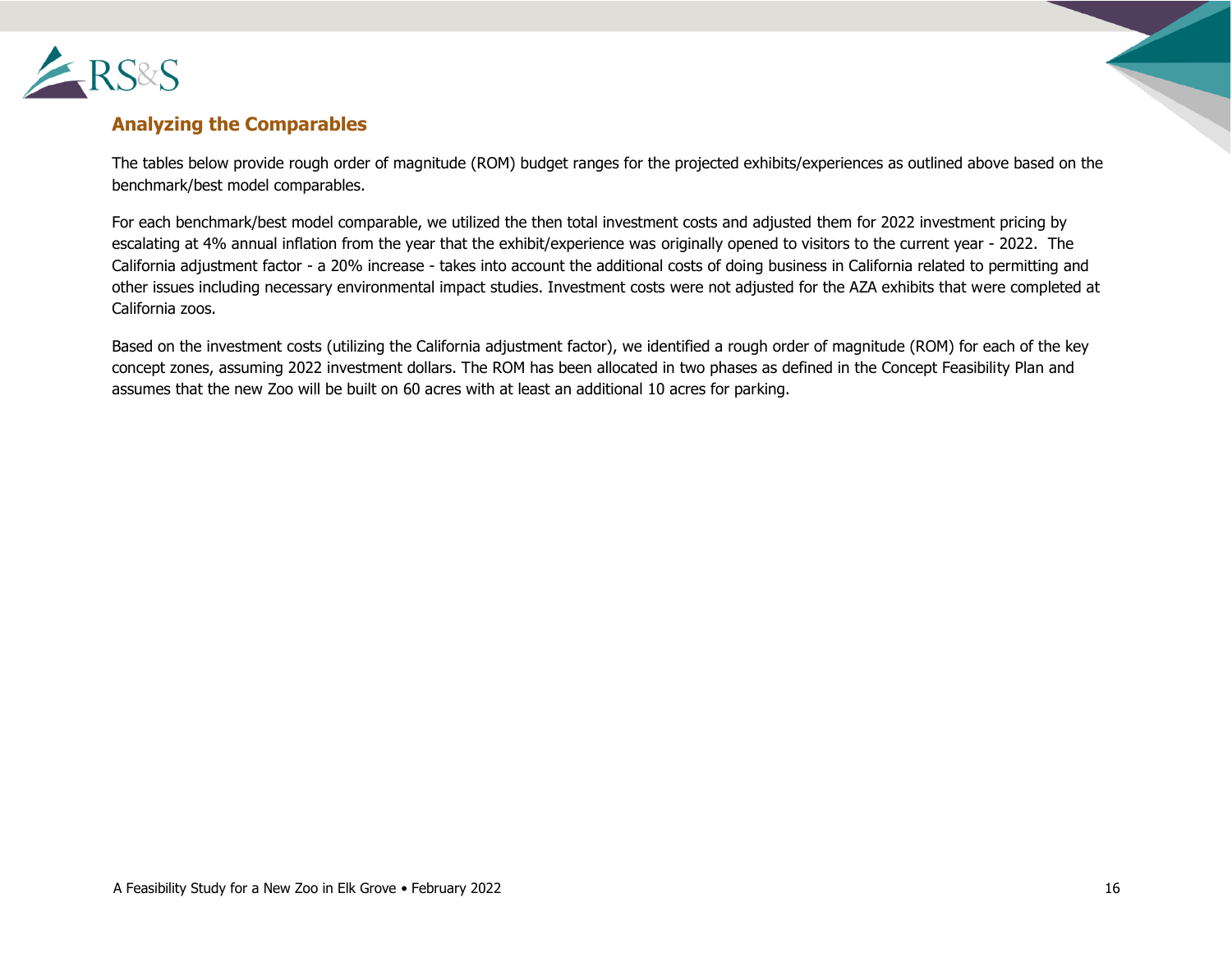

#### **Phase 1 Investments**

|                         |                                                                        | Year          |                              | <b>Escalation to</b>    | <b>Plus 20%</b>          |               |                         |
|-------------------------|------------------------------------------------------------------------|---------------|------------------------------|-------------------------|--------------------------|---------------|-------------------------|
| Zone                    | <b>Comparable Models</b>                                               | <b>Opened</b> | <b>Total Investment 2022</b> |                         | <b>California Factor</b> |               | <b>ROM Budget Range</b> |
| Entry                   |                                                                        |               |                              |                         |                          | \$10,000,000  | \$15,000,000            |
|                         | Nashville Zoo                                                          | 2016          | \$8,400,000                  | \$10,628,680            | \$12,754,416             |               |                         |
|                         | Birmingham Zoo                                                         | 2019          | \$11,500,000                 | \$11,960,000            | \$14,352,000             |               |                         |
|                         | Baton Rouge Zoo                                                        | 2023          | \$12,000,000                 | \$12,000,000            | \$14,400,000             |               |                         |
| Savannah                |                                                                        |               |                              |                         |                          | \$45,000,000  | \$60,000,000            |
|                         | Dallas Zoo- Giants of the Savanna                                      | 2010          | \$30,000,000                 | \$46,183,622            | \$55,420,346             |               |                         |
|                         | Columbus Zoo Heart of Africa                                           | 2014          | \$30,800,000                 | \$42,151,927            | \$50,582,312             |               |                         |
|                         | Fresno Zoo African Adventure                                           | 2015          | \$57,000,000                 | \$75,008,111            | \$75,008,111             |               |                         |
| Okapi                   |                                                                        |               |                              |                         |                          | \$1,000,000   | \$1,500,000             |
| <b>Hippos</b>           |                                                                        |               |                              |                         |                          | \$18,000,000  | \$24,000,000            |
|                         | Memphis Zoo: Zambezi River Hippo Camp                                  | 2016          | \$22,000,000                 | \$27,837,018            | \$33,404,422             |               |                         |
|                         | Dallas Zoo: Hippo Outpost                                              | 2017          | \$14,000,000                 | \$17,033,141            | \$20,439,769             |               |                         |
|                         | Nashville Zoo River Safari Hippo                                       | 2023          | \$8,500,000                  | \$8,500,000             | \$10,200,000             |               |                         |
| Gelada                  |                                                                        |               |                              |                         |                          | \$3,000,000   | \$5,000,000             |
|                         | Oakland Zoo Baboon                                                     | 2009          | \$923,907                    | \$1,538,373             | \$1,538,373              |               |                         |
|                         | Nashville Zoo Patas Monkey                                             | 2023          | \$3,000,000                  | \$3,000,000             | \$3,600,000              |               |                         |
|                         | Nashville Zoo Mandrill                                                 | 2023          | \$4,500,000                  | \$4,500,000             | \$5,400,000              |               |                         |
| Playground              |                                                                        |               |                              |                         |                          | \$1,500,000   | \$2,000,000             |
|                         | <b>MNZoo Woodland Adventure</b>                                        | 2010          | \$1,000,000                  | \$1,601,032             | \$1,921,239              |               |                         |
|                         | MNZoo Hanifl Family Wild Woods                                         | 2016          | \$1,500,000                  | \$1,897,979             | \$2,277,574              |               |                         |
|                         | <b>Bronx Zoo Nature Trek</b>                                           | 2017          | \$2,000,000                  | \$2,433,306             | \$2,919,967              |               |                         |
| <b>Vet Hospital</b>     |                                                                        |               |                              |                         |                          | \$10,000,000  | \$15,000,000            |
|                         | Virginia Zoo                                                           | 2014          | \$4,000,000                  | \$5,474,276             | \$6,569,131              |               |                         |
|                         | OKC Zoo                                                                | 2016          | \$9,200,000                  | \$11,640,935            | \$13,969,122             |               |                         |
|                         | Nashville Zoo                                                          | 2019          | \$16,000,000                 | \$17,997,824            | \$21,597,389             |               |                         |
| <b>Support</b>          |                                                                        |               |                              |                         |                          |               |                         |
| <b>Buildings</b>        | \$400-\$750/sq.ft                                                      |               |                              |                         |                          |               |                         |
|                         | Animal Commissary 8,000 sq. ft.                                        |               | \$3,200,000                  | \$6,000,000             |                          | \$3,200,000   | \$6,000,000             |
|                         | Maintenance/shops 12,500 sq. ft.                                       |               | \$5,000,000                  | \$9,375,000             |                          | \$5,000,000   | \$9,375,000             |
|                         | Warehouse- food and retail 12,500 sq. ft.                              |               | \$5,000,000                  | \$9,375,000             |                          | \$5,000,000   | \$9,375,000             |
| <b>Subtotal</b>         |                                                                        |               |                              |                         |                          | \$101,700,000 | \$147,250,000           |
|                         | On Site Infrastructure- \$20-\$28 per sq.ft. 41 acres = 1.78MM Sq. Ft. |               |                              |                         |                          | \$35,600,000  | \$49,840,000            |
|                         | <b>TOTAL ROM</b>                                                       |               |                              |                         |                          |               |                         |
| Parking                 | 10 acres x 125 cars per acre+ x 1250 spots X (\$4k-7K/spot)            |               |                              | \$5,000,000-\$8,750,000 |                          | \$5,000,000   | \$8,750,000             |
| <b>Phase I Subtotal</b> |                                                                        |               |                              |                         |                          | \$142,300,000 | \$205,840,000           |
|                         | <b>Phase I Mid Point ROM</b>                                           |               |                              |                         |                          | \$174,070,000 |                         |

 $\overline{\phantom{a}}$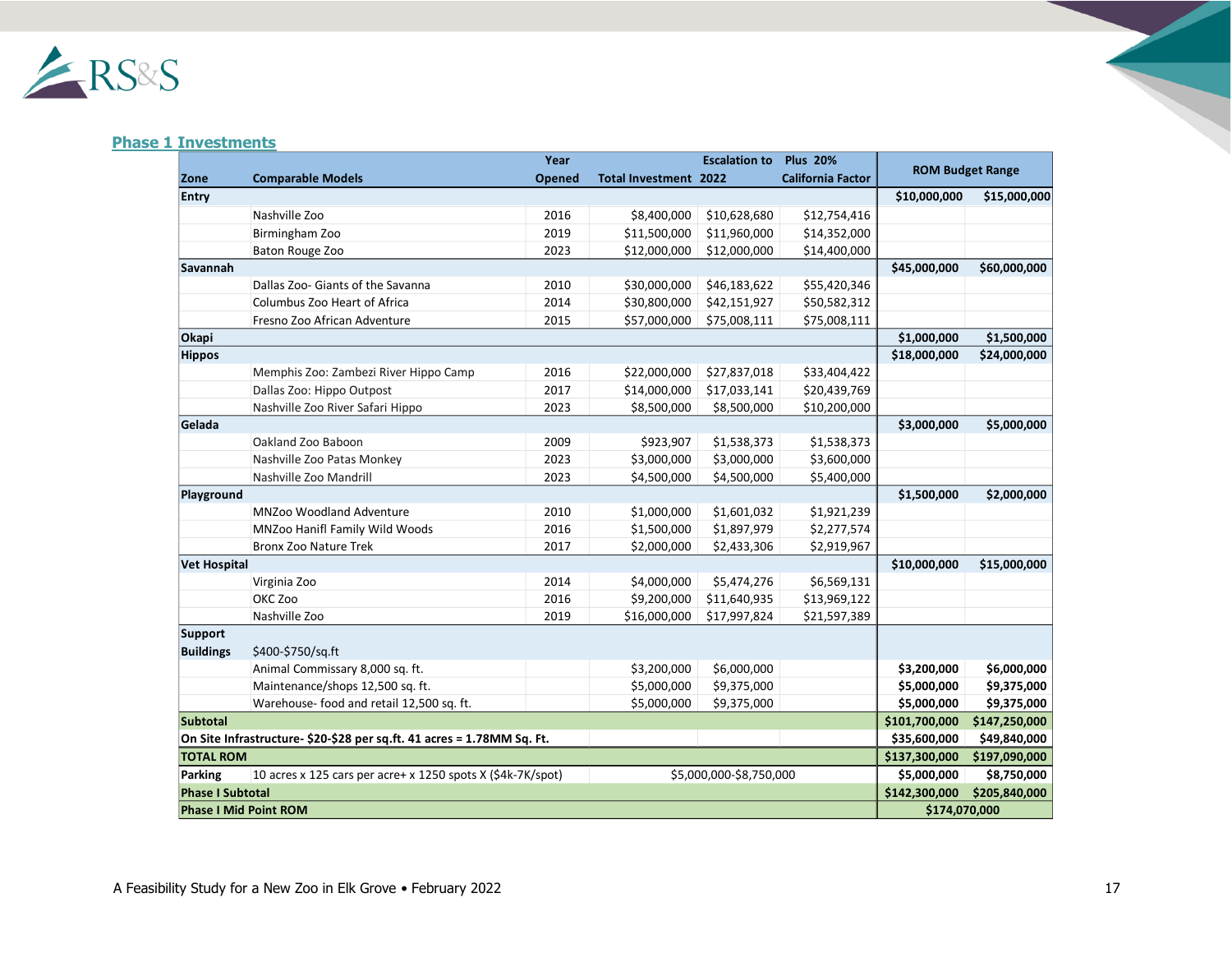

Below, we have provided additional details and summarized several key points that highlight any significant differences between the comparable exhibit/experience and the planned exhibit/experience in the new Zoo (such as different animals or added amenities) that impacted the investment cost estimate.

**Note: Where costs are cited for the benchmark/best practice comparables, we have utilized the California adjustment factor figure from the table to provide a level comparison to our investment cost range projections. Also, to ensure a cohesive look and feel and guarantee continuity in design and materials, it is assumed that a toolbox of standards would be created in the design process that would govern fixtures, landscape, hardscape, etc.** 

#### **Phase 1 Investments**

- **Entry**: Online sales, mobile ticketing, and the continuing innovations offered through technology have dramatically altered the visitor arrival sequence for many institutions, including zoos, relegating ticket booths and long queuing lines at zoo entries into relics of the past. Therefore, with an anticipated budget range of **\$10MM - \$15MM**, the Entry Plaza at the new Zoo will reflect this new reality and offer a warm welcome to visitors and members, introducing them to their zoo experience with a seamless arrival sequence, including guest services with security, retail shops, quick-service food, and a sit-down restaurant that will overlook the African Savannah. It is anticipated that the Zoo would move its current carousel from its Land Park location to the new Zoo in Elk Grove.
- **African Savannah**: As the most significant, compelling, and WOW-factored visitor experience at the new Zoo, the Savannah will also carry the most significant budget - projected at **\$45MM - \$60MM**. At 23 acres, the Savannah is almost twice as large as the current zoo in Land Park and represents over 50% of the Phase 1 development site of the new Zoo. Including such species as zebra, rhino, giraffe, gazelle, ostrich, African wild dogs, lion, and cheetah, the Savannah will exhibit the hoofed animals in a mixed-species exhibit that will replicate their native habitats. A naturalistic African lodge will offer mixed-space for dining, events, and interpretive/learning labs while overlooking the expansive Savannah landscape.

A key difference between the new Zoo's Savannah and that of two of the benchmark/best models (Dallas Zoo's Giants of the Savanna exhibit at \$55.4MM and the Fresno Chaffee Zoo's African Adventure at \$75MM) is the inclusion of elephants in the benchmark models, which added approximately \$20MM to their investment costs. The third benchmark model (Columbus Zoo's Heart of Africa at \$50.6MM) did not include elephants in their exhibit concept plan. Elephants will not be exhibited at the new Zoo.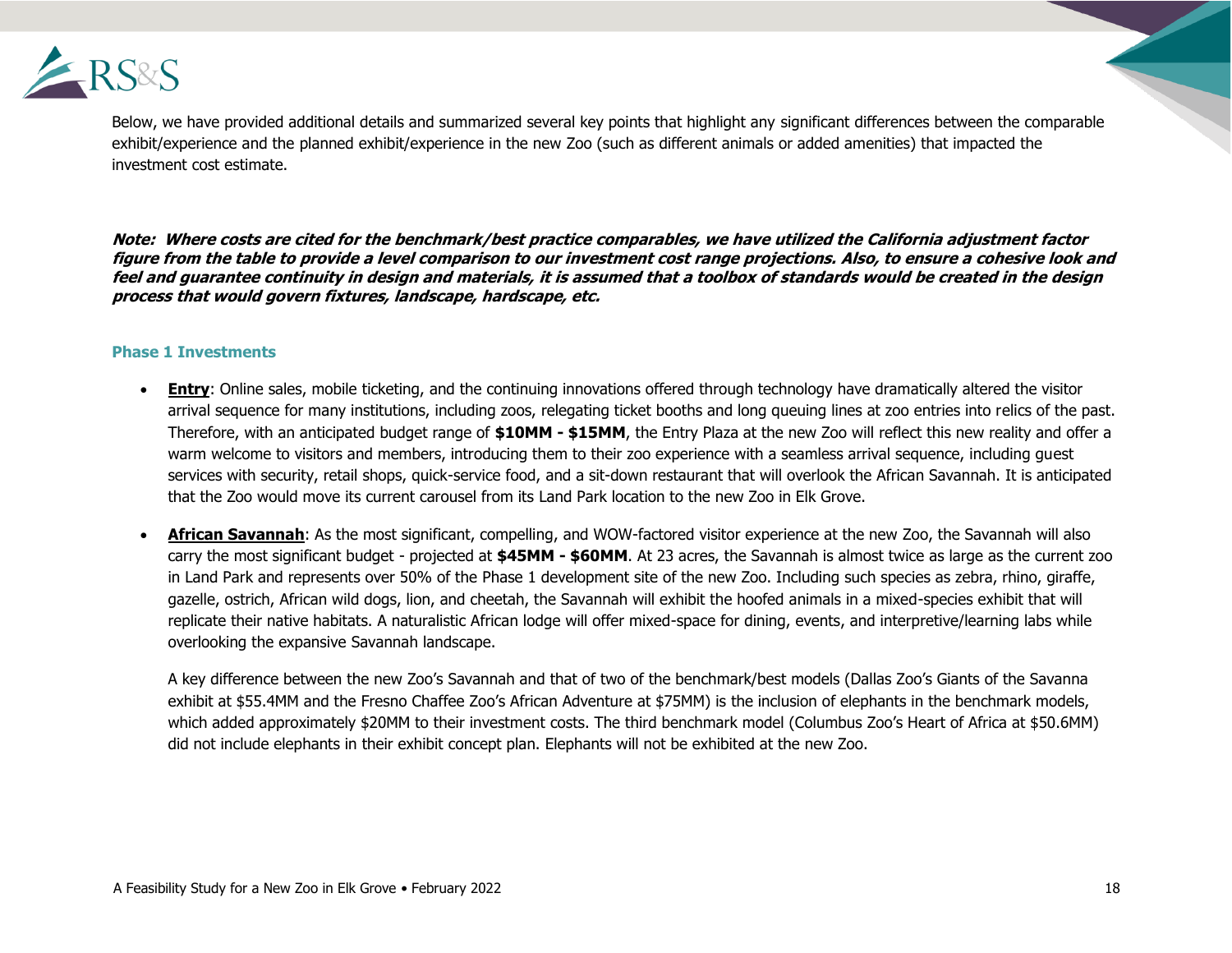

- **Okapi:** In 2019**,** the Sacramento Zoo at Land Park built a three-quarter acre okapi exhibit for two okapi for less than \$500,000 utilizing its in-house construction team. Okapis, a visitor favorite given their lovable appearance and a critical part of the Zoo's collection plan, will have a new exhibit that will allow visitors a truly special "up-close" animal enrichment experience. There are not many industry comparables; therefore, we utilized the Zoo's 2019 investment as a baseline model (projecting a **\$1MM - \$1.5MM** investment) with additional investments for visitor experiences and learning environments while recognizing that the new Okapi exhibit will have enhanced design components that will be consistent with those applied throughout the new Zoo.
- **Hippos**: The new Zoo will offer guests a variety of unique ways to view a pod of hippos in the fantastic Freshwater Discovery exhibit, including underwater viewing, which is projected to cost **\$18MM - \$24MM**. Comparable hippo experiences at Memphis, Dallas and Nashville ranged in cost from \$10.2MM (Nashville Zoo's River Safari Hippo) to \$20.4MM (Dallas Zoo's Hippo Outpost) to \$33.4MM (Memphis Zoo's Zambezi River Hippo Camp). Memphis Zoo's exhibit, which was by far the most expensive, also included crocodile, okapi, flamingo, and a lodge and event space.
- **Gelada**: This is the first phase of the Zoo's investment in its primate collection that will exhibit a large collection of gelada with a lower initial investment cost for a high-impact visitor and animal experience. The comparable models used to establish our **\$3MM - \$5MM** gelada exhibit investment included Oakland Zoo's baboon exhibit (\$1.8MM), Nashville Zoo's patas monkey exhibit (\$3.6MM) and Nashville Zoo's mandrill exhibit (\$5.4MM). We chose these benchmark/best models as gelada require similar housing, holding, and containment as baboon and mandrill and, therefore, would require a similar exhibit investment.
- Primate Playground: Offering a fun and interactive play space for kids of all ages, the playground will delight families and provide an engaging interlude during their trip to the Zoo. It is anticipated that this playground will be near the entry complex and visitor amenities (food and dining options), and would integrate with the adjacent lemur exhibit that will allow children of all ages to interact with the highly active and entertaining lemurs. The investment cost for the playground ranges from **\$1.5MM - \$2MM**. The comparables we considered included two play areas at the Minnesota Zoo: Woodland Adventure (\$1.9MM) and Hanifl Family Wild Woods (\$2.3MM), and the Bronx Zoo's Nature Trek (\$2.9MM). All three are high-activity, fun play spaces for visitors of all ages.
- **Veterinary Hospital**: With an investment range of **\$10MM - \$15MM**, the approximately 10,000 sq/ft veterinary hospital will highlight the Zoo's continued focus on animal care and showcase the strong relationship with the University of California Davis Center for Zoo Health and Medicine, a 50+ year partnership. Veterinary hospitals at Virginia Zoo (\$6.6MM), Oklahoma City Zoo (\$14MM), and Nashville Zoo (\$22MM) provided benchmarks/best practice models as all three hospitals support a collection of similar size and composition, and all three were recently completed. We have assumed full build-out in Phase 1 as we are confident that UC Davis will want to showcase the premiere Veterinary Hospital as part of its partnership with the new Zoo.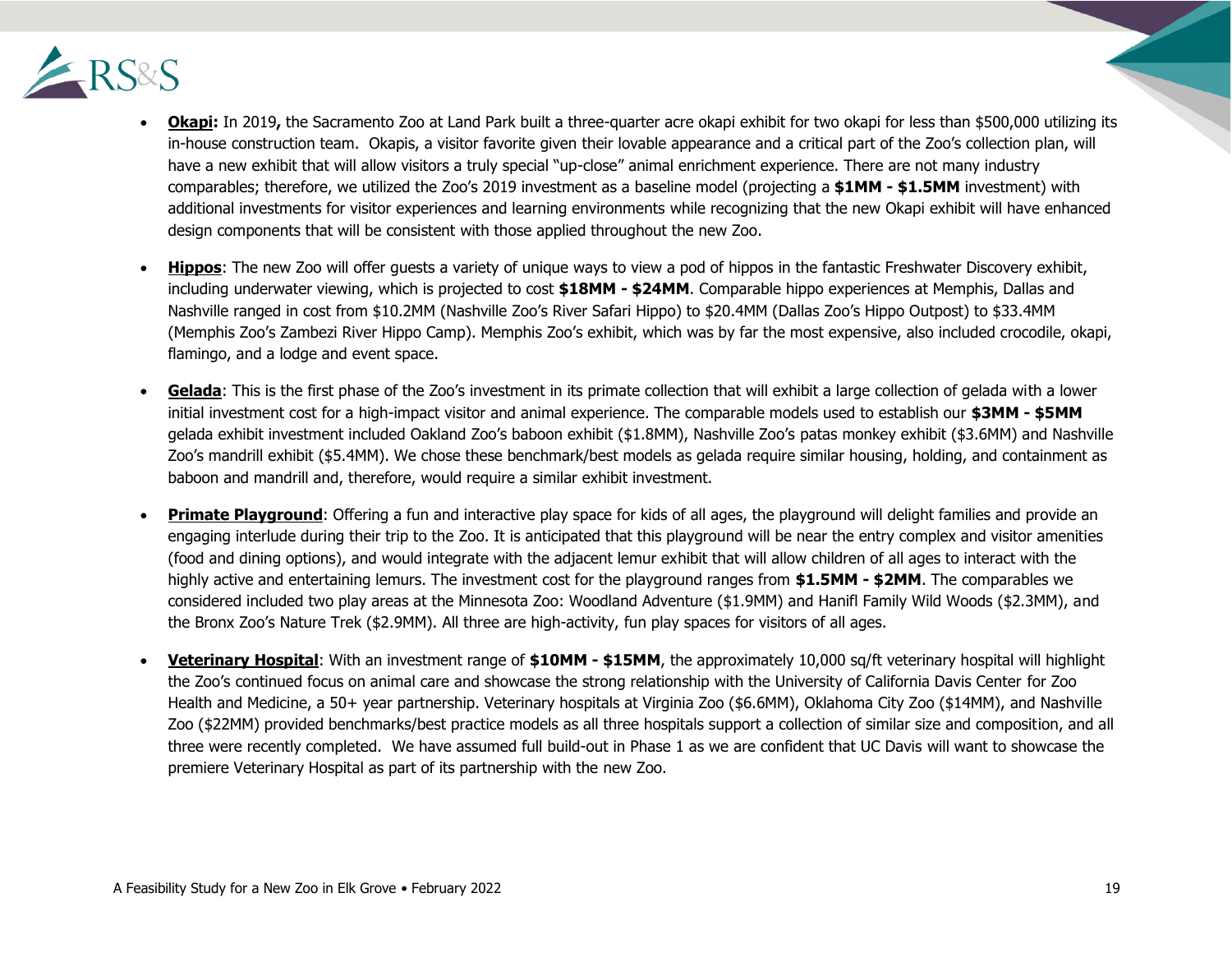

- **Support Services:** Also included in our budget projections is a range of **\$13.2MM - \$24.7MM** for support buildings that will provide over 32,000 sq/ft of operational work space including an animal commissary, maintenance/shops, and receiving areas for food and retail. The investment in these facilities reflect a total of 32,000 sq/ft in a variety of customized structures at a cost of \$400 - \$750/sq ft.
- **Infrastructure:** Necessities such as electricity, solar, site water and drainage, technology, central security controls, gas, site prep, site improvements including pathways, and landscaping were also included in the investment projections with a range of \$20 - \$28 per square foot investment. With 41 acres at the proposed site for Phase 1 (1.78MM total sq/ft), the infrastructure investment is projected to cost **\$35.6MM - \$49.8MM** to support the Phase 1 concept plan. With 825,000 sq/ft (19 acres) allocated for Phase 2 concepts, the infrastructure investment is projected to cost \$16.5MM - \$23.1MM.
- **Parking** is not included within the 60-acre concept site. Based on projected baseline annual visitation of one million visitations (assumes Phase 1 as proposed is completed), the Zoo will need approximately 10 additional acres for parking adjacent to its entry. Assuming 125 cars-per-acre capacity on a surface lot, the Zoo would have parking for approximately 1,250 parking spaces to support its daily and annual visitation.

**Note:** With a design day estimate of 8,000 – 10,000 visitors (.8% - 1% of total annual visitation) and assuming 3.5 visitors per car with two turn-overs per day (daily visits of 2 – 2.5 hours), the 10 acres of parking will support the baseline annual visitation. In future years, if light-rail is implemented, the demand for parking could decrease, although the Zoo will need to have alternative parking strategies for peak visitation above the identified design day estimate. Such strategies could include remote parking beyond the identified 10 acres.

As points of comparison:

- $\circ$  Houston Zoo has slightly less than 10 acres of parking to accommodate its 2.1 million visitor baseline annual attendance.
- $\circ$  Fresno Chaffee Zoo has slightly less than 8 acres of parking for its baseline annual attendance of 825,000 visitors.

#### **The total capital investment allocation for Phase 1 of the new Zoo, including the additional 10 acres for parking, is projected to range from \$142.3MM to \$205.8MM with a mid-point baseline of \$174MM. We are confident that the mid-point capex investment will support the identified vision, community expectations, and business model for a world-class Zoo in Elk Grove.**

The capital investment "soft" costs in Phase 1 include the first-year start-up/pre-opening costs of programming the transition to the new Zoo – estimated to be 50% of the first year's operating budget, or \$12.7MM in start-up expenses for salaries, animal care, and overhead expenses that are all considered pre-opening expenses. These start-up expenses would not include any operating expenses for the current Land Park Zoo, which we assume will continue to operate until the new Zoo opens in Elk Grove.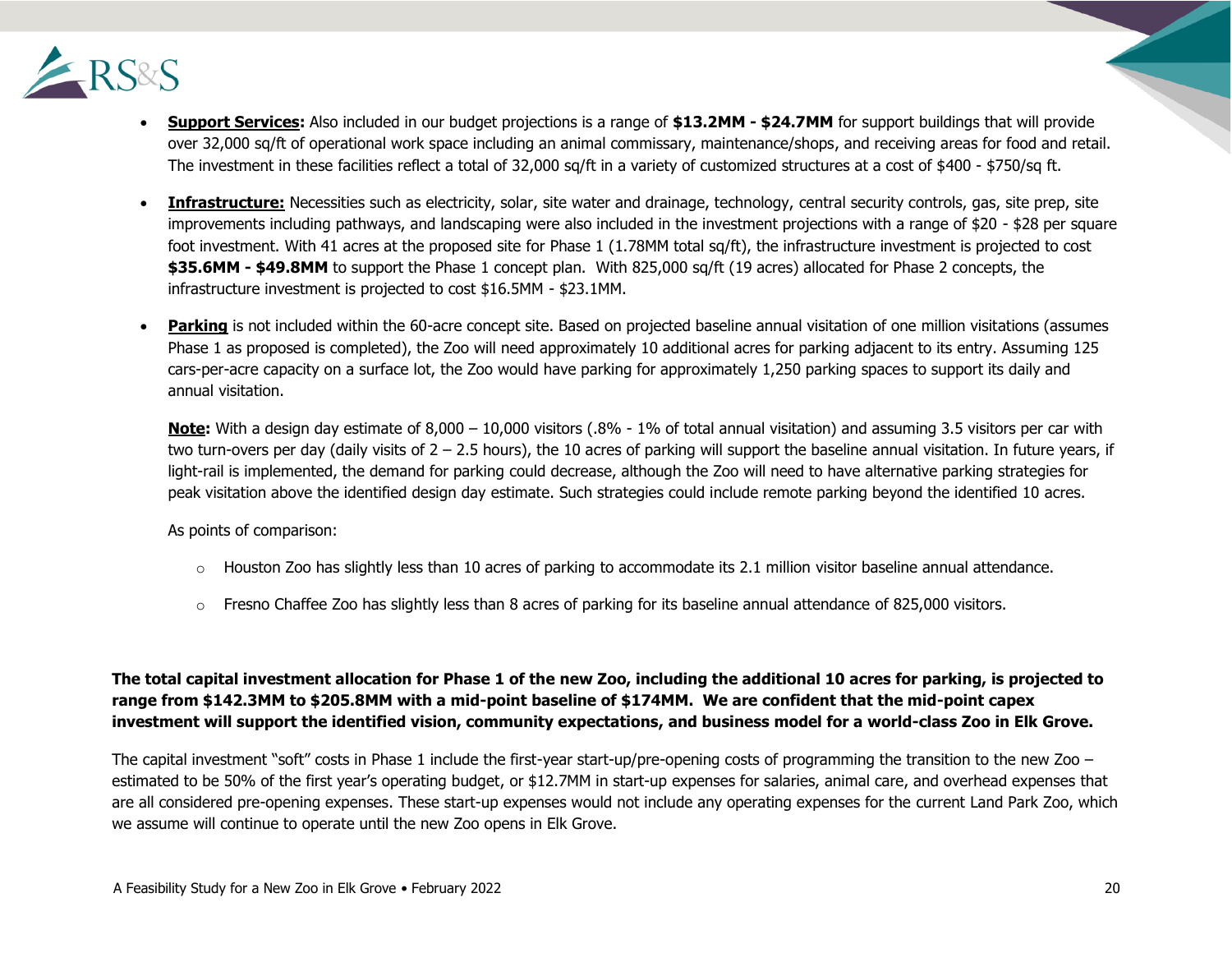

#### **Phase 2 Investments**

We have also identified comparable benchmark/baseline models for key exhibits for the Phase 2 development of the new Zoo in order to establish investment allocation ranges for future planning purposes.

| <b>Phase II Exhibits</b>  |                                                                         |               |                         |                      |                          |               |                         |
|---------------------------|-------------------------------------------------------------------------|---------------|-------------------------|----------------------|--------------------------|---------------|-------------------------|
|                           |                                                                         | Year          |                         | <b>Escalation to</b> | <b>Plus 20%</b>          |               | <b>ROM Budget Range</b> |
| Zone                      | <b>Comparable Models</b>                                                | <b>Opened</b> | <b>Total Investment</b> | 2022                 | <b>California Factor</b> |               |                         |
| <b>California</b>         |                                                                         |               |                         |                      |                          | \$30,000,000  | \$40,000,000            |
|                           | MN ZOO- Russia's Grizzly Coast                                          | 2008          | \$24,000,000            | \$39,961,764         | \$47,954,117             |               |                         |
|                           | Memphis Zoo Teton Trek                                                  | 2009          | \$23,000,000            | \$36,823,741         | \$44,188,489             |               |                         |
| <b>Australia</b>          |                                                                         |               |                         |                      |                          | \$7,000,000   | \$10,000,000            |
|                           | San Diego Safari Park- Walkabout Australia                              | 2019          | \$18,250,000            | \$20,528,768         | \$24,634,522             |               |                         |
|                           | Cincinnati Zoo: Roo Valley                                              | 2020          | \$13,000,000            | \$14,060,800         | \$16,872,960             |               |                         |
| Asia/Tiger                |                                                                         |               |                         |                      |                          | \$40,000,000  | \$50,000,000            |
|                           | Virginia Zoo: Asia: Trail of the Tiger                                  | 2011          | \$18,000,000            | \$27,710,173         | \$33,252,208             |               |                         |
|                           | Fresno-Asia                                                             | 2024          | \$44,000,000            | \$44,000,000         | \$44,000,000             |               |                         |
| Primate                   |                                                                         |               |                         |                      |                          |               |                         |
|                           | Omaha's Henry Doorly Zoo: Orangutan Forest                              | 2005          | \$12,000,000            | \$23,374,806         | \$28,049,767             | \$30,000,000  | \$35,000,000            |
|                           | Houston Zoo-African Forest/Gorilla                                      | 2015          | \$28,000,000            | \$36,846,090         | \$44,215,308             |               |                         |
| <b>TOTAL ROM PHASE ii</b> |                                                                         |               |                         |                      |                          | \$107,000,000 | \$135,000,000           |
|                           | On Site Infrastructure- \$20-\$28 per sq.ft. 19 acres = 825,000 Sq. Ft. |               |                         |                      |                          | \$16,500,000  | \$23,100,000            |
| <b>Phase II Subtotal</b>  |                                                                         |               |                         |                      |                          | \$123,500,000 | \$158,100,000           |
|                           | <b>Phase II Mid-Point Rough Order of Magnitude</b>                      |               |                         |                      |                          | \$140,800,000 |                         |

Below, we have provided additional details and summarized several key points that highlight any significant differences between the comparable exhibit/experience and the planned exhibit/experience in the new Zoo (such as different animals or added amenities) that impacted the investment cost estimate.

• The Zoo's **California-focused native wildlife trail** has an investment range of **\$30MM - \$40MM** and will include bald eagle, river otter, and grizzly bear. For comparables, we looked to the Minnesota Zoo's Russia's Grizzly Coast (\$48MM), which included grizzly bear, wild boar, amur leopard, and sea otter; and Memphis Zoo's Teton Trek (\$44MM), which included grizzly bear and wolf, as well as a lodge and event venue.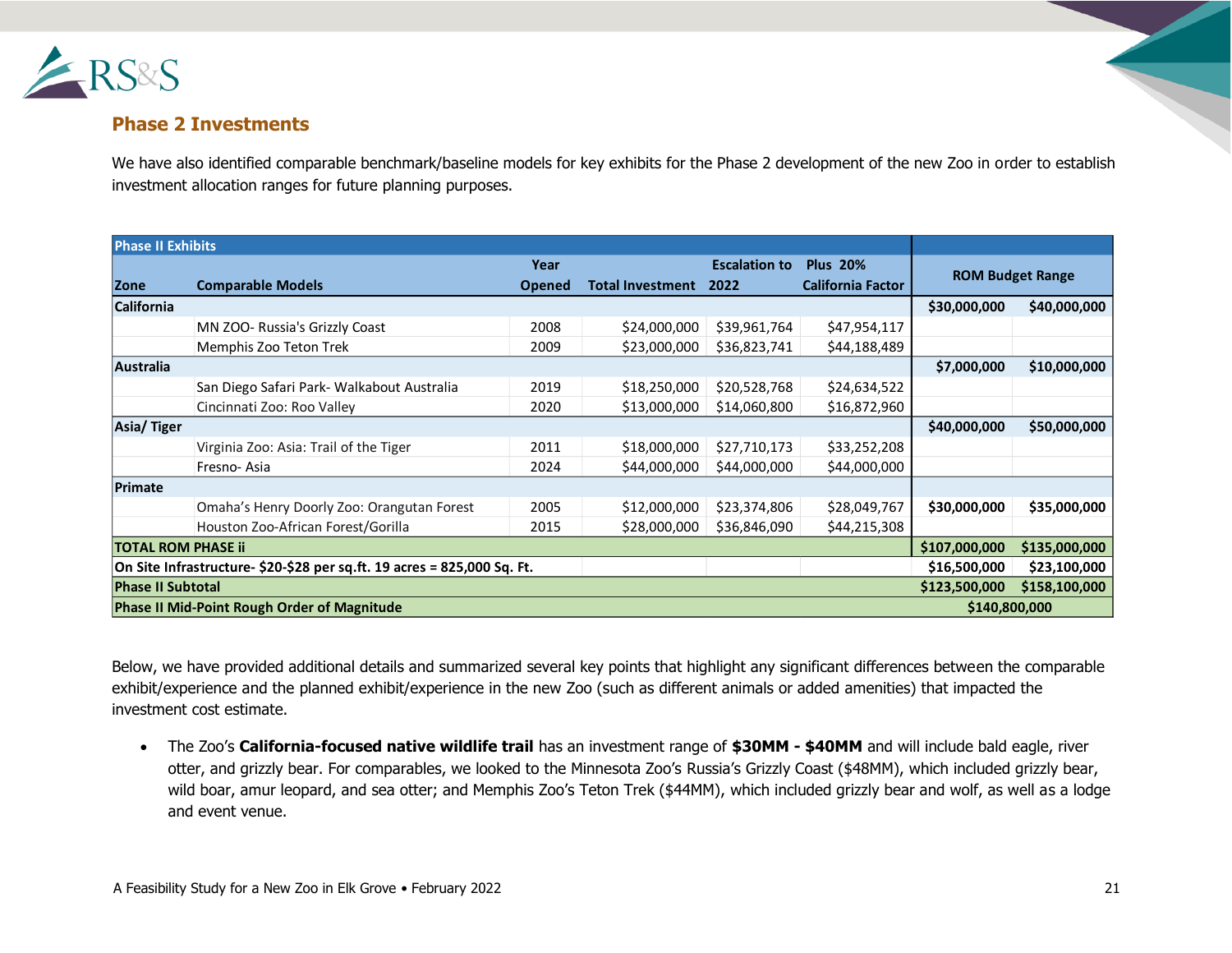

- With an investment range of **\$7MM - \$10MM**, the new Zoo's **Australia** exhibit will not be as expansive as San Diego Safari Park's Walkabout Australia (\$24.6MM), which included an events deck and concessions, or the Cincinnati Zoo's Roo Valley (\$16.9MM), but it will give visitors unique, up-close experiences of the Land Down Under including kangaroos, wallaby, emu, and cockatoos among other engaging species.
- The **\$40MM - \$50MM Asia/Tiger** exhibit will be an exciting addition to the new Zoo, including tigers, orangutans, gibbons, and other species. Virginia Zoo's Asia: Trail of the Tiger (\$33.2MM) and Fresno Chaffee Zoo's Asia (\$44MM) provide a range of comparables for consideration with similar sized and programmed exhibits.
- The Phase 2 **Great Apes/Primates** exhibit is sure to become a family favorite as the Zoo would plan on exhibiting gorillas, chimps, bonobos, and colobus species. Using comparable models from Omaha's Henry Doorly Zoo (\$28MM) and Houston Zoo (\$44.2MM), we established an investment range of **\$30MM - \$35MM**.
- On-Site Infrastructure for the 19 acres of Phase 2 is estimated to range from **\$16.5MM - \$23.1MM** for building out the remaining support and infrastructure needs of the new Zoo.

**The total capital investment allocation for the Phase 2 projects of the new Zoo is projected in 2022 dollars to range from \$123.5MM to \$158.1MM with a mid-point baseline of \$140.8MM.**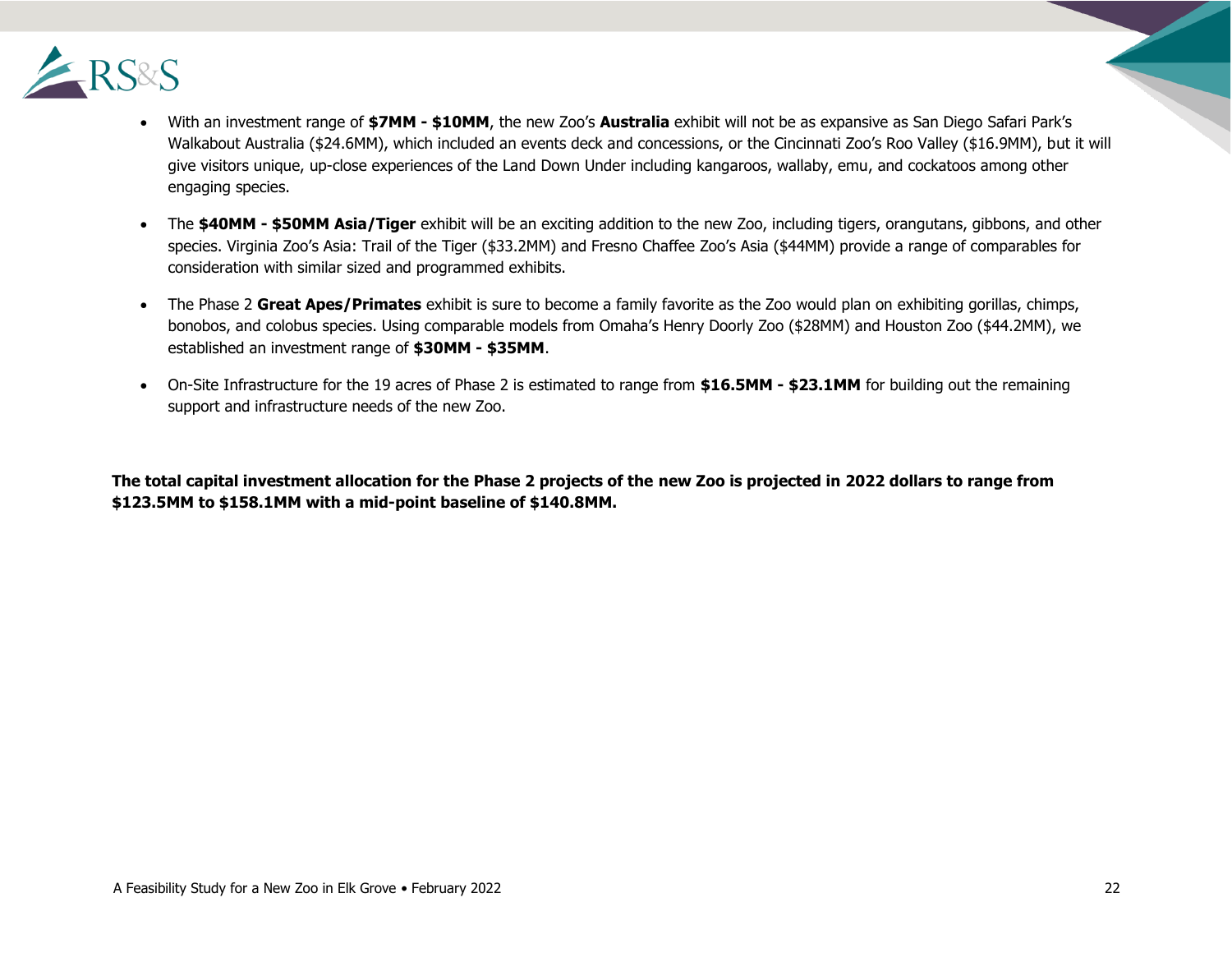

# **4. STRATEGIC BUSINESS PLAN**

RS&S developed the attendance, pro forma financial projections, and staffing plan to support the vision/concept plan for the new Zoo. As noted below, we utilized three key data points to create the attendance and financial projections:

- 1. The Zoo's historical data from its operations at Land Park;
- 2. AZA industry data with benchmark comparables based on the MSA, acreage, and annual visitation; and
- 3. RS&S's experience in creating sustainable and viable business plans for over 100 AZA clients over the years.

With the attendance, financial projections, and staffing plans, RS&S outlined the potential economic impacts, both direct and indirect benefits, for the construction and ongoing operations of the new Zoo utilizing data from a recent (2020) economic and revenue impact study that was completed for a new zoo in the City of Sacramento.

# **Attendance Projections**

We created the table below based on the following key business planning assumptions:

- The business plan and attendance projections assume that Phase 1 of the vision/concept plan is fulfilled on approximately 41 acres of land in Elk Grove.
- The vision/concept plan is implemented with high-quality animal exhibits and visitor amenities/experiences reflective of the City of Elk Grove's high standards for community projects that add value and enhance the quality of life for the residents of and visitors to the Elk Grove area.
- The new Zoo will build upon the current Zoo's continued visitation successes: over the past three years  $(2019 2021)$  an average of 522,000 visitors visited the Zoo annually at Land Park, and the Zoo saw no significant decline in its visitation during the pandemic.
- We have assumed that the baseline attendance distribution of the 1.090MM visitors (10% higher in the opening year 1, to be conservative) will be similar to the Zoo's current 2019 baseline (pre-Covid). It should be noted that in 2021, adult and child visits were higher percentages than the 2019 baseline mainly due to the decline in school visits during the pandemic in 2021.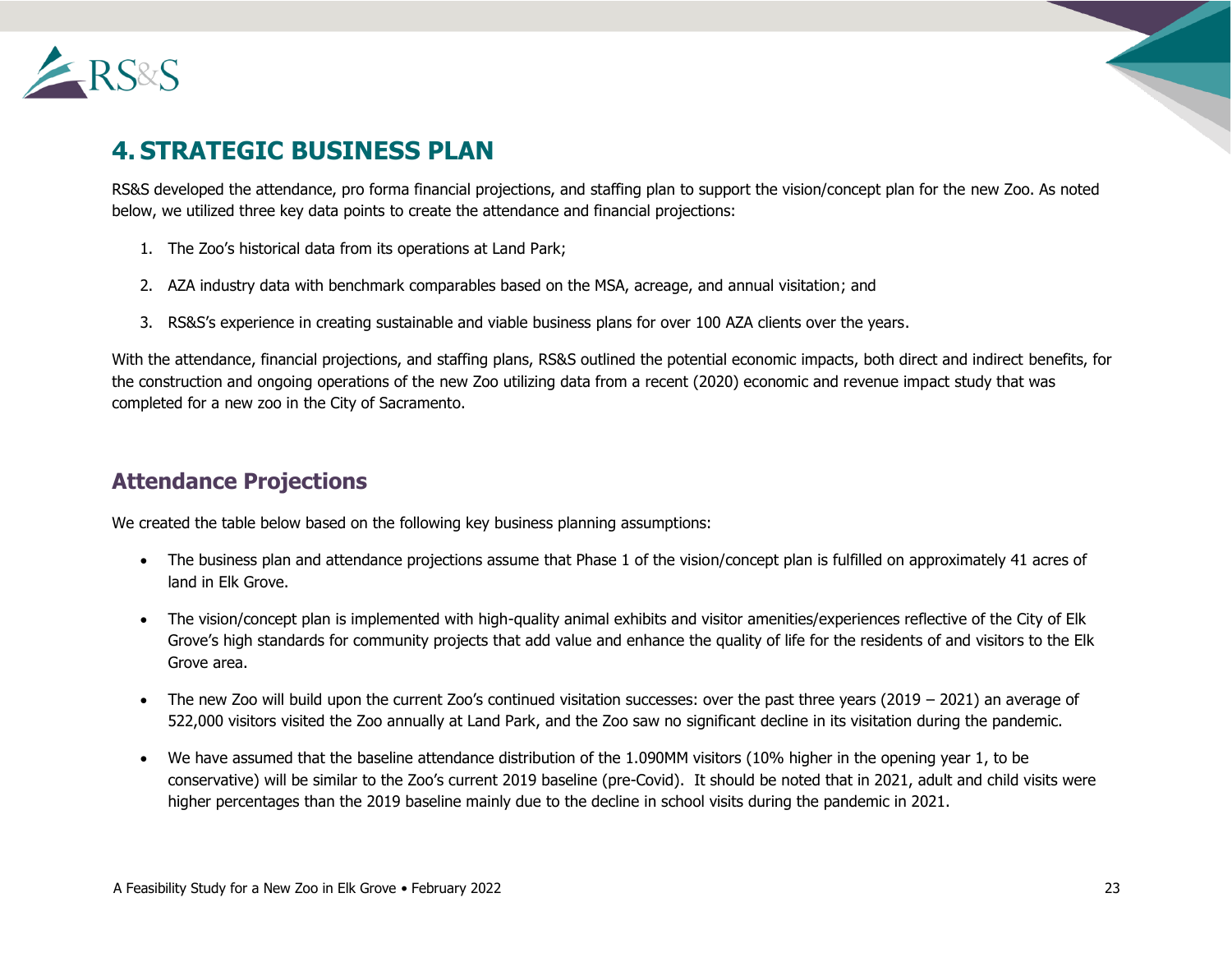

- With a larger Zoo, expanded animal exhibits, increases in the number of animals, and adjacent parking, the annual attendance projections (**Table 1**) utilize benchmark MSA penetration from similar MSA communities with zoos (**Table 2**). On average, these zoos attracted over 69% of the MSA on an annual basis. If you eliminate the one outlier (Columbus), the average of the three MSA benchmarks drops to 56%. Being conservative in our projections, we anticipate that in year 1 the annual attendance will be 10% higher than the stable year baseline (1,090,000 – **45% of the MSA**) due to the high level of interest in and excitement about the new Zoo opening.
	- $\circ$  For year 2, we anticipated a 10% decline from the peak opening of 1.2MM visitors, year 3 is a stabilized year, and years 4 and 5 will experience a 3% and 4% decline year over year. In year 5, the Zoo attendance of 1,018,400 will be approximately 42% of the MSA of 2.4MM residents.
	- $\circ$  We have assumed that approximately 20% of the total visitors will be non-local as the new Zoo will have a regional appeal to "day-trippers and tourists" to the Sacramento region. Note: Currently, the Sacramento Zoo, with its small facility size, has 20% regional appeal; therefore, this is a conservative benchmark for the new Zoo.
- We anticipate the Zoo will have approximately 28,000 household members upon opening of Phase 1 up from its current 14,500 household members in 2022. Of the 28,000 household members, we anticipate that over 4,200 households will be Elk Grove members – which would represent appropriately 10% of the current residential base, assuming an average family of four.
	- $\circ$  We would anticipate that Elk Grove residents would receive a 20% discount on the annual cost of a Zoo membership similar to the discounts that residents receive for other community amenities on the respective facility's annual pass program.
	- $\circ$  Members, with an average family size of 4, will visit on average 2.7 times a year higher in the initial years due to the appeal of the new Zoo, adding value to the Zoo's membership program.
- Total visitation assumes dynamic evening/events programs utilizing the compelling restaurant and event space that will overlook the new Savannah and that would be located near the main entry.
- With the completion of the proposed Phase 2 projects, RS&S anticipates that the Zoo's baseline attendance from Phase 1 investments would increase from 1,090,000 total visitors to a range of 1,280,000 to 1,310,000 annual visitors – a 17% - 20% increase over the Phase 1 capital investments. The new Phase 2 completion attendance baseline (mid-point of 1,295,000 total visitors as the stabilized year attendance) is anticipated with the full buildout of the proposed Phase 2 projects and a level of quality investment in the capital improvements that supports the vision concept plan and the quality standards of the City.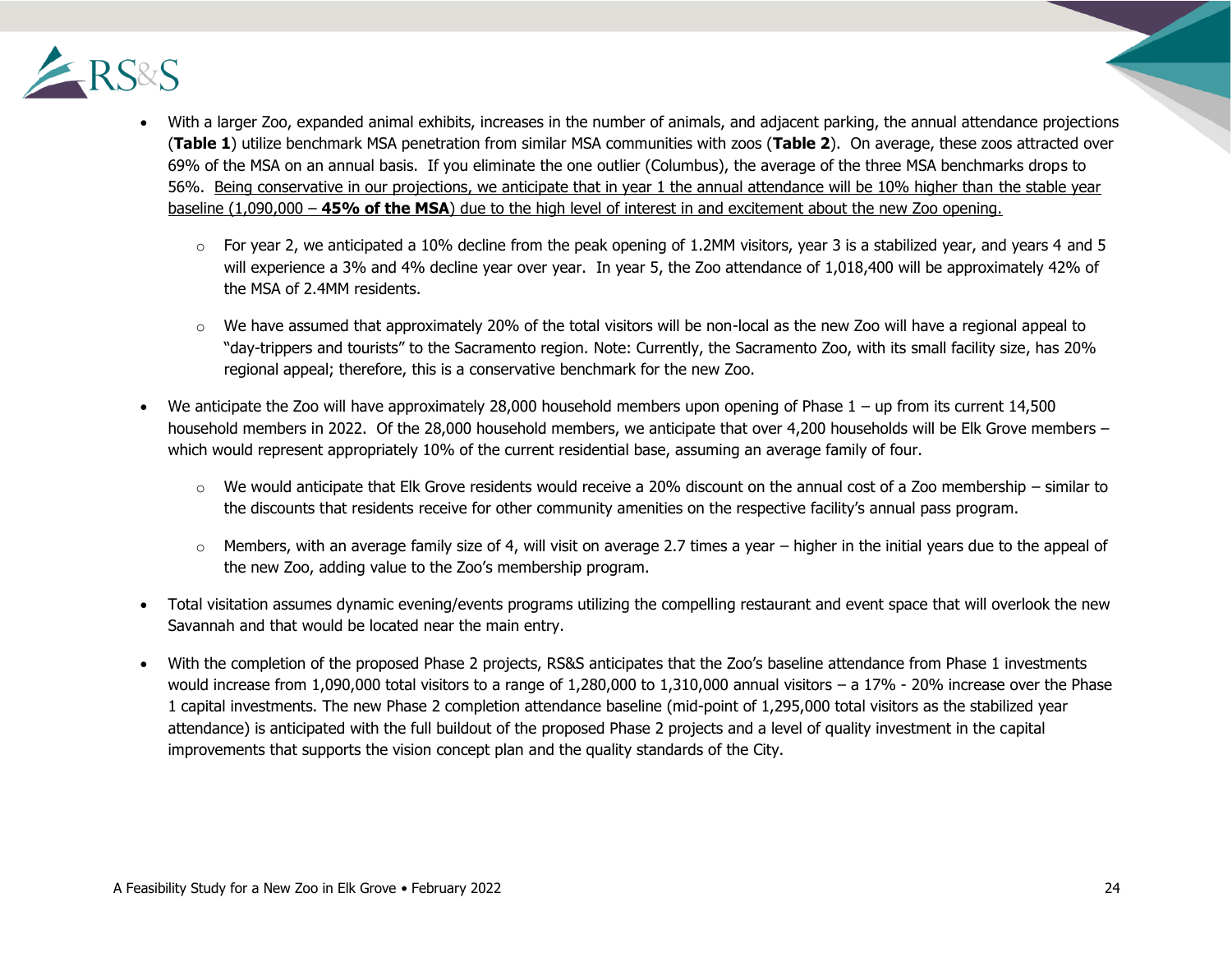

|                             |               |               |                | Pro Forma |           |           |           |           |
|-----------------------------|---------------|---------------|----------------|-----------|-----------|-----------|-----------|-----------|
|                             | 2019 Baseline | 2022 Forecast | % Distribution | Year 1    | Year 2    | Year 3    | Year 4    | Year 5    |
| <b>Adults</b>               | 145,742       | 197,261       | 28.7%          | 343,982   | 312,711   | 312,711   | 303,603   | 291,926   |
| <b>Seniors</b>              | 8,516         | 11,773        | 1.7%           | 20,100    | 18,272    | 18,272    | 17,740    | 17,058    |
| <b>Child</b>                | 102,789       | 124,928       | 20.2%          | 242,604   | 220,549   | 220,549   | 214,125   | 205,890   |
| <b>Schools &amp; Groups</b> | 51,234        | 15,773        | 10.1%          | 120,923   | 109,930   | 109,930   | 106,728   | 102,623   |
| <b>Members</b>              | 132,192       | 120,928       | 26.0%          | 312,001   | 283,637   | 283,637   | 275,376   | 264,785   |
| <b>Under 2</b>              | 51,434        | 52,577        | 10.1%          | 121,395   | 110,359   | 110,359   | 107,145   | 103,024   |
| Free                        | 16,522        | 2,533         | 3.2%           | 38,995    | 35,450    | 35,450    | 34,418    | 33,094    |
| <b>Total Attendance</b>     | 508,429       | 525,773       | 100.0%         | 1,200,000 | 1,090,909 | 1,090,909 | 1,059,135 | 1,018,399 |
| % Increase from 2019        |               | 3.4%          |                | 136%      | 115%      | 115%      | 108%      | 100%      |

#### **Table 1 – Attendance Projections: Phase 1 Investments**

#### **Table 2 – AZA Attendance Benchmarks**

| Data from AZA Benchmarks by<br><b>MSA</b>               | <b>MSA</b><br>Population | Attendance | Attendance % of<br><b>MSA Population</b> |
|---------------------------------------------------------|--------------------------|------------|------------------------------------------|
| Sacramento Zoo                                          | 2,400,000                | 542,417    | 23%                                      |
| San Antonio Zoological Society                          | 2,518,036                | 1,065,721  | 42%                                      |
| Cincinnati Zoo                                          | 2,137,406                | 1,746,268  | 82%                                      |
| Kansas City Zoo                                         | 2,035,335                | 932,000    | 46%                                      |
| Columbus Zoo                                            | 2,100,000                | 2,219,946  | 106%                                     |
| Data from AZA Benchmarks by<br><b>Annual Attendance</b> | <b>MSA</b><br>Population | Attendance | Attendance % of<br><b>MSA Population</b> |
| Sacramento Zoo                                          | 2,400,000                | 542,417    | 23%                                      |
| Birmingham Zoo                                          | 1,400,000                | 565,087    | 40%                                      |
| Tulsa Zoo                                               | 991,561                  | 327,714    | 33%                                      |
| John Ball Zoo                                           | 1,077,370                | 519,663    | 48%                                      |
| The Maryland Zoo in Baltimore                           | 2,690,886                | 430,223    | 16%                                      |
| Santa Barbara Zoological Gardens                        | 407,057                  | 432,937    | 106%                                     |
| Zoo Knoxville                                           | 868,546                  | 512,112    | 59%                                      |
| <b>Average by MSA</b>                                   |                          |            | 69%                                      |
| <b>Average by Annual Attendance</b>                     |                          |            | 50%                                      |

**We utilized 2019 AZA data for the benchmark zoos – the last full year of operations before the pandemic**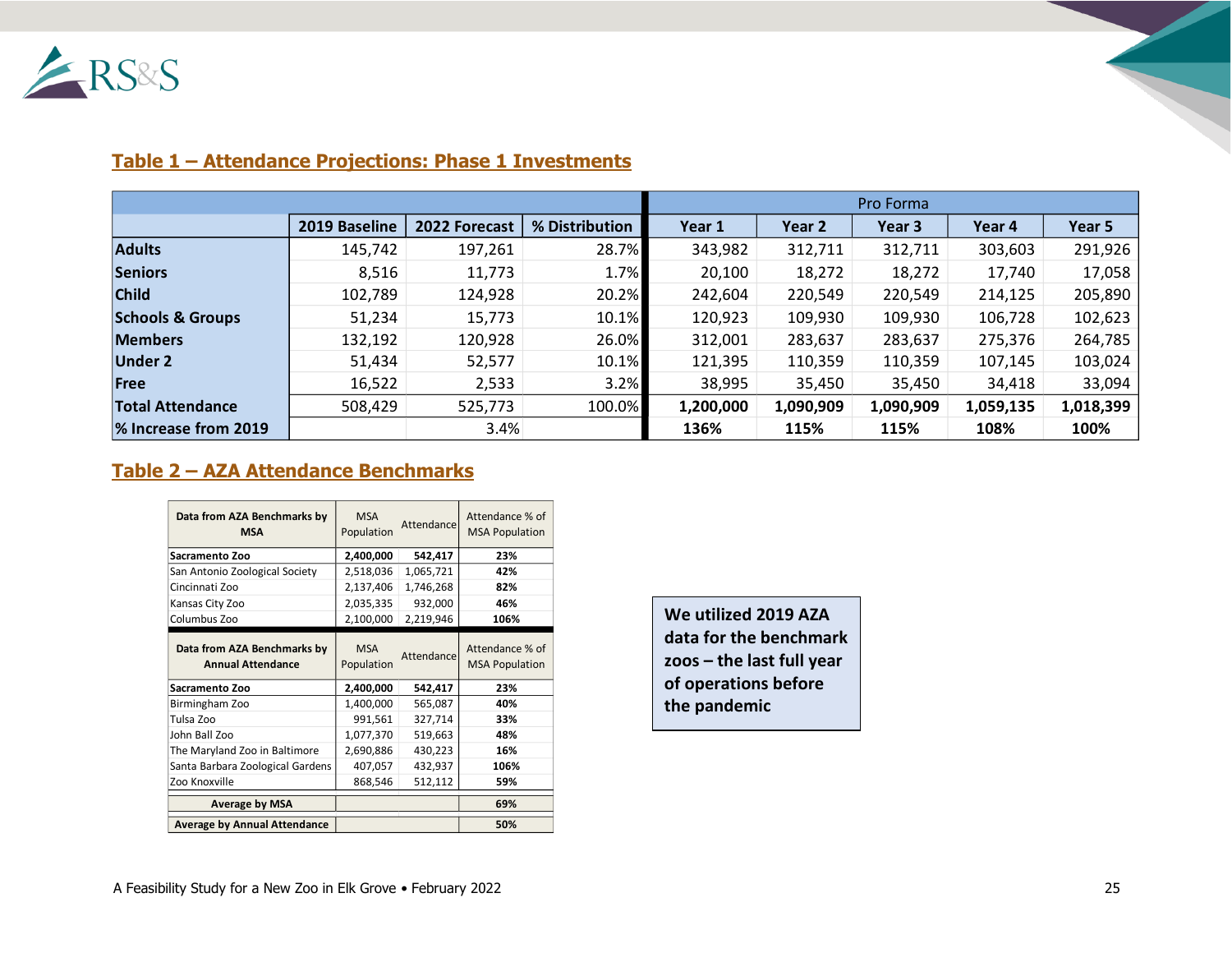

# **Admission Pricing Projections**

Like its current admission policy, the new Zoo will continue to manage its admission fees via a dynamic pricing structure that allows admission fees to vary seasonably as visitor demand increases/decreases with shifts in experiences and the time of year. In addition, the new Zoo could offer "day/night" experiences through its dynamic pricing structure. **Table 3** summarizes the suggested recommended pricing thresholds.

| <b>Admissions Rates</b>     |      | <b>Proposed Range of Rates for Year 1</b> |         | 5% Increase        |               |
|-----------------------------|------|-------------------------------------------|---------|--------------------|---------------|
|                             | Low  | <b>High</b>                               | Average | <b>Years 1 - 2</b> | Years $3 - 5$ |
| <b>Adults</b>               | \$22 | \$30                                      | \$26    | \$26               | \$27          |
| <b>Seniors</b>              | \$18 | \$26                                      | \$22    | \$22               | \$23          |
| <b>Child</b>                | \$18 | \$26                                      | \$22    | \$22               | \$23          |
| <b>Schools &amp; Groups</b> | \$10 | \$10                                      | \$10    | \$10               | \$11          |
| <b>Members</b>              |      |                                           |         |                    |               |
| <b>Under 2</b>              |      |                                           |         |                    |               |
| Free                        |      |                                           |         |                    |               |

#### **Table 3 - Projected Admission Fees**

Notes on Table 3:

- Year 1 reflects average dynamic pricing based on the anticipated pricing thresholds.
- Year 1 pricing is consistent with the Zoo's current (Land Park) pricing structure current 2022 dynamic pricing thresholds for the Zoo at Land Park for adults range from \$18.50 to \$23.00 – see Table 4 below.
- Year 1 is consistent with 2021 AZA Benchmark admission fees **Table 4** within average ranges of the benchmarks to AZA MSA zoos.
- Year 1 pricing is consistent with other Sacramento cultural attractions **– Table 5.**
- Average admission pricing is projected to increase in year 3 as fees are adjusted to reflect visitation demands.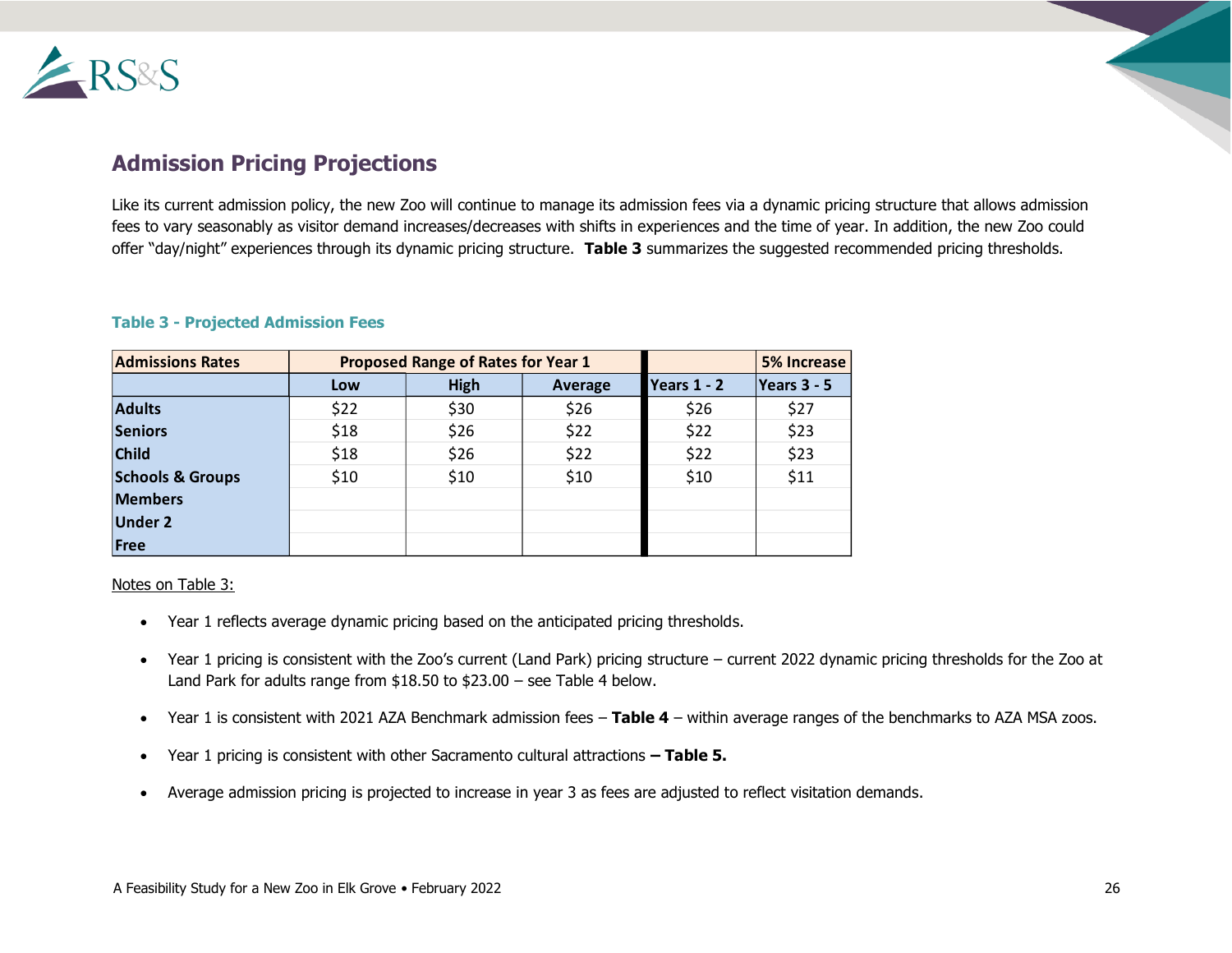

#### **Table 4 – Pricing Benchmarks from AZA Similar Zoos**

| Data from AZA Benchmarks by MSA                         | <b>MSA Population</b> | Attendance Adult Admission Child Admission |                                            |                 |    | Family<br>Membership | Parking    |
|---------------------------------------------------------|-----------------------|--------------------------------------------|--------------------------------------------|-----------------|----|----------------------|------------|
| Sacramento Zoo                                          | 2,400,000             | 542,417                                    | \$18.50-\$23.00                            | \$14.00-\$18.00 | S  | 150.00               |            |
| San Antonio Zoological Society                          | 2,518,036             | 1,065,721                                  | \$21.73-31.99                              | \$17.16-27.99   | S. | 164.00               |            |
| Cincinnati Zoo*                                         | 2,137,406             | 1,746,268                                  | \$8.00-10.50                               | \$7.00-8.00     | Ś. | 154.00               | \$10.00    |
| Kansas City Zoo                                         | 2,035,335             | 932,000                                    | \$18.00-20.00                              | \$17.00-18.00   | S  | 145.00               |            |
| Columbus Zoo                                            | 2,100,000             | $2,219,946$ \$                             | $21.99$ \$                                 | 16.99           | S  | 189.00               | \$10.00    |
| Data from AZA Benchmarks by Annual<br><b>Attendance</b> | <b>MSA Population</b> |                                            | Attendance Adult Admission Child Admission |                 |    | Family<br>Membership | Parking    |
| Sacramento Zoo                                          | 2,400,000             | 542,417                                    | \$18.50-\$23.00                            | \$14.00-\$18.00 | \$ | 150.00               |            |
| Birmingham Zoo                                          | 1,400,000             | 565,087                                    | \$<br>17.99                                | \$<br>12.99     | \$ | 140.00               |            |
| Tulsa Zoo                                               | 991,561               | 327,714                                    | \$<br>14.00                                | 10.00<br>\$     | S  | 99.00                | \$2.00     |
| John Ball Zoo*                                          | 1,077,370             | 519,663                                    | \$<br>10.00                                | \$<br>10.00     | S  | 165.00               |            |
| The Maryland Zoo in Baltimore                           | 2,690,886             | 430,223                                    | \$<br>22.00                                | \$<br>18.00     | \$ | 149.00               |            |
| Santa Barbara Zoological Gardens                        | 407,057               | 432,937                                    | \$<br>19.95                                | \$<br>14.95     | S  | 250.00               | \$11.00    |
| Zoo Knoxville                                           | 868,546               | 512,112                                    | 24.95<br>\$                                | \$<br>19.95     | Ś  | 170.00               | \$5.00     |
|                                                         |                       |                                            |                                            |                 |    |                      |            |
| Average by MSA*                                         |                       |                                            | \$20.57-24.66                              | \$17.05-20.99   | Ś. | 163.00               | \$10.00    |
|                                                         |                       |                                            |                                            |                 |    |                      |            |
| Average by Annual Attendance*                           |                       |                                            | \$<br>19.78                                | \$<br>15.18     | Ś  | 162.17               | \$<br>6.00 |

\* Zoos excluded from "price averages" as outliers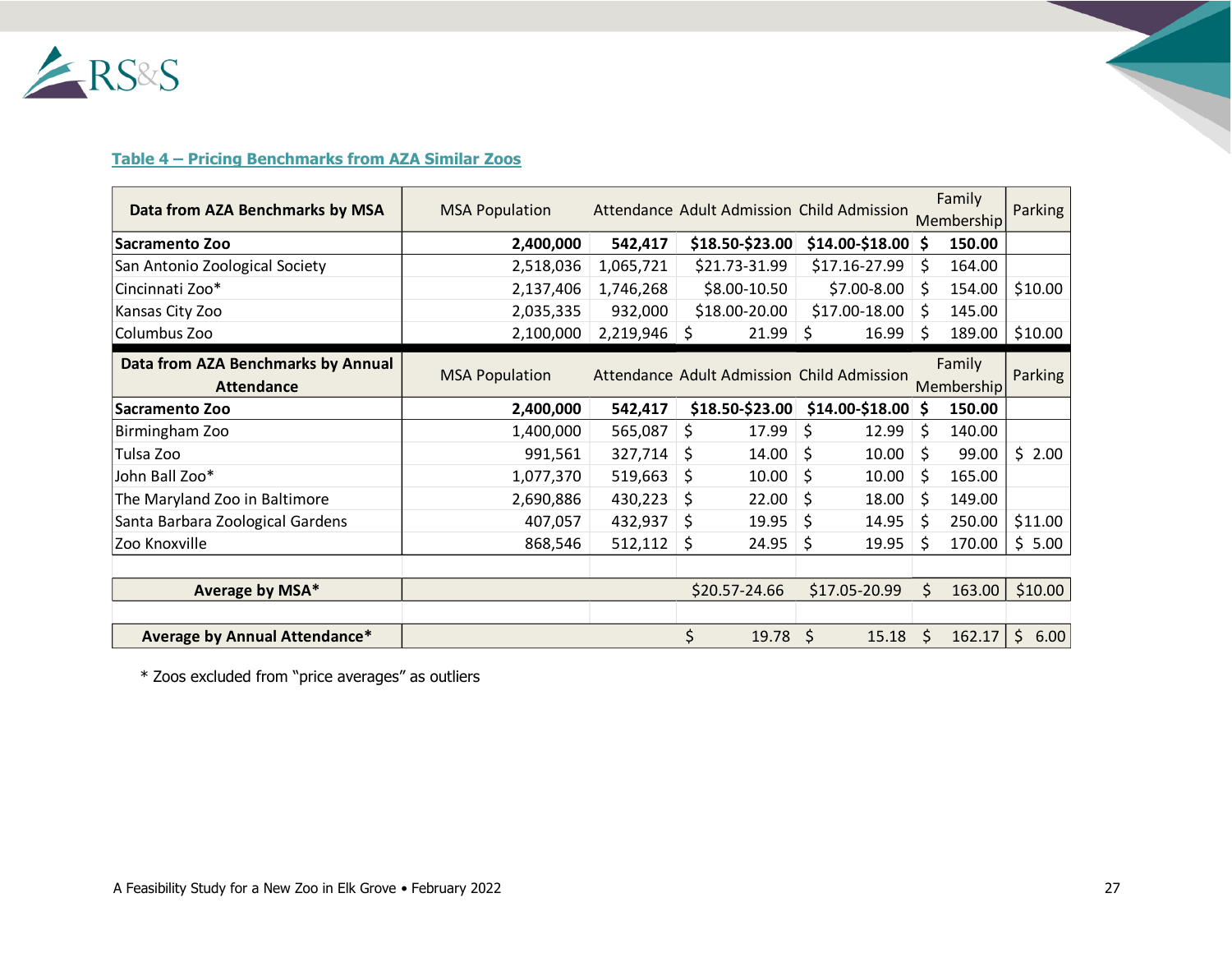

#### **Table 5 – Sacramento Benchmark Attractions: Admission & Membership Pricing**

| <b>Data from Local Benchmark Attractions</b> | <b>Venue Type</b>                | <b>Adult</b><br><b>Admission</b> | <b>Child</b><br><b>Admission</b> | Family<br><b>Membership</b> | Parking |
|----------------------------------------------|----------------------------------|----------------------------------|----------------------------------|-----------------------------|---------|
| Six Flags Discovery Kingdom Vallejo          | Theme Park                       | \$34.99                          | \$34.99                          | \$311.52                    | \$25.00 |
| <b>Oakland Zoo</b>                           | Zoo                              | \$18.00-24.00                    | \$15.00-20.00                    | \$174.00                    | \$10.00 |
| San Francisco Zoo                            | Zoo                              | \$25.00                          | \$18.00                          | \$179.00                    | \$12.00 |
| MoSaC: Museum of Science and Curiosity       | <b>Children's Science Center</b> | \$15.00                          | \$12.00                          | \$135.00                    | \$6.00  |
| <b>SeaQuest Folsom</b>                       | Interactive Aquarium             | \$18.99                          | \$9.99                           | \$196.00                    | \$0.00  |
| <b>Rocklin Quarry Park</b>                   | <b>Adventure Park</b>            | \$15.00-79.00                    | \$15.00-79.00                    | \$0.00                      | \$0.00  |
| <b>California State Museum</b>               | Museum                           | \$10.00                          | \$8.00                           | \$0.00                      | \$0.00  |
| <b>California Railroad Museum</b>            | Museum                           | \$12.00                          | \$6.00                           | \$110.00                    | \$6.00  |
| <b>Raging Waters</b>                         | Theme Park                       | \$44.99                          | \$44.99                          | \$239.96                    | \$10.00 |
| Average                                      |                                  | \$21.55-29.33                    | \$18.22-25.89                    | \$192.21                    | \$11.50 |

Notes on Table 5

- This table reflects 2021 data and pricing.
- The Oakland Zoo offers dynamic pricing throughout the year.
- The proposed pricing structure for the new Zoo aligns with the local attractions of similar size and scope (San Francisco Zoo and Oakland Zoo).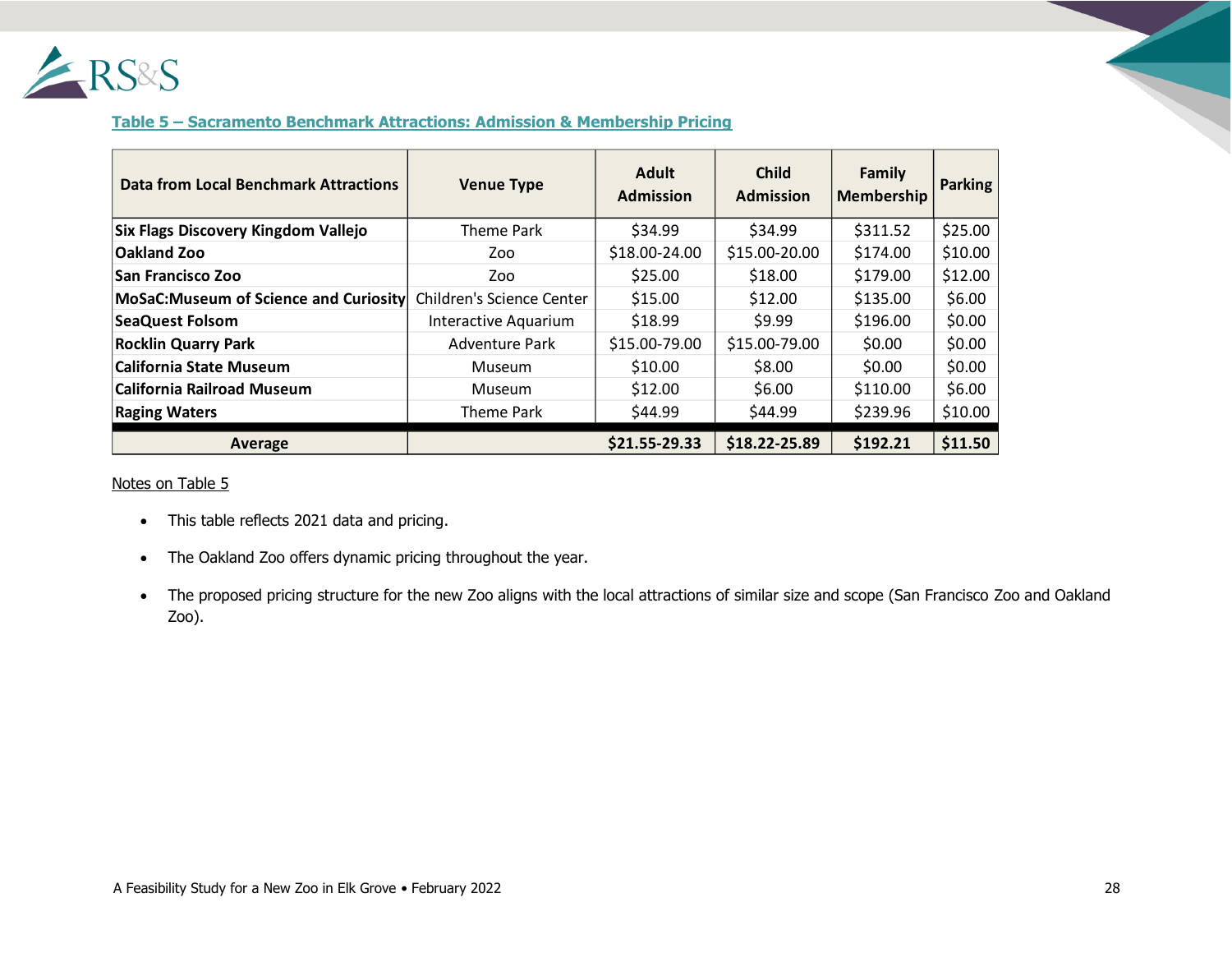

# **Operating Revenue & Expenses – Pro Forma Projections**

RS&S developed the five-year financial operating projections utilizing the vision/concept plan, site plan, and attendance/pricing projections and assumptions summarized above. We believe that the projections reflect a conservative planning approach. There are a number of key underlying financial assumptions that support the projections found in **Table 6**:

- 1. No annual operating support from the City of Elk Grove is programmed.
- 2. The five-year projections identify a viable and sustainable financial model with annual net operating income projections that range from 8% of total operating revenues in year 1 to 1% in year 5.
- 3. Parking fees, if charged, are not reflected in the operating projections as parking could be an opportunity for the City of Elk Grove to raise revenue which could be allocated towards financing options for constructing the parking and/or Zoo improvements.
- 4. Admissions reflect the dynamic pricing structure.
- 5. Membership fees reflect a baseline of 28,000 household members.
- 6. Visitor per capita spending will increase by 30% over the 2022 per cap with new and expanded food, dining, and retail venues. RS&S strongly recommends that the Society continue its relationship with the SSA Group, the Zoo's current food, retail and catering partner, to manage and operate the new Zoo's food, catering, and retail venues.
- 7. Rides/Encounters include giraffe and rhino fee-based experiences, as well as VIP tours of the African Savannah.
- 8. Salaries and benefits reflect approximately 63% of the Zoo's operating expenses in Year 1 within the AZA industry benchmark for large AZA institutions with similar management models. Salaries and benefits increase to 66% in years 2 – 5. **Table 7** outlines the baseline 197 positions at the Zoo. Zoos must invest in their most valuable resources, their staff and volunteers, as they are critical to a successful, high-quality, engaging, and fun Zoo experience.
- 9. The pro forma projections include a capital re-investment of approximately \$4.8MM annually, which is the construction-only estimate of Phase 1 (\$144MM) depreciated over 30 years. Funds would be utilized to maintain and support the high-quality of the animal and visitor experiences.

Additional notes on the pro forma projections, including operating assumptions, can be found after **Table 6**.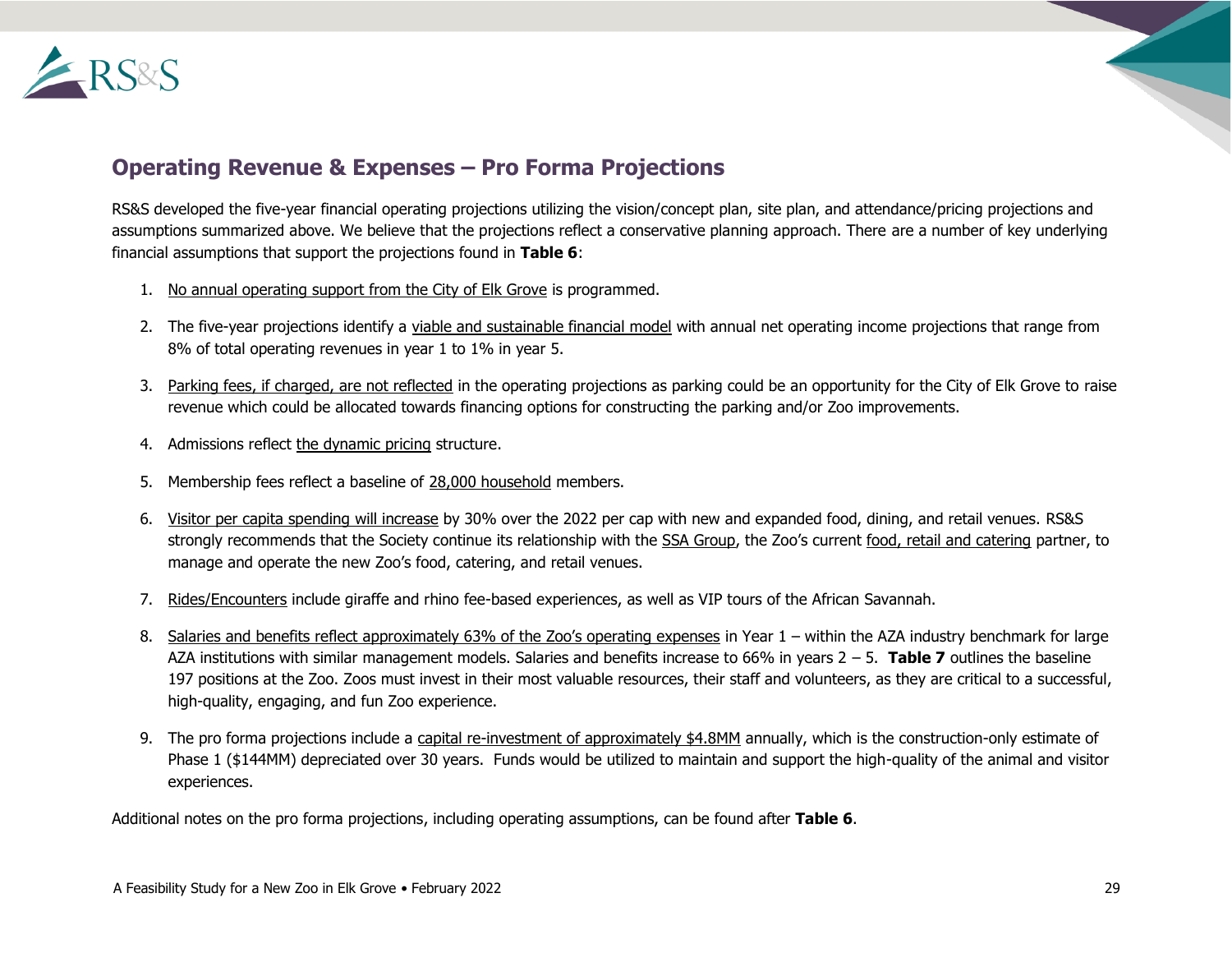

# **Table 6 – Pro Forma Operating Revenue & Expense Projections**

|                                   | <b>Current Location</b> |             |                           |              |                                        |              |
|-----------------------------------|-------------------------|-------------|---------------------------|--------------|----------------------------------------|--------------|
|                                   | <b>Budget</b>           |             |                           | Pro Forma    |                                        |              |
|                                   | 2022                    | Year 1      | Year 2                    | Year 3       | Year 4                                 | Year 5       |
| <b>Total Attendance</b>           | 525,773                 | 1,200,000   | 1,090,909                 | 1,090,909    | 1,059,135                              | 1,018,399    |
| Gen. Adm. Ticket Price            | Dynamic (\$14-\$30)     | \$18/\$30   | \$18/\$30                 | \$19/\$31.50 | \$19/\$31.50                           | \$19/\$31.50 |
| <b>Operating Revenue:</b>         |                         |             |                           |              |                                        |              |
| Administration- Commission        | \$825,044               | \$2,447,955 | \$2,225,414               | \$2,225,414  | \$2,160,596                            | \$2,077,496  |
| City Contribution/Funderland rent | \$354,465               | \$0         | \$0                       | \$0          | \$0                                    | \$0          |
| Admin - Interest Income           | \$60,000                | \$60,000    | \$61,200                  | \$62,424     | \$63,672                               | \$64,946     |
| Development                       | \$504,000               | \$723,000   | \$818,798                 | \$927,288    | \$1,050,154                            | \$1,189,299  |
| Education                         | \$374,632               | \$855,043   | \$777,312                 | \$777,312    | \$754,671                              | \$725,646    |
| Admissions                        | \$6,638,103             |             | \$15,932,235 \$14,483,850 | \$15,208,043 | \$14,765,090                           | \$14,197,202 |
| Dinosaur Fee                      | $-$252,034$             | \$0         | \$0                       | \$0          | \$0                                    | \$0          |
| Conservation                      | $-$119,764$             | $-$174,193$ | $-$158,357$               | $-$158,357$  | $-$153,745$                            | $-$147,832$  |
| Membership                        | \$1,616,510             | \$3,870,300 | \$3,870,300               | \$4,267,006  | \$4,480,356                            | \$4,939,593  |
| <b>Vending Commission</b>         | \$18,000                | \$41,082    | \$37,348                  | \$37,348     | \$36,260                               | \$34,865     |
| Rides/Encounters                  | \$592,875               | \$1,353,151 | \$1,230,137               | \$1,230,137  | \$1,194,308                            | \$1,148,373  |
| Events/Group Sales                | \$73,000                | \$997,500   | \$964,250                 | \$964,250    | \$955,273                              | \$943,662    |
| <b>Total Operating Revenue</b>    | \$10,684,829            |             | \$26,106,073 \$24,310,250 | \$25,540,863 | \$25,306,635                           | \$25,173,249 |
| <b>Operating Expenses:</b>        |                         |             |                           |              |                                        |              |
| Administration                    | \$1,080,877             | \$1,621,316 | \$1,664,403               | \$1,708,673  | \$1,754,157                            | \$1,800,891  |
| <b>Animal Care</b>                | \$2,094,526             | \$4,289,052 | \$4,409,729               | \$4,533,866  | \$4,661,563                            | \$4,792,926  |
| Development/Marketing             | \$660,752               | \$1,546,158 | \$1,602,182               | \$1,661,597  | \$1,724,739                            | \$1,791,988  |
| Education                         | \$769,105               | \$1,552,415 | \$1,579,852               | \$1,622,931  | \$1,663,112                            | \$1,703,442  |
| <b>Facilities and Utilities</b>   | \$1,259,047             | \$4,149,331 | \$4,254,872               | \$4,363,201  | \$4,227,685                            | \$4,113,343  |
| <b>Guest Service</b>              | \$1,780,030             | \$4,662,657 | \$4,183,306               | \$4,295,189  | \$4,410,156                            | \$4,528,294  |
| Veterinary                        | \$488,509               | \$977,018   | \$999,151                 | \$1,021,803  | \$1,044,990                            | \$1,068,722  |
| Capital and redevelopment         | \$2,100,000             | \$4,783,333 | \$4,783,333               | \$4,783,333  | \$4,783,333                            | \$4,783,333  |
| Events/Group Sales                | \$11,500                | \$488,645   | \$444,223                 | \$444,223    | \$431,285                              | \$414,697    |
| <b>Total Operating Expense</b>    | \$10,244,346            |             | \$24,069,925 \$23,921,051 |              | \$24,434,816 \$24,701,021 \$24,997,636 |              |
| <b>Net Operating Income</b>       | \$440,484               | \$2,036,148 | \$389,199                 | \$1,106,047  | \$605,614                              | \$175,613    |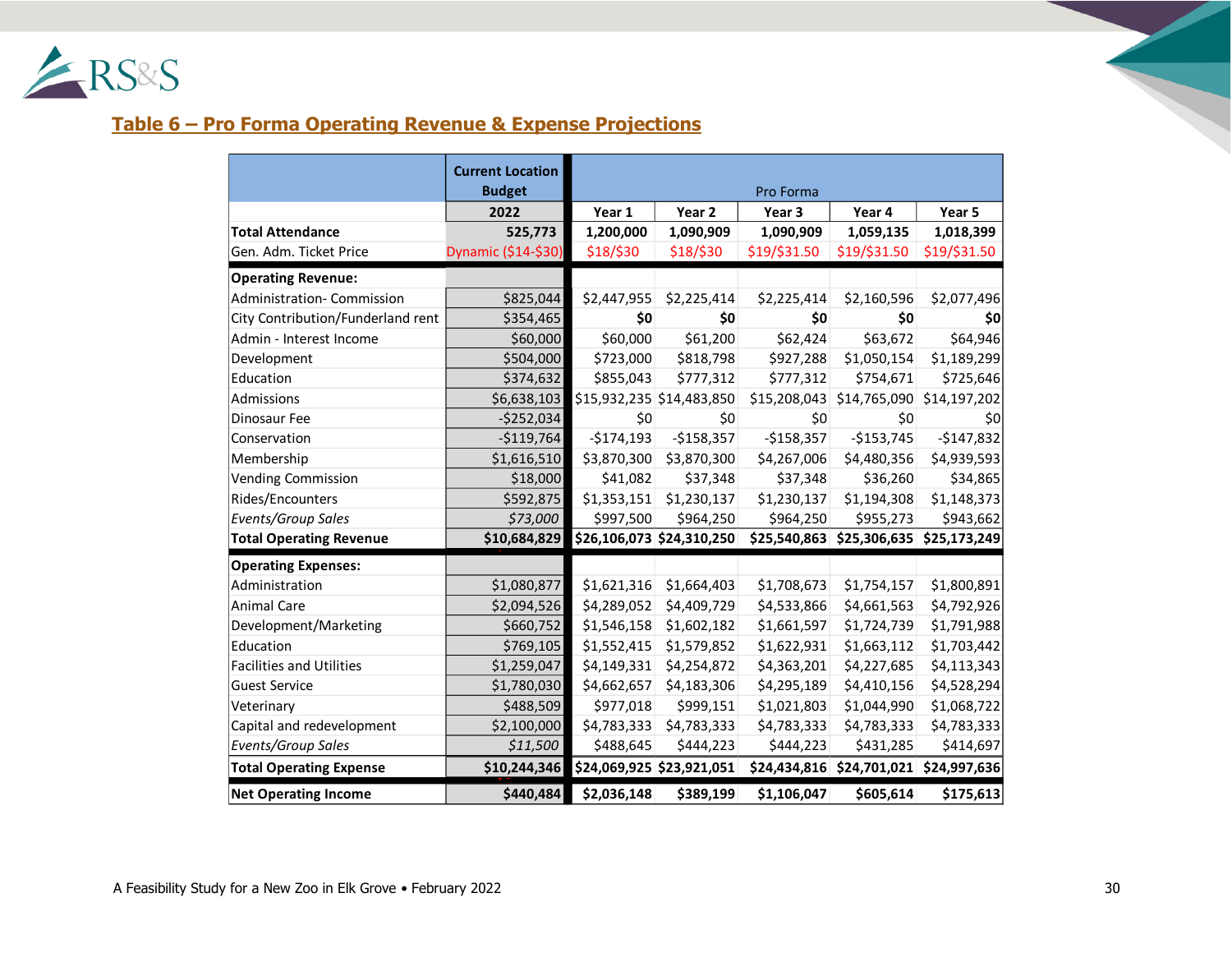

#### Additional Notes from Table 6:

- All expenses, except capital re-investment expenses, have annual 3% increases programmed historically an industry benchmark assumption, excluding 2022 factors.
- Animal & facilities staffs and expenses increase proportionally due to animal and acreage increases.
- Marketing expenses are higher in years 1 and 2 due to awareness building of new Zoo projected at \$.50/guest.
- Guest Services increase with doubling of Zoo visitation over 2022 baseline.
- Facilities reflect an annual utility allocation of approximately \$1.1MM in Year 1, adjusted annually thereafter.

|                                        |             |                 |        | Pro Forma       |                   |                 |        |                 |        |                 |        |                 |  |
|----------------------------------------|-------------|-----------------|--------|-----------------|-------------------|-----------------|--------|-----------------|--------|-----------------|--------|-----------------|--|
|                                        | 2022 Budget |                 | Year 1 |                 | Year <sub>2</sub> |                 | Year 3 |                 | Year 4 |                 | Year 5 |                 |  |
|                                        |             | Salary &        |        | Salary &        |                   | Salary &        |        | Salary &        |        | Salary &        |        | Salary &        |  |
|                                        | <b>FTE</b>  | <b>Benefits</b> | FTE:   | <b>Benefits</b> | <b>FTE</b>        | <b>Benefits</b> | FTE.   | <b>Benefits</b> | FTE.   | <b>Benefits</b> | FTE    | <b>Benefits</b> |  |
| <b>Administration</b>                  |             | \$710,777       | 8      | \$1,066,166     | 8                 | \$1,098,150     | 8      | \$1,131,095     | 8      | \$1,165,028     | 8      | \$1,199,979     |  |
| <b>Animal Care</b>                     | 32          | \$1,694,776     | 64     | \$3,489,552     | 64                | \$3,594,239     | 64     | \$3,702,066     | 64     | \$3,813,128     | 64     | \$3,927,522     |  |
| <b>Education/Conservation</b>          |             | \$610,838       | 16     | \$1,394,148     | 16                | \$1,435,973     | 16     | \$1,479,052     | 16     | \$1,523,424     | 16     | \$1,569,126     |  |
| <b>Facilities</b>                      |             | \$589,267       | 34     | \$2,255,470     | 34                | \$2,323,134     | 34     | \$2,392,828     | 31     | \$2,217,905     | 28     | \$2,063,367     |  |
| Development/Marketing/PR               |             | \$436,552       | 9      | \$1,030,141     | 9                 | \$1,061,045     | 9      | \$1,092,876     | 9      | \$1,125,663     | 9      | \$1,159,433     |  |
| <b>Front/Guest Services/Membership</b> | 13          | \$607,909       | 30     | \$1,387,463     | 30                | \$1,429,087     | 30     | \$1,471,960     | 30     | \$1,516,119     | 30     | \$1,561,602     |  |
| Safety, Security, Grounds              | 13.5        | \$592,391       | 31     | \$1,352,046     | 31                | \$1,392,607     | 31     | \$1,434,385     | 31     | \$1,477,417     | 31     | \$1,521,740     |  |
| <b>Veterinary</b>                      | 2.5         | \$129,609       |        | \$259,218       |                   | \$266,995       |        | \$275,004       |        | \$283,255       | 5      | \$291,752       |  |
| <b>Total</b>                           | 86          | \$5,372,119     | 197    | \$12,234,204    | 197               | \$12,601,230    | 197    | \$12,979,267    | 193    | \$13,121,937    | 190    | \$13,294,520    |  |
| <b>Average Cost Per FTE</b>            |             | \$62,467        |        | \$62,151        |                   | \$64,016        |        | \$65,936        |        | \$67,849        |        | \$69,825        |  |

#### **Table 7 - Projected Staffing Plan for Vision Concept**

#### Notes from Table 7:

- Departments are stable year/year except for facilities, which will decline in years 4 and 5 due to operational efficiency of systems and procedures.
- Average cost per FTE remains constant with annual increases in benefits.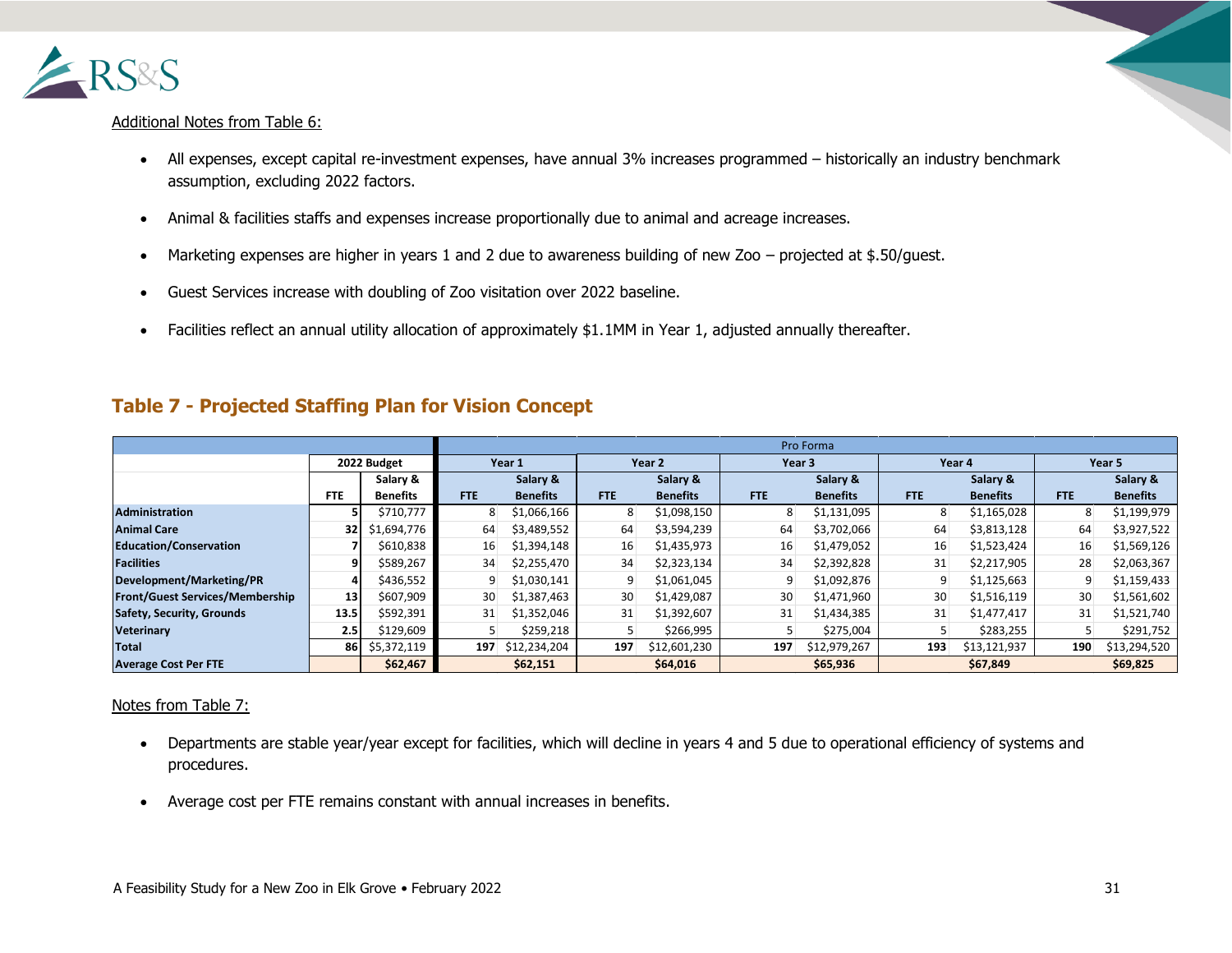

# **Partner Roles and Opportunities**

in addition to providing valuable, specialized mission, animal, and visitor services to the Zoo and its visitors, we would anticipate that Zoo partners would support the Zoo through a capital investment in the Zoo's facilities and amenities. A brief overview of the operating services that the two identified and current partners would provide are highlighted below:

- It is anticipated that **UC Davis,** as the leading animal medicine veterinary school, would continue its 50+year partnership with the Zoo. Therefore, **UC Davis** would provide veterinary and vet tech support to the Zoo's new and expanded animal collection and utilize the new animal hospital as a living classroom for UC Davis students. Through a VIP tour, visitors may have the opportunity to safely experience this unique state-of-the-art learning lab in action.
- The **SSA Group** is the Zoo's current long-term food and retail partner and RS&S strongly recommends that the Society continue this partner relationship at the new Zoo. It is anticipated that the SSA Group would provide food, retail, and catering services and invest in the new Zoo's unique guest experience app that will serve to connect visitors to the Zoo through pre-/post/on-site mobile experiences. The SSA Group is the AZA's leading hospitality partner currently servicing almost 50 AZA institutions.

# **Preliminary High-Level Community and Economic Impact Analysis**

For the purposes of the feasibility study, it is important to note that RS&S did not conduct a full community and economic impact study. RS&S outlined the potential economic impacts, both direct and indirect benefits, for the construction and ongoing operations of the new Zoo utilizing data from a recent (2020) economic and revenue impact study that was completed for a new zoo in the City of Sacramento. Once the design schematics are fully developed, we do anticipate that the Zoo and/or City of Elk Grove will complete a full community and economic impact study.

The analysis below summarizes the economic impacts on the Elk Grove community from the capital investment and annual operating expenses based on known multipliers and therefore reflects a high-level analysis based on the preliminary site and funding models.

Based on a preliminary capital investment of \$174MM for the Phase 1 development, and assuming that 90% of the total investment is invested in California, there would be one-time economic impacts created through the construction of the new Zoo in Elk Grove, which include the following:

- It would be expected that **\$314.3MM in direct and indirect expenditures** would benefit the region.
- The construction would create **2,074 direct and indirect jobs** from approximately \$128.6MM in total labor income.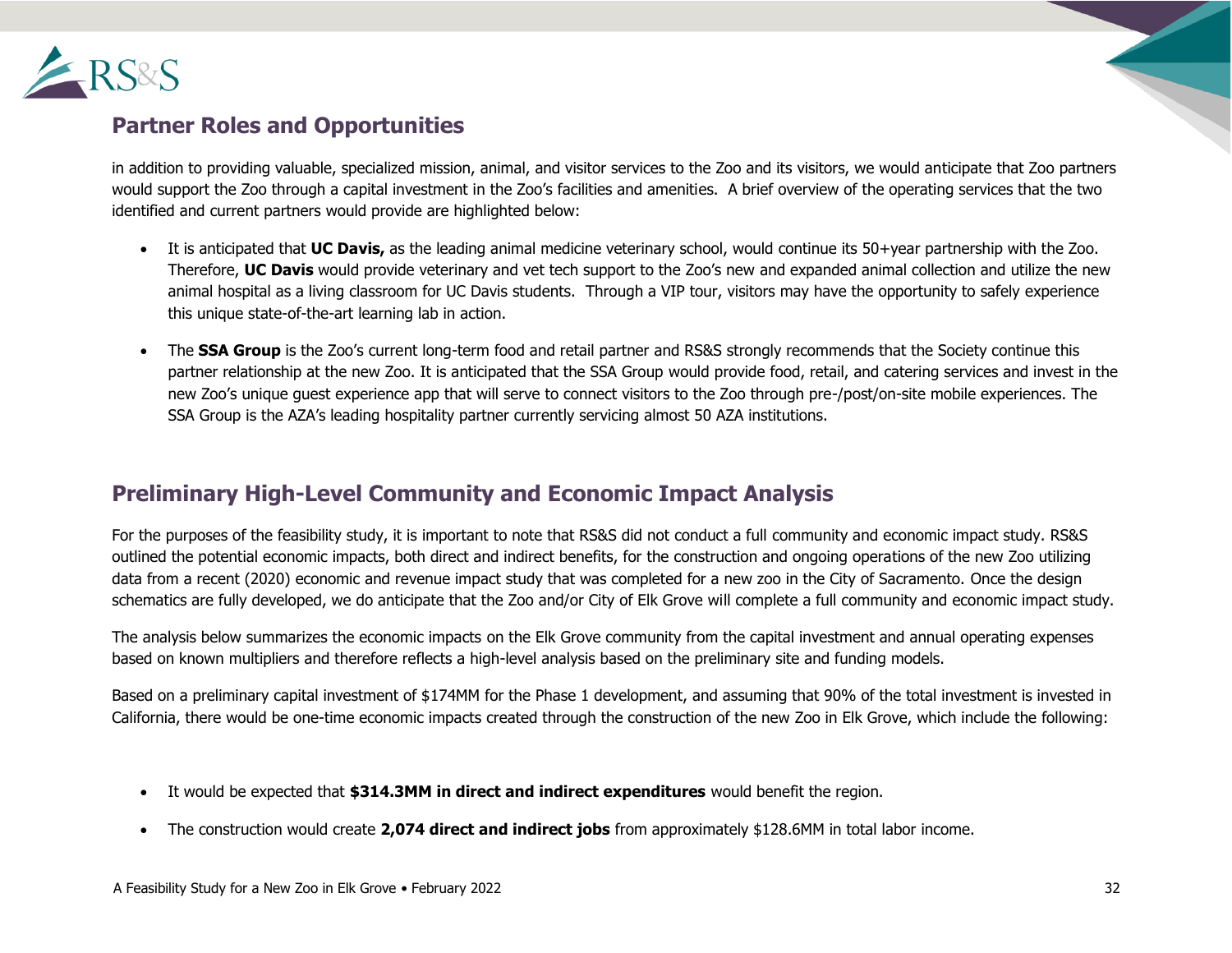

Based on a projected annual operating budget of \$24.1MM, the new Zoo would have the following annual impacts on the local community:

- The Elk Grove area would **derive over \$75.8MM annually in economic benefits** from the new Zoo. This estimate is on the conservative side as it includes neither on-site nor off-site expenditures that would be made by visitors to the new Zoo.
- The new Zoo at Elk Grove has the potential to support **approximately 280 direct jobs** at the Zoo.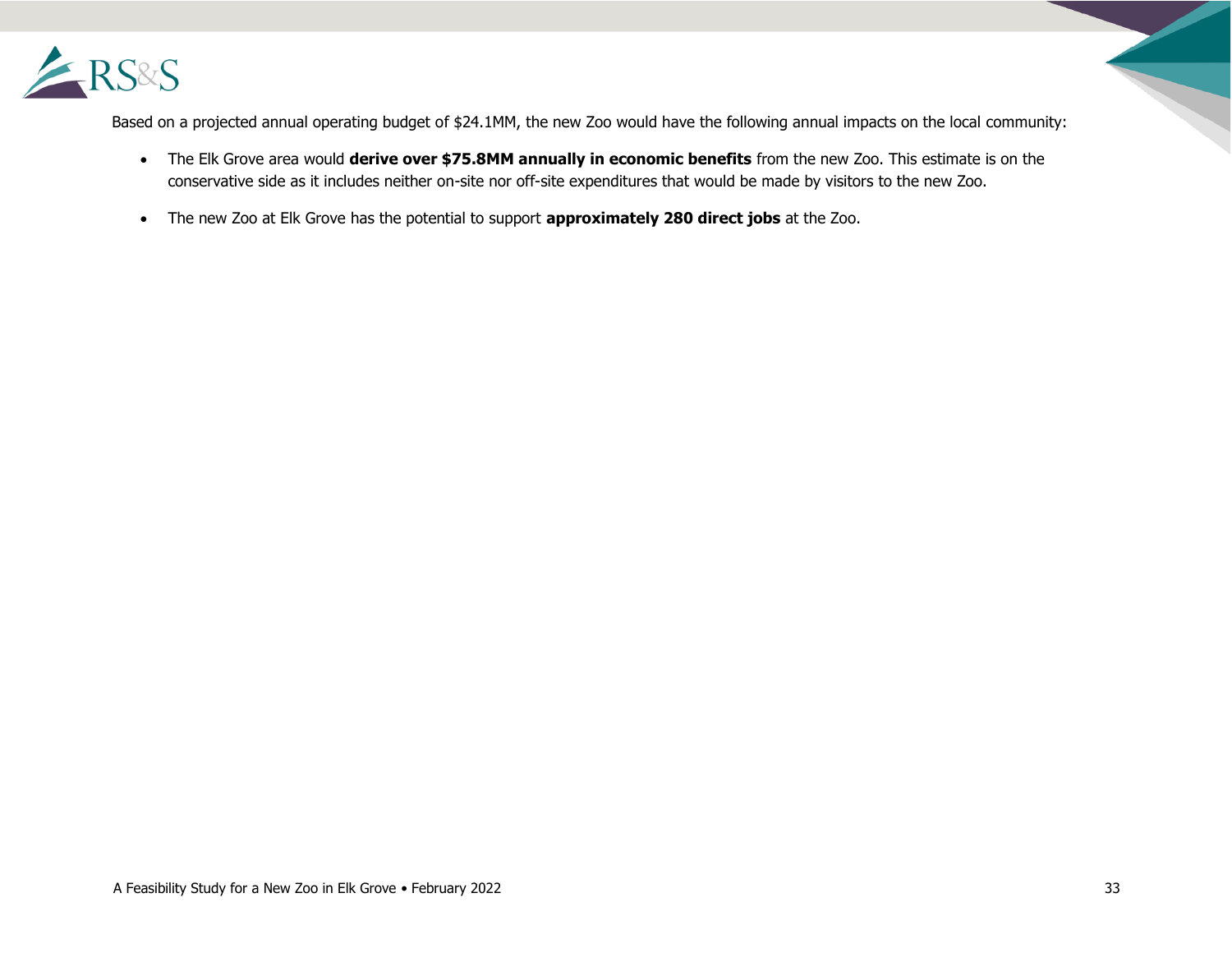

# **5. FUNDING STRATEGIES**

#### **Previous Funding Feasibility Study Findings – 2020 Report**

As part of the 2020 Sacramento relocation feasibility study, RS&S focused on determining initial private sector donor funding capacity for the then proposed Sleep Train site. The feasibility study in 2020 determined the degree to which the Sacramento Zoo possessed the fundamental requirements for moving forward with plans to relocate the Zoo, namely:

- a compelling case for support;
- a cultivated constituency (and the willingness of that constituency to contribute);
- a capable and willing volunteer leadership; and
- staffing and infrastructure to support a major fundraising effort.

Nearly 90% of the 28 community leaders RS&S interviewed in 2020 shared that they found the case for support describing the relocation project to be good/compelling. The feasibility study showed a clear willingness to support the relocation of the Sacramento Zoo among Zoo donors, Zoo members, philanthropists, corporate and foundation representatives, and civic and thought leaders in the region.

Based on our understanding of the Zoo's situation at that time, the findings from our interviews, and our experience with other campaigns, we recommended that the Sacramento Zoo move forward with the planning for a 3- to 5-year capital campaign for relocating the Zoo once the City of Sacramento secured the Sleep Train site. The private funding potential estimate at that time (2020) was broken down into three components:

- private donations/individuals \$15MM;
- corporations/foundations \$5MM; and
- zoo partners \$12MM.

In 2020, we highlighted several key factors necessary for the Zoo to move forward with its fundraising plans:

- securing a viable site as soon as possible;
- securing the City of Sacramento's financial commitment to the necessary capital investment;
- conducting a comprehensive community outreach effort;
- forming a campaign leadership team;
- attracting corporate, foundation, and individual support with a menu of naming opportunities; and
- dealing with COVID 19 impacts while capitalizing on opportunities by promoting the Zoo as a safe, outdoor attraction.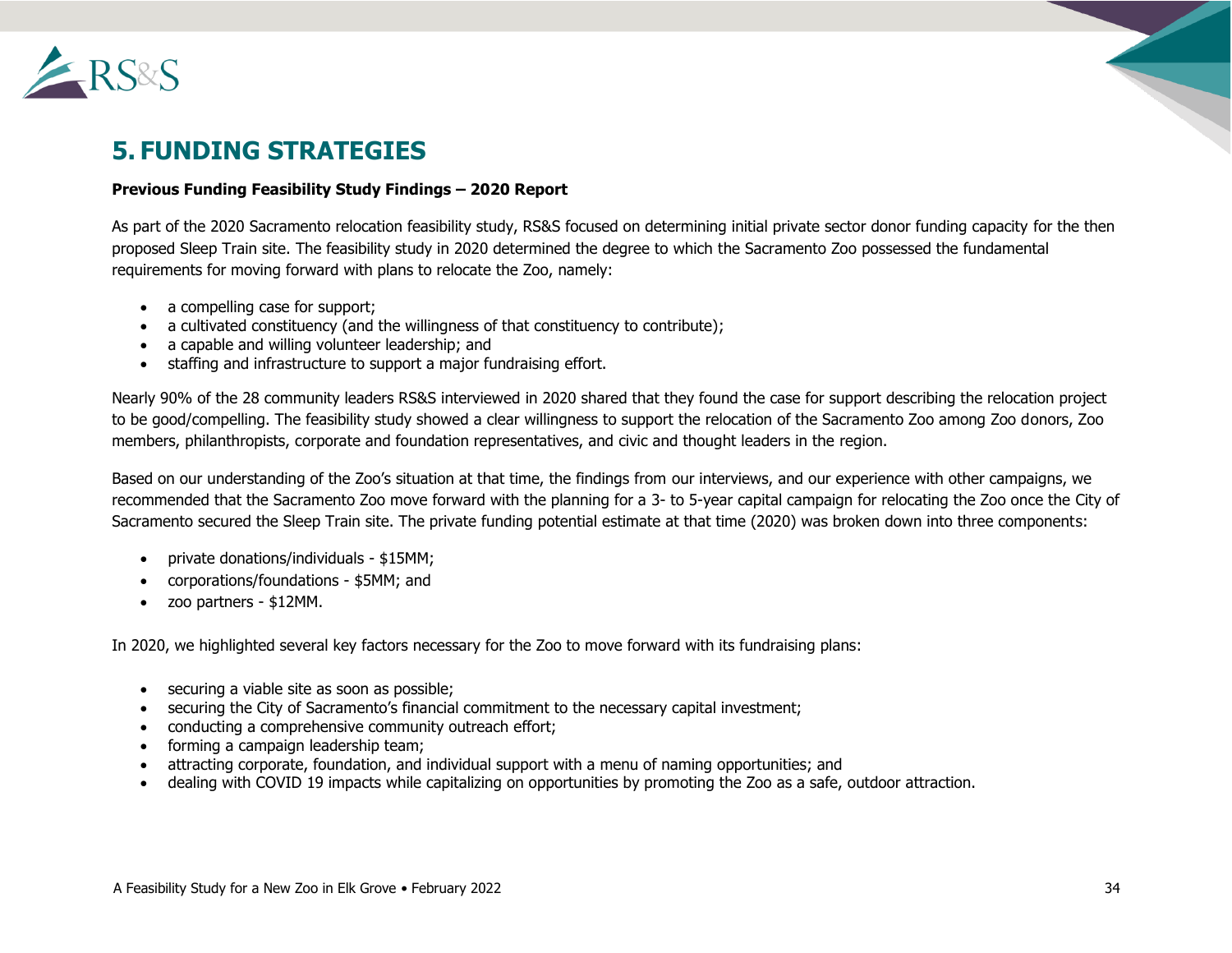

We went on to note in the report that one of the variables with the highest probability of impacting the success of a capital campaign for a new Sacramento Zoo in 2020 was **the ability of the Zoo to land a lead donor**. This finding remains true today.

#### **Key Donor Funding Strategies - 2022**

Though no lead donor emerged from the 2020 feasibility study, we believed then that there were individuals who could and would step up given the right site and public-sector partner. We believe this even more firmly now with this new opportunity in Elk Grove where the excitement is high and the momentum is building for the new Zoo. After decades of relocation talk and searching for a new site within Sacramento failing to come to fruition, Zoo friends, donors, and community members were growing fatigued with the seeming stalemate and truly eager for real action. Elk Grove stepped in at the perfect time as a city on the move with exciting development, primed for growth, and ready to act.

Upcoming and recent development projects in Elk Grove only add further confidence to the potential for successful funding of the new Zoo in Elk Grove, including: the Ridge shopping center anchored by Costco and including Crumbl Cookies, Buffalo Wild Wings, Mayweather Boxing, Sephora, and other food, shopping and fitness venues; the \$500MM Sky River Casino slated to open later in 2022; a new 100-bed Dignity Health hospital to break ground in the mid-2020s; the 20-acre Project Elevate, a mixed-use retail, dining, entertainment, office, and residential complex; the new 56-acre District 56 recreational and community park opened in November 2021; and the recently announced \$60MM Kubota Tractor Corporation investment in a new western states distribution hub – only their fifth such facility in the United States.

The recent article in the Sacramento Bee highlights the anticipation and Elk Grove's enthusiasm for the possibility of the project. It details the City's avid interest, its dynamic growth, and its hopes for a zoo that will bring over 1 million visitors and 250 jobs as a regional attraction and a valuable community asset for Elk Grove residents.

#### **Private Funding Support**

In terms of attracting donor support, especially lead gifts, it truly is a new day. Donors tend to want to be part of something that is exciting, that is alive with potential, and purposefully moving forward. The dynamic development occurring in Elk Grove, along with the City leadership's avid interest and active involvement in the feasibility planning process to-date, combine to make Elk Grove a more compelling and viable location for the new Zoo than other locations that were considered within the Sacramento region over the past 20+ years. Together, this positive movement and the solid planning underway enhance the Zoo's ability to attract a lead gift[s], which will set the stage for campaign success, encourage other large gifts, and solidify the new Zoo as a sound investment for the philanthropic communities and the City of Elk Grove.

It is important to note, however, that it is not yet clear how significantly the pandemic and social dynamics have impacted the overall philanthropic landscape and donor tendencies. Many individuals and organizations have shifted their giving priorities during the past two years.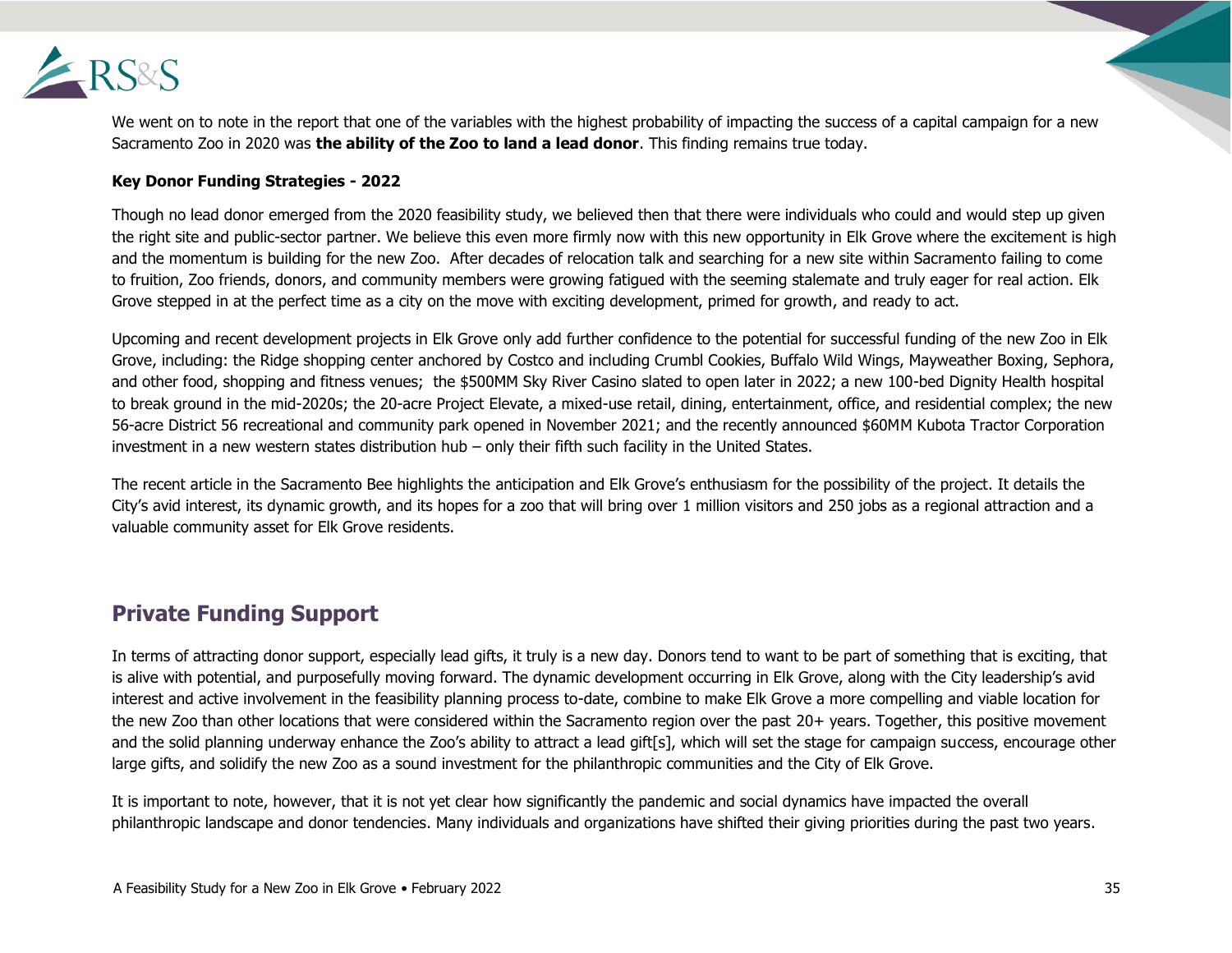

These uncertainties present the new Zoo with both challenges (competition with serious social issues) and opportunities (potential to engage new audiences in an exciting new initiative – one that has not been created in almost 40 years). As the Society and its Board leadership begin its donor cultivation and discovery calls with major donors and community leaders, the Zoo's compelling case for support must be told and leveraged to maximize private support contributions for the new Zoo – focusing on the new "opportunities" and mindful of recent challenges.

Naming rights represent an extraordinary opportunity for the new Zoo to engage individual and corporate involvement in this funding initiative. With the potential to raise significant support for the Zoo, securing a naming sponsor[s] would also succeed in generating enthusiasm, increasing awareness, and building confidence among the philanthropic community in the value and importance of the project. Naming rights, whether for the Zoo itself, an exhibit, or an amenity, could present a very attractive option for certain donors.

Based on our experience in supporting fundraising campaigns for zoos, **a lead gift generates approximately one-quarter to one-third of the campaign goal**. We strongly believe it is possible for the Zoo to attract a lead gift in the range of \$5MM - \$10MM. With a \$5MM lead gift(s), we would recommend setting the phase 1 **private fundraising campaign goal** at **\$15MM - \$20MM**; a \$10MM lead gift(s) would raise the goal to **\$30MM - \$40MM**.

For the campaign to be successful, other prospects with the capacity to make additional lead gifts (\$500,000 - \$2.5MM) need to be identified. It will often take up to 18 to 24 months to secure gifts of that size. Therefore, the length of the active campaign is likely to be around three to five years.

The campaign goal should not be publicly announced until there is confidence in the Zoo's ability to secure the majority of the lead gifts. With the acceptance of the feasibility study, we would strongly encourage the Society and the City to move quickly with developing a MOU (memorandum of understanding) that defines the roles and key responsibilities of the two partners while the design process moves forward in the next phase of new Zoo development. Having the MOU in place will allow the Society to move forward with its plans to implement the capital fundraising plan, including securing lead gifts in support of the Phase 1 development plan.

With all of the recent growth and business interest in Elk Grove (e.g., Kubota and other new development noted above), we see significant potential for strong corporate interest in the new Zoo, not only in a capital campaign, but even more so in programming support once the Zoo is up and running. Corporate support interests tend to lean heavily towards health and wellness initiatives and community engagement opportunities.

Based on our experience with similar initiatives, and with the Zoo's dynamic vision and case for support, we envision the potential for **corporate support** at **\$2MM - \$4MM for Phase 1** projects. We would anticipate that future phases of development could have higher levels of corporate support once the corporate and business sectors experience the successes of the Phase 1 projects and their outcomes.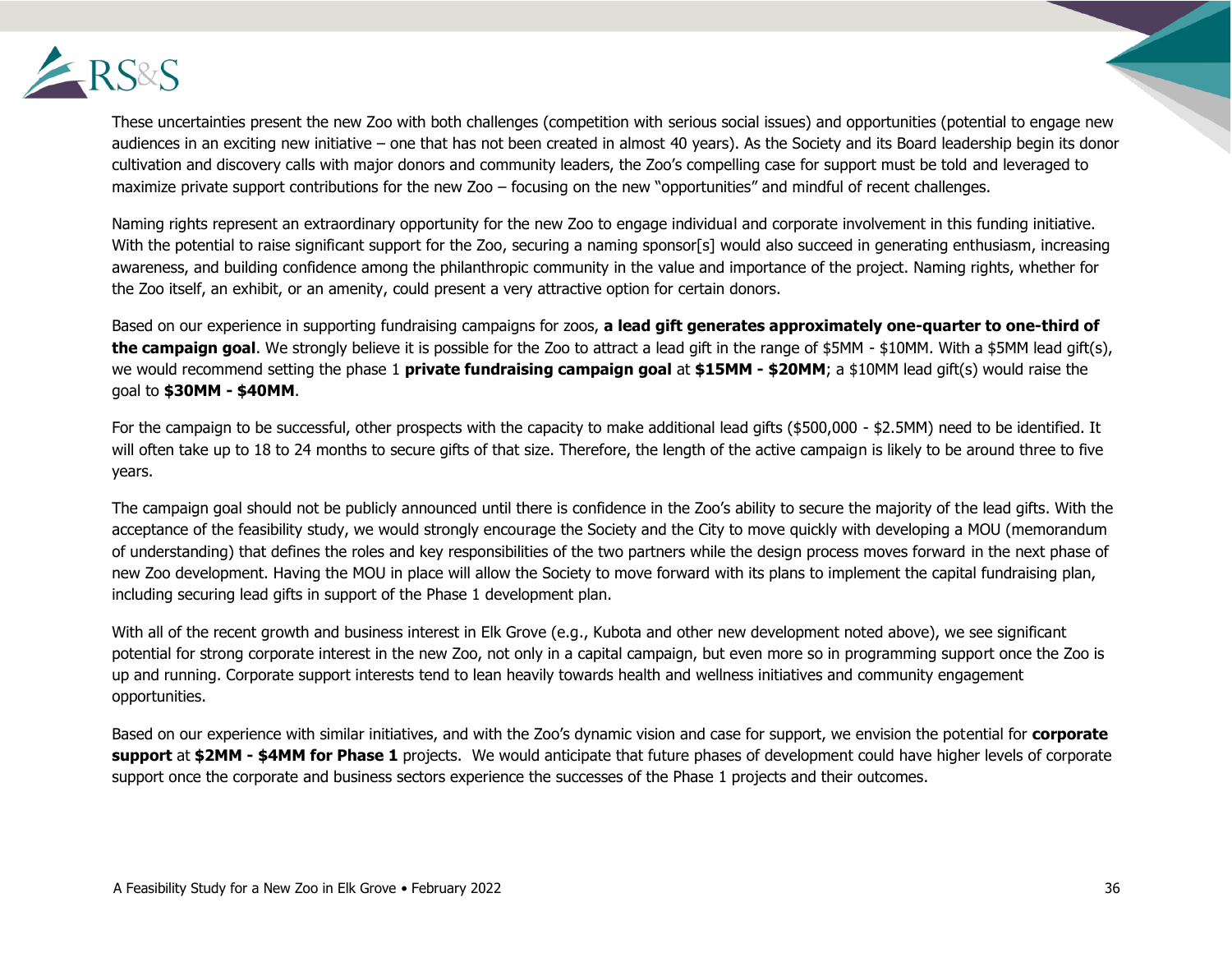

Partner support will also be a key part of the overall Phase 1 funding strategy:

- The Zoo and UC Davis have had a long-term partnership of over 50 years in which UC Davis has provided veterinarian and vet tech support services to the Zoo at Land Park. We anticipate that this partnership will continue and expand given the new location in Elk Grove with strong involvement from UC Davis for a new, state-of-the-art veterinary hospital as a hands-on teaching and learning facility.
- The SSA Group, the Zoo's current long-term food, retail, and catering partner, is also expected to contribute capital support towards construction of key visitor facilities and amenities, including the new Lodge at the entry that overlooks the African Savannah.

We estimate total **partner support** to range from **\$12MM - \$15MM** for Phase 1.

|                    | <b>\$5MM Lead Gift</b> |        | <b>Gift</b> | \$10MM Lead |  |  |  |  |  |
|--------------------|------------------------|--------|-------------|-------------|--|--|--|--|--|
| <b>Individuals</b> | \$15MM                 | \$20MM | \$30MM      | \$40MM      |  |  |  |  |  |
| Corporate          | \$ 2MM                 | \$4MM  | \$ 2MM      | \$4MM       |  |  |  |  |  |
| <b>Partners</b>    | \$12MM                 | \$15MM | \$12MM      | \$15MM      |  |  |  |  |  |
|                    |                        |        |             |             |  |  |  |  |  |
| <b>TOTAL</b>       | \$29MM                 | \$39MM | \$44MM      | \$59MM      |  |  |  |  |  |

We have summarized in the chart below the potential private fundraising opportunities for the Phase 1 projects:

Based on the above summary of private fundraising support and on the initial level of feasibility planning with no design considerations, the range for a **Phase 1 capital campaign** goal is **\$29MM - \$59MM**. This range will become much more narrowly focused as the design and implementation plans continue to be developed. Great care must be taken in identifying and cultivating the Zoo's top donor prospects. Priorities include revisiting the findings from the 2020 feasibility study and ensuring that top donors and key prospects are kept informed and engaged as design and implementation plans proceed.

As lead prospects are identified, targeted outreach and engagement plans should be developed and prospect research should be conducted as necessary in preparation for additional cultivation and eventual solicitation.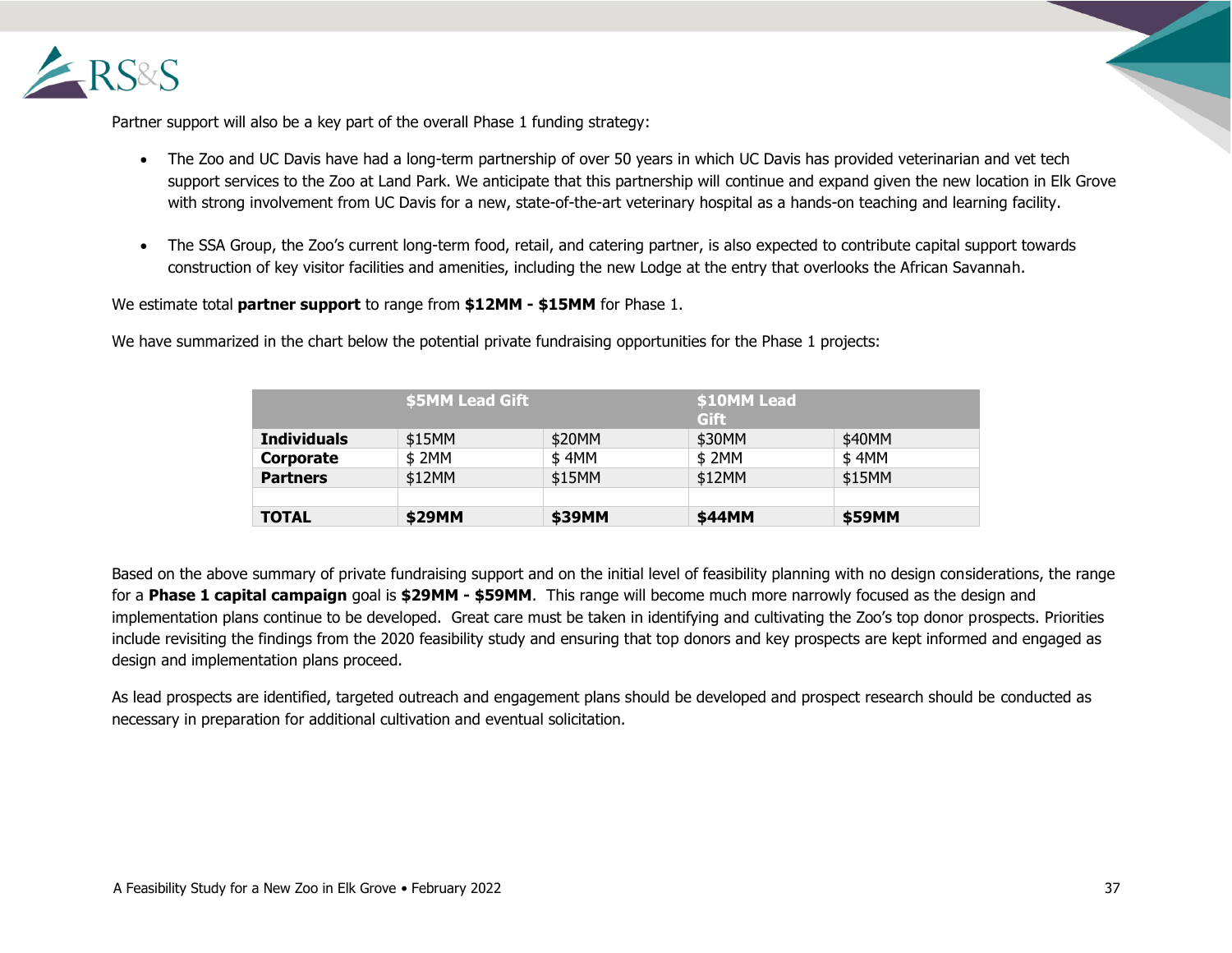

# **Potential of Public Sector Support**

Zoos, aquariums, and cultural institutions across the country in a range of markets are seeing success for large campaigns for new sites/facilities.

- Both the City of Elk Grove and the new Zoo are positioned to realize a number of significant objectives through this project in terms of the creation of successful and sustainable outcomes:
	- $\circ$  The Zoo has the opportunity to achieve the goals of its ambitious vision statement and bring back iconic animals in a world-class zoological facility ready to meet guest expectations through future generations.
	- o The City of Elk Grove will boast a premier destination attraction.
	- **A true "win-win" situation**.
- Private/Public funding for capital expenditure (capex) with no operating debt service commitments for the capital improvements from the Zoo's annual operating funds is a proven, sustainable financial approach. Within the past decade, communities such as Fresno, Oakland, and Columbus have invested in their zoos to great success, all with capital investment funding strategies that do not rely on their zoos' operating resources.
- Zoos are great investments for public sector support. As noted in the introduction to this report, Fresno and Houston are just two examples of how cities/regional authorities have recently invested in their zoos.
- Capital (bricks and mortar) resonates more with donors wanting to see the direct impact of their gift. The new Zoo will generate great interest by sharing the plans and concept drawings for the new facility with prospective donors as part of a thoughtful cultivation plan.
- Effective communication and marketing of the Zoo's plans and vision will entice new partners to join in the exciting initiative and encourage larger commitments from existing donors and partners.

With the projected Phase 1 mid-point capital investment of \$174MM, in 2022 dollars, and the Zoo's commitment to raise private and partner funding for the Phase 1 projects as summarized above, the City of Elk Grove and the Zoo will need to discuss the "source" of the funding models for the Phase 1 investments. The Zoo is confident that additional private funds would be available for Phase 2 projects.

One potential capital investment funding source that is not included in the Zoo's pro forma financial model is the Visitor-Generated Funding Opportunities outlined below, specifically parking, and the school- based revenues summarized below.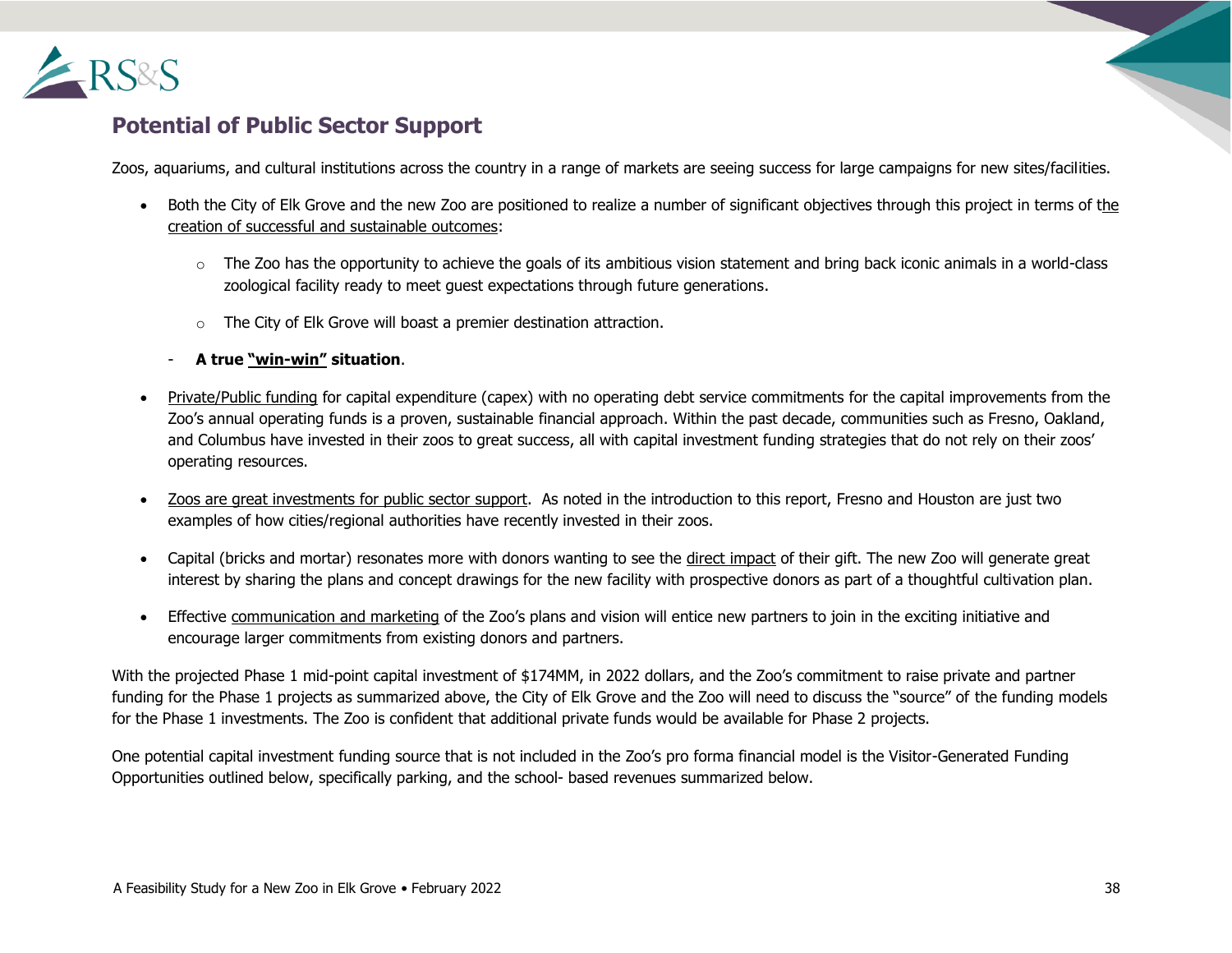

# **Visitor-Generated Funding Opportunities**

#### **Parking Analysis with Projected Annual Parking Revenues**

This Parking Analysis is intended to provide projections of both weekend and weekday parking utilization, as well as an estimate of the parking revenue that could be generated through parking fees charged on the 10-acre parking lot built to support the Zoo's projected annual baseline attendance of 1,090,909 visitors. As noted above, parking revenues are NOT included in the new Zoo's operating revenues as we anticipate that, if parking fees are charged, such revenues could be utilized to support the public-sector capital investment in the Zoo.

The table below depicts monthly attendance distribution for the Zoo's first full baseline year (using year 3 attendance projections) and breaks it down between weekends and weekdays. It also shows the attendance distribution across the Zoo's various types of visitors, including paid, members, groups, and free.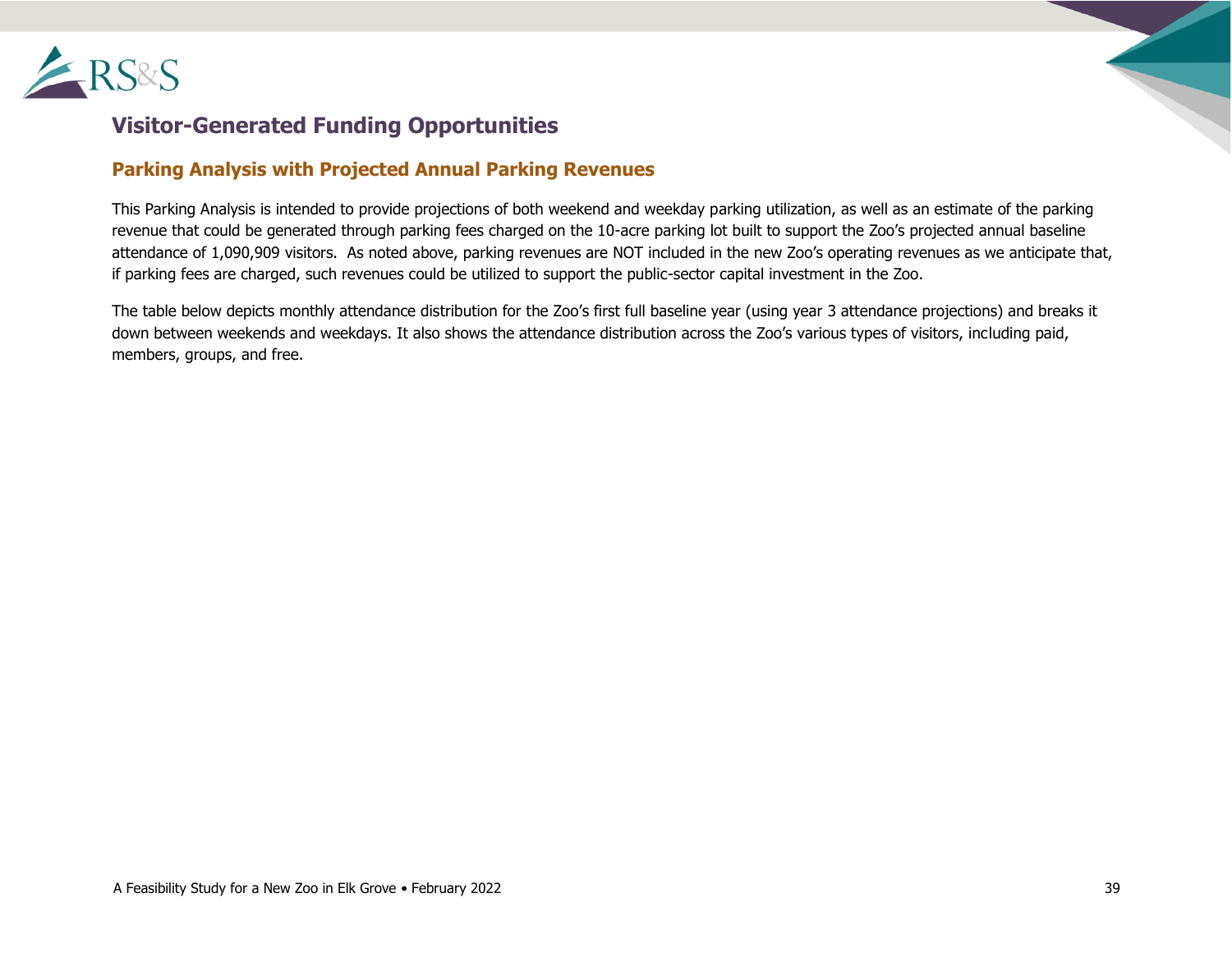

|                                |                | <b>Jan</b> | Feb    | <b>Mar</b> | Apr     | May     | <b>Jun</b> | Jul     | Aug    | <b>Sep</b> | Oct    | <b>Nov</b> | <b>Dec</b> |
|--------------------------------|----------------|------------|--------|------------|---------|---------|------------|---------|--------|------------|--------|------------|------------|
| <b>Monthly Allocation</b>      |                | 5%         | 7%     | 10%        | 13%     | 13%     | <b>10%</b> | 10%     | 9%     | 7%         | 6%     | 5%         | 5%         |
| <b>First Year Baseline</b>     | 1,090,909      | 54,545     | 76,364 | 109,091    | 141,818 | 141,818 | 109,091    | 109,091 | 98,182 | 76,364     | 65,455 | 54,545     | 54,545     |
| <b>Number of Days</b>          | 365            | 31         | 28     | 31         | 30      | 31      | 30         | 31      | 31     | 30         | 31     | 30         | 31         |
| Weekend Allocation             | 104            | 8          | 8      | 10         | 8       | 8       | 10         | 8       | 10     | 8          | 8      | 10         | 8          |
| <b>Weekday Allocation</b>      | 261            | 23         | 20     | 21         | 22      | 23      | 20         | 23      | 21     | 22         | 23     | 20         | 23         |
| Weekend Attendance             | 645,273        | 30,000     | 42,000 | 65,455     | 85,091  | 85,091  | 65,455     | 65,455  | 58,909 | 45,818     | 39,273 | 32,727     | 30,000     |
| <b>Per Weekend Day</b>         |                | 3,750      | 5,250  | 6,545      | 10,636  | 10,636  | 6,545      | 8,182   | 5,891  | 5,727      | 4,909  | 3,273      | 3,750      |
| <b>Weekday Attendance</b>      | 445,636 24,545 |            | 34,364 | 43,636     | 56,727  | 56,727  | 43,636     | 43,636  | 39,273 | 30,545     | 26,182 | 21,818     | 24,545     |
| Per Weekday Day                |                | 1,067      | 1,718  | 2,078      | 2,579   | 2,466   | 2,182      | 1,897   | 1,870  | 1,388      | 1,138  | 1,091      | 1,067      |
| <b>Attendance Distribution</b> |                |            |        |            |         |         |            |         |        |            |        |            |            |
| Paid                           | 551,532        | 27,577     | 38,607 | 55,153     | 71,699  | 71,699  | 55,153     | 55,153  | 49,638 | 38,607     | 33,092 | 27,577     | 27,577     |
| <b>Members</b>                 | 283,637        | 14,182     | 19,855 | 28,364     | 36,873  | 36,873  | 28,364     | 28,364  | 25,527 | 19,855     | 17,018 | 14,182     | 14,182     |
| Groups                         | 109,930        | 5,497      | 7,695  | 10,993     | 14,291  | 14,291  | 10,993     | 10,993  | 9,894  | 7,695      | 6,596  | 5,497      | 5,497      |
| Free                           | 145,810        | 7,290      | 10,207 | 14,581     | 18,955  | 18,955  | 14,581     | 14,581  | 13,123 | 10,207     | 8.749  | 7,290      | 7,290      |
|                                |                | 54,545     | 76,364 | 109,091    | 141,818 | 141,818 | 109,091    | 109,091 | 98,182 | 76,364     | 65,455 | 54,545     | 54,545     |

#### **Attendance Assumptions: All projections are based on Year 3 operating attendance – full base year**

#### **Key Assumptions: Attendance**

- 1. Total attendance for year 3 is projected to be 1,090,909 visitors/guests.
- 2. The monthly attendance distribution is based on the Zoo's actual 2019 visitation distribution.
- 3. Total annual weekend attendance is projected to be 645,273 or 55% of projected annual attendance. An average of 6,258 guests per day will visit on the weekends.
- 4. The total annual weekday attendance is projected to be 445,636 or 45% of annual attendance. An average of 1,712 guests per day will visit on weekdays.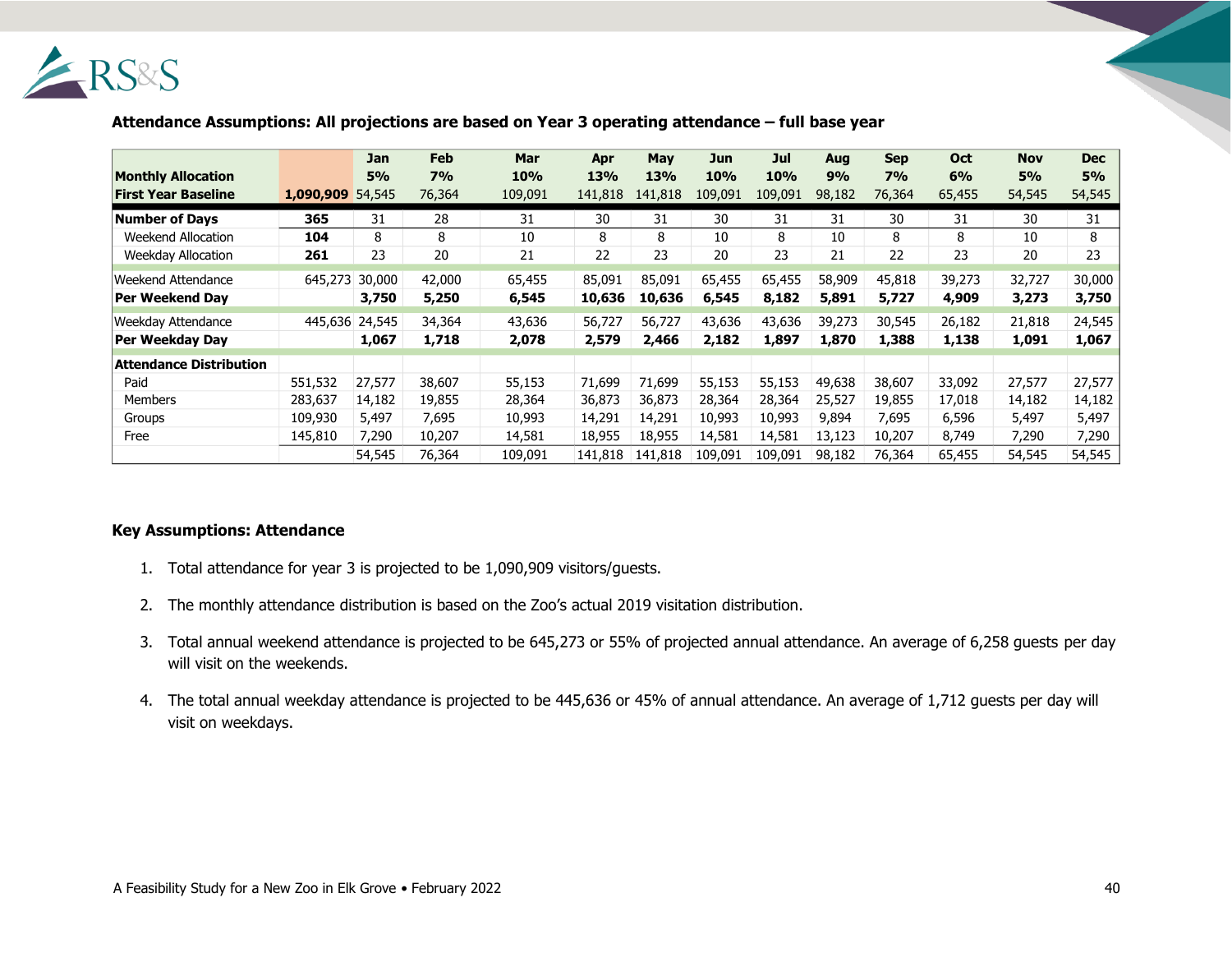

#### **Parking Assumptions: All projections are based on Year 3 operating attendance – full base year**

The next table details the total number of cars projected to be parked over the course of the Zoo's first full baseline year broken down between weekends and weekdays.

| Proof of the # of H/H<br><b>Members</b> | 28,364        |       |       |        |        |        |        |        |        |       |       |       |       |
|-----------------------------------------|---------------|-------|-------|--------|--------|--------|--------|--------|--------|-------|-------|-------|-------|
|                                         |               |       |       |        |        |        |        |        |        |       |       |       |       |
| <b>Weekend Parking Cars</b>             | <b>Totals</b> | 812   | 1,137 | 1,418  | 1,728  | 1,728  | 1,064  | 1,330  | 1,276  | 1,241 | 1,064 | 709   | 812   |
| Weekend Days Per Month                  |               | o     |       | 10     | 8      |        | 10     |        | 10     | 8     |       | 10    | 8     |
| <b>Total Weekend Cars</b>               | 123,500       | 6,500 | 9,100 | 14,182 | 13,827 | 13,827 | 10,636 | 10,636 | 12,764 | 9,927 | 8,509 | 7,091 | 6,500 |
|                                         |               |       |       |        |        |        |        |        |        |       |       |       |       |
| <b>Weekday Parking</b>                  |               | 213   | 344   | 416    | 387    | 370    | 327    | 285    | 374    | 278   | 228   | 218   | 213   |
| Weekday Days Per Month                  |               | 23    | 20    | 21     | 22     | 23     | 20     | 23     | 21     | 22    | 23    | 20    | 23    |
| <b>Total Weekday Cars</b>               | 79,091        | 4,909 | 6,873 | 8,727  | 8,509  | 8,509  | 6,545  | 6,545  | 7,855  | 6,109 | 5,236 | 4,364 | 4,909 |

#### **Discount Rate - 12% <b>24,311 Parking Feese 12,311 24,311 28,364 24,364 24,364 24,364 24,364 24,364 24,364 24,364**

- 1. Total annual weekend parked cars for year 3 is projected to be 123,500 with an average of 1,187 per day (104 weekend days **\$15 \$2,674,200 \$15 \$425,456 \$3,099,656** annually).
- 2. Total annual weekday parked cars for year 3 is projected to be 79,091 with an average of 303 per day (261 weekdays annually).

The table below provides a model of the potential annual operating revenues projected from parking fees based on 1,090,909 total visitors to the Zoo. The model below provides three pricing strategies (\$10/\$15/\$20) per car assuming four years to build and the third operating year of the new Zoo.

As a baseline in year four of operations and assuming the mid-point of \$15 per car – the following gross revenues would be generated (prior to any related operating costs for parking):

- General Visitation (Paid, Group Buses and Free visitors) \$2,674,000
- Annual Member Benefit that Members could be charged \$425,000
- Total Annual Gross Parking Revenues for Use \$3,099,000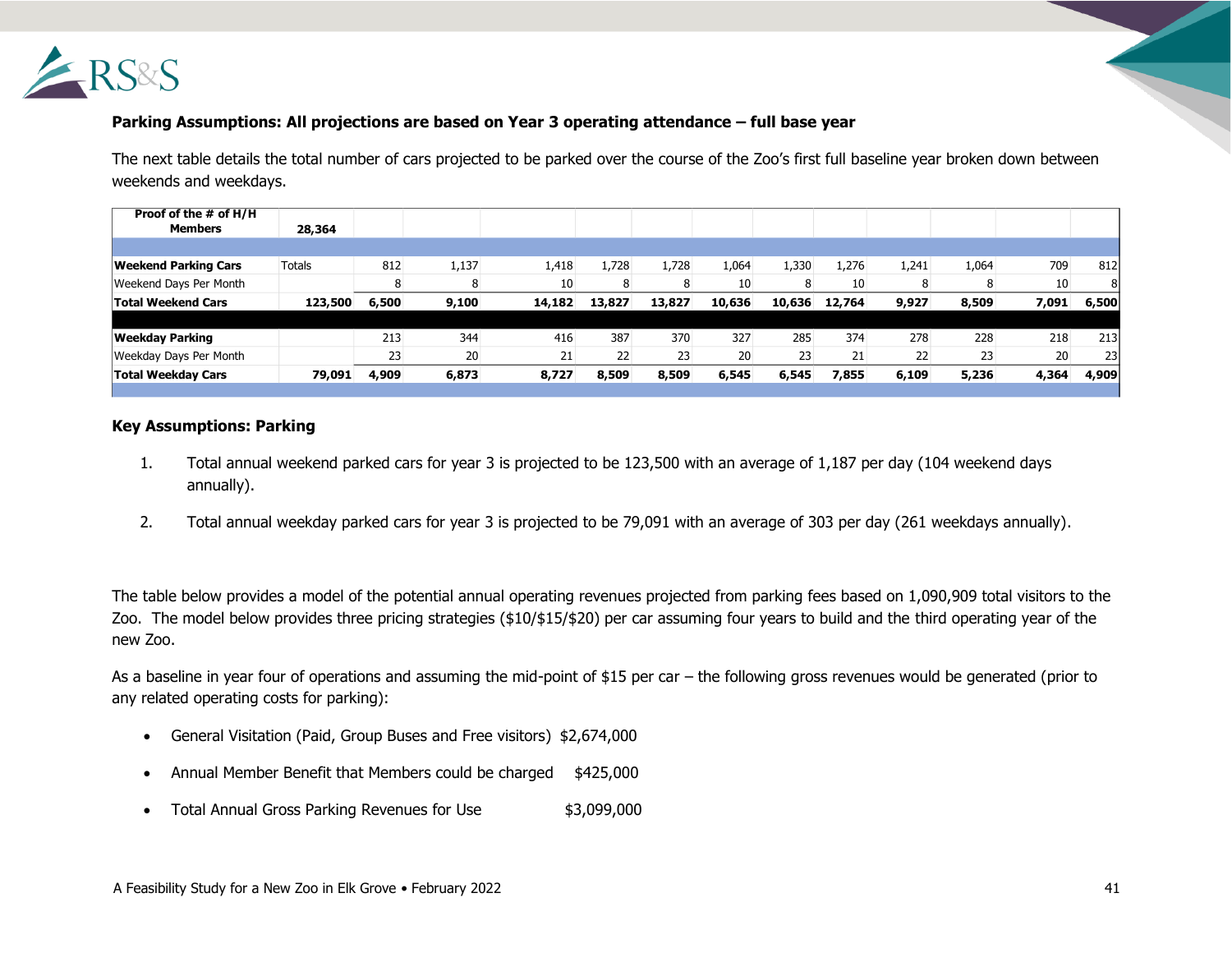

Note: Annual operating expenses for parking (staffing and maintenance) is projected to be between 12% - 15% of the total annual revenues.

| <b>Total Parked Cars</b>        | 202,591 |      |                                    |                                |                       |                |                              |
|---------------------------------|---------|------|------------------------------------|--------------------------------|-----------------------|----------------|------------------------------|
| Discount Rate - 12%             | 24,311  |      | <b>Parking Fees Total Revenues</b> | <b>Member Household Visits</b> | 28,364 Member Benefit |                | <b>Total Annual Revenues</b> |
| <b>Net Parked Cars for Fees</b> | 178,280 | \$10 | \$1,782,800                        |                                | \$10                  | \$283,637      | \$2,066,437                  |
|                                 |         | \$15 | \$2,674,200                        |                                |                       | \$15 \$425,456 | \$3,099,656                  |
|                                 |         | \$20 | \$3,565,600                        |                                | \$20                  | \$567,275      | \$4,132,874                  |

#### **Key Assumptions: Parking Revenue**

- 1. Total annual parked cars for year 3 is projected to be 202,591 cars.
- 2. 12% discount to provide an allocation for member visit and public transportation (light rail); Groups and Free visitors pay for parking (including group buses/vans).
- 3. Parking revenue projections based on three parking fees have been studied; \$10, \$15 & \$20 for visitors and members.

# **Mission-Delivery Funding Opportunities**

Education about wildlife and conservation is at the core of every zoo's mission. The new Zoo will advance this aspect of its mission with dynamic and engaging educational offerings by building partnerships and programming with the Elk Grove Unified School District, as well as other private and/or independent schools in and around the region. The unique educational programs and connections outlined below could provide opportunities for the Elk Grove Unified School District (and other private/independent schools) to support either the Zoo's capital investment during Phase 1 or help to underwrite teacher participation in the Zoo's education programs once the new Zoo is open.

Located within a short drive from thousands of families within Elk Grove and offering ample, dedicated school bus parking, the new Zoo is easily accessible for school groups. It is also convenient to public transportation. Its specially designed, state-of-the-art Education Hub will deliver inspiring content to engage students and visitors of all ages in vital conservation messaging. Educational programming will be tied to STEAM and core curriculum as appropriate.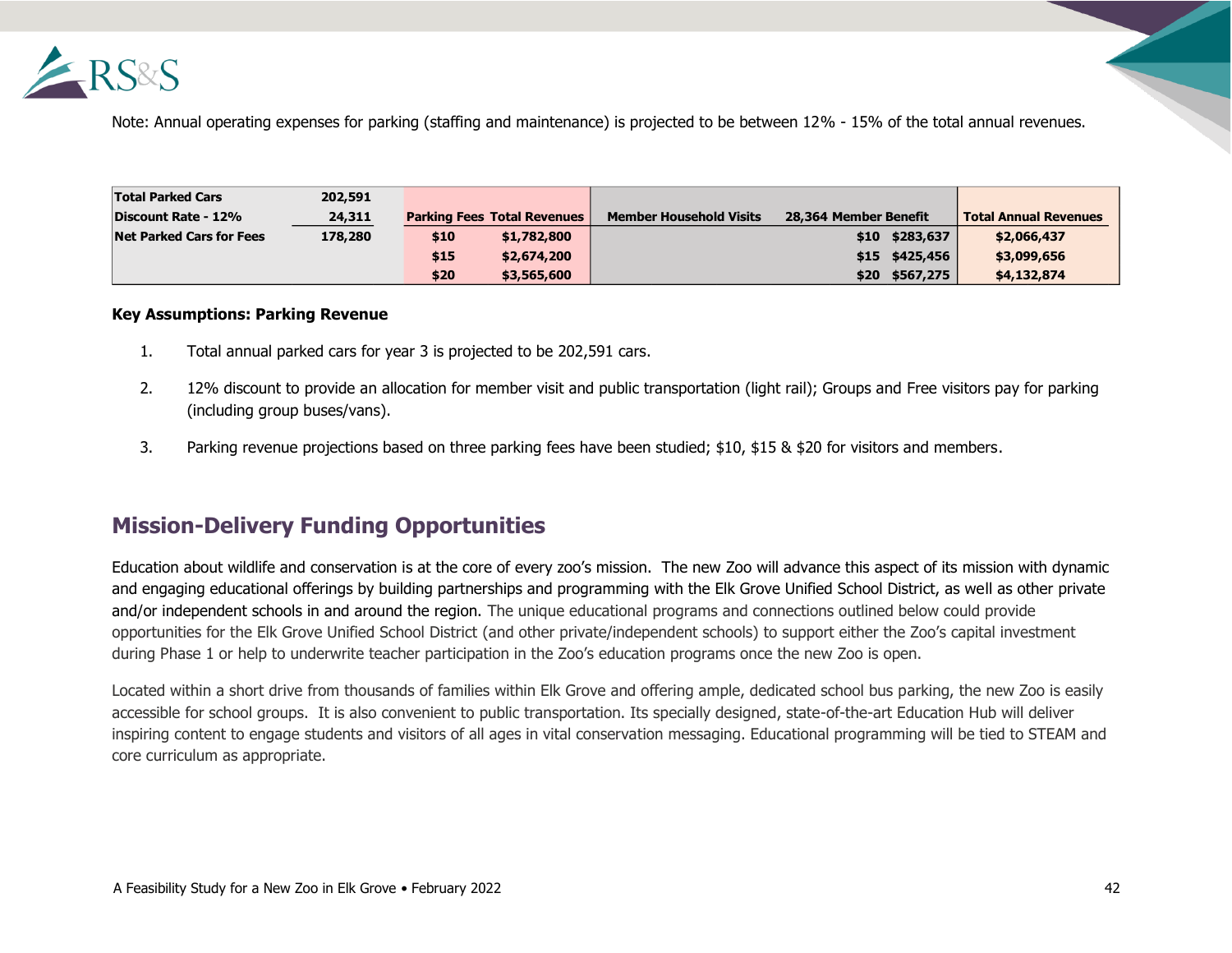

The new Zoo will be in the extraordinary position of being able to offer two exceptional kinds of opportunities for student engagement:

- 1. **Pre-Opening Educational Programming** As plans for the new Zoo continue to develop and funds are raised over the next several years, the Zoo has a unique opportunity to build excitement and develop strong relationships with students and the Elk Grove educational community before the Zoo even opens its gates! Outlined below are just a few ways in which the Zoo's education team could build those relationships over the next several years:
	- Curriculum Enhancement: The Zoo could convene a 'Zoo Education Committee" by inviting teachers from Elk Grove to participate during the pre-opening phase in working with the Zoo education staff to develop new programming that will not only interest and engage students, but also support STEAM and core curriculum requirements.
	- Look What's Happening At Your Zoo: A fun and engaging fifteen-minute program featuring students hosts and Zoo staff, this biweekly offering could be streamed into schools in Elk Grove providing updates on the building of the new Zoo and interviews with staff. Interested schools could be chosen by lottery to determine the hosting schedule and Zoo education staff could work with them to produce the content that could be streamed and/or made available to all interested schools.
	- Zoo Conservation Team: In this creative and interactive program, middle and/or high school students could learn about the Zoo's conservation initiatives both locally and around the world. They could work with Zoo educators to develop conservation messaging that highlights the Zoo's conservation efforts, demonstrates the impacts, and encourages involvement and action. As part of the Zoo's Conservation Team, the students could then share the messaging with elementary school students throughout the district, becoming conservation ambassadors while serving as student teachers to their younger counterparts.
	- Classroom Mascot: For younger grades, students could "adopt" a classroom mascot, choosing one of the animals that will be at the new Zoo and learn all about it as part of a larger curriculum. With input/support from Zoo educators, students could learn about their animal's habitats at the new Zoo, its situation in the wild, and any threats that may confront it. They could then conduct research, find digital images, and create a web page for their animal. Projects like this help zoos promote deep and meaningful connections between people and animals that are so critical to advancing conservation initiatives.
	- *Virtual Zoo*: Using the vision statement for the new Zoo as a guide, Zoo educators could engage students in developing a virtual zoo. Not only would this be a fun and engaging project, but this would also provide educators the opportunity to highlight the various animal species and their habitats, as well as some key conservation stories. It would also generate excitement and build awareness about the new Zoo.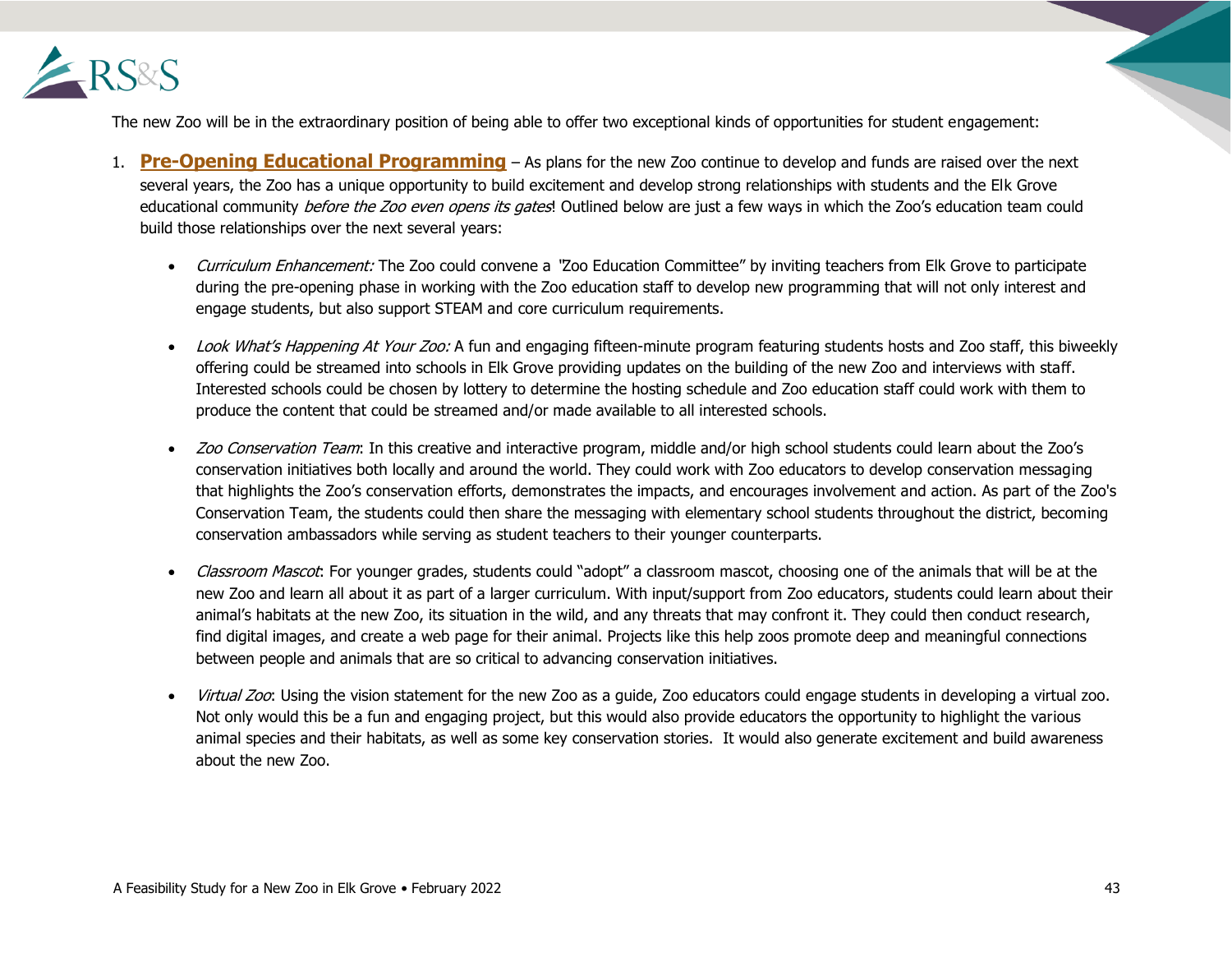

- 2. **Operational Educational Programming** Once the Zoo is open, full, on-site programming will commence at the Education Hub. Our educators can collaborate with teachers/school leaders to develop programming that supports and enhances the core curriculum. In addition to the continuation of many of the pre-opening activities mentioned above, outlined below are more potential programming opportunities for the new Zoo:
	- *Educational Field Trips:* The new Zoo will have the capacity to host entire grade levels from elementary through high school for educational field trips with STEAM-based lesson plans. With opportunities for hands-on, experiential learning, our programming will be designed to engage students and build on classroom learning in a new and fun setting.
	- Classroom Educational Incentive Program: With input from area teachers, the Zoo education staff could develop an incentive program for Elk Grove teachers and their classes. The program could be used for larger incentives such as meeting a longer-term educational goal for the class, or a semester of reading a certain number of books, or possibly a reward for kindness to classmates. The reward could be the use of a Zoo classroom for an hour on a reserved day, or a discounted admission for the class or even a short virtual program just for a specific class. Working together, the Zoo and local teachers can design an incentive program that will motivate students to do their best while highlighting the Zoo's offerings.
	- *Overnight Camping:* Students could have the opportunity to go on Safari right in their own hometown through imaginative experiences offered at the new Zoo's African Savannah. What an unforgettable experience for students to enjoy views across the expansive landscape from their tented camps overlooking a waterhole where lions gather! Students could also learn about nocturnal animals and get to see the action at breakfast as the animals begin their day.
	- *Virtual Reality:* Through the magic of technology like virtual reality, students could learn in an entirely new way about species that were once native to California and now gone (such as mammoths, mastodons, short-face bear, giant ground sloth) and compare these species with modern day animals they can experience at the new Zoo (such as rhinoceros, grizzly bear, and two-toed sloth).

In addition to these mission-centric educational initiatives, the new Zoo could also offer opportunities for students to gain hands-on, real-life experience. Both paid and volunteer opportunities could be available for high school students, providing valuable life skills and job training for education/public speaking, hospitality management, and guest services.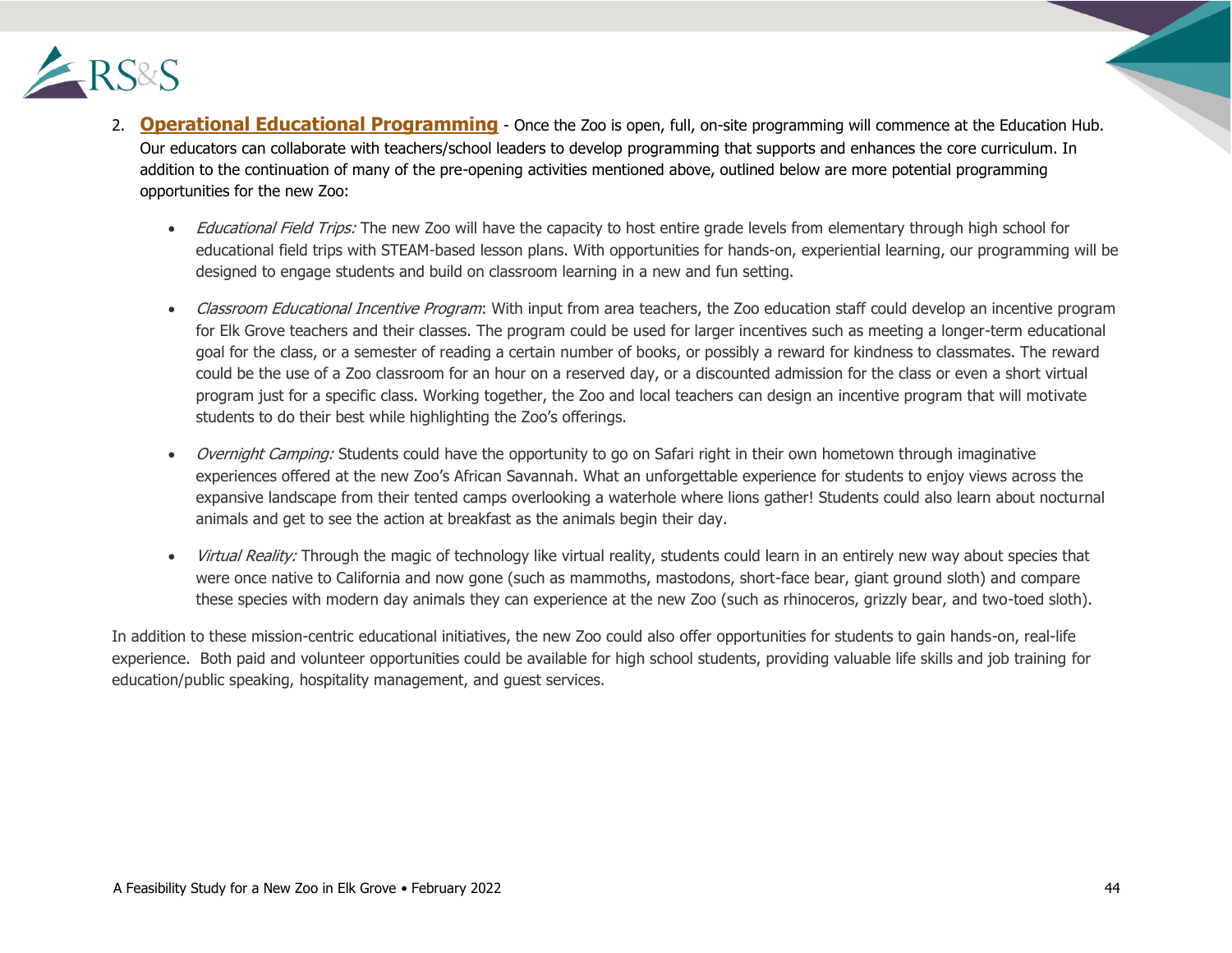

# **6. NEXT STEPS**

Encouraged with the progress of the planning process to date, we urge the Society and the City to continue working together to advance this project by taking the next steps:

- Review and consider the feasibility study: A careful reading of this report will ensure that all parties are fully briefed and armed with the critical data that supports the vision and details the necessary capital investments required to bring the vision to reality. Recognizing that this is a feasibility study, we are confident that the "use of funds" identified in this report is appropriate for the development of a worldclass zoo in the City of Elk Grove. Although the specific source of private and public funding has not yet been identified, these important discussions will continue over the next 9-12 months as the design and planning for the new Zoo advance with the execution of the MOU as detailed below.
- Develop a Memorandum of Understanding: Working through the Society's and the City of Elk Grove's legal teams, develop and execute a Memorandum of Understanding (MOU) defining the specific roles and responsibilities of the City of Elk Grove and the Society in the ownership and operation of the new Zoo. This MOU may be developed utilizing the best practices and agreement models shared as part of this planning process.
	- o This MOU will allow both the Society and the City of Elk Grove to continue to move this exciting initiative forward while the more detailed Management Operating Agreement (MOA) is executed by both parties.
	- $\circ$  The MOU would allow both the Society and the City of Elk Grove to define and begin to implement their respective funding initiatives for both the capital and operating needs of the new Zoo.
- Move forward with design: As stated earlier, this report is based on a high-level conceptual plan and does not include any design concepts or specific animal or visitor design initiatives. Engaging a leading, innovative zoological design firm to develop plans, based on the vision and accompanying bubble diagrams, will move the project to the next stage and provide compelling materials to share with the Elk Grove community, potential partners, and prospective donors as appropriate.
- Consider augmenting the Society Board with additional members from the Elk Grove community, subject to the Zoo's By-Laws and nominating provisions.
- Coordinate communications: The Society and City leadership should coordinate carefully with their public relations firms on key message points of the feasibility study. Once an MOU is executed, a comprehensive communications plan should be enacted to ensure that the community is kept informed of the next steps' progress as the excitement keeps building through active engagement and outreach.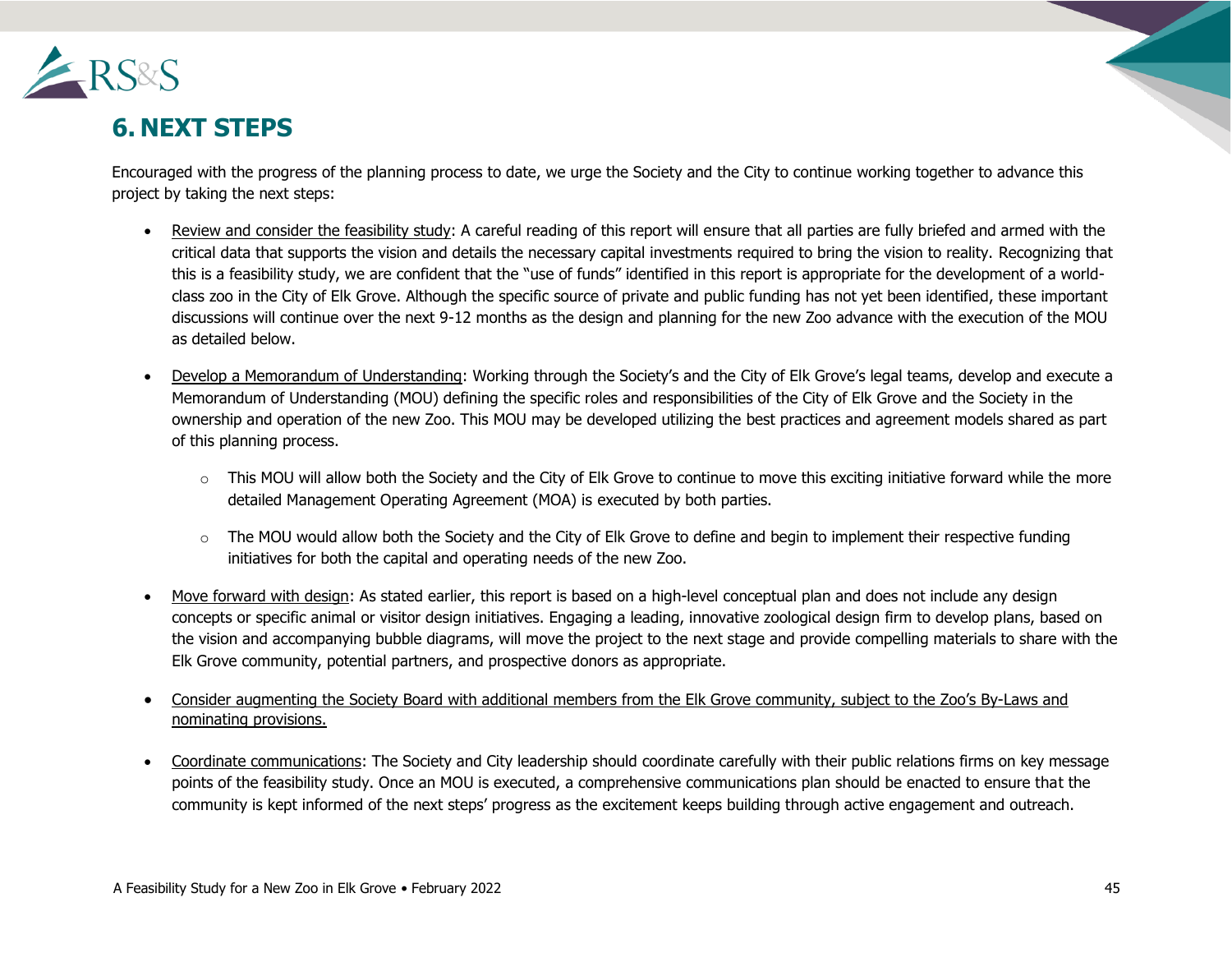

• Develop private fundraising strategy: With the MOU in place, the Society can move forward with determining its priority donor prospect list and developing cultivation strategies for each as part of a larger campaign fundraising plan. The campaign fundraising plan will define cultivation strategies for individuals, partners, and corporate communities including identifying potential lead gift(s) to support this exciting and innovative "once in a life-time" opportunity for the Elk Grove community. The Society is ready to move forward with its discovery and cultivation efforts. In the coming weeks, the Society will continue to have "quiet phase" discussions with many of its longterm donors and friends.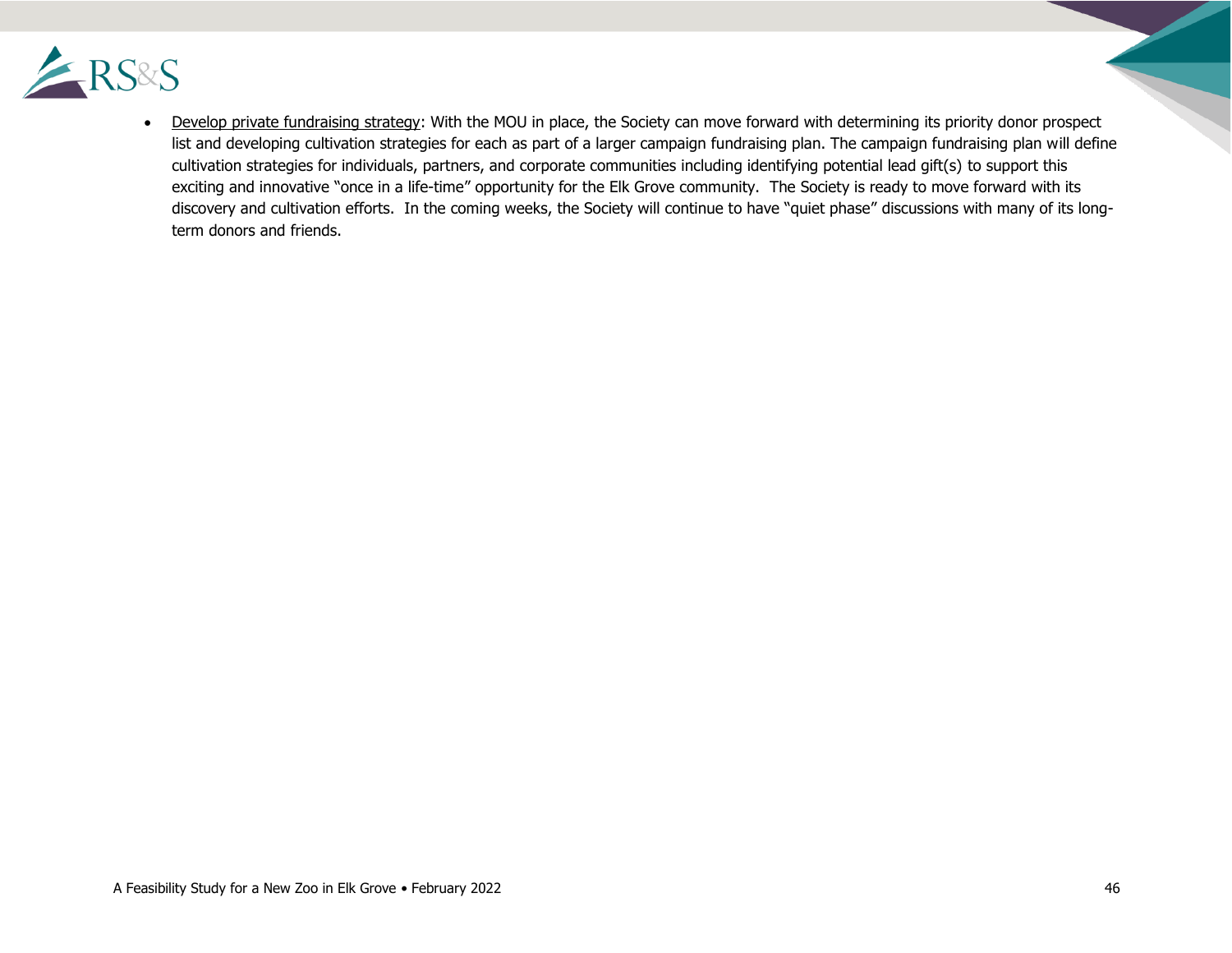

# **7. CONCLUSION**

Our goal for this feasibility study was to support the Society and the City of Elk Grove as they work to move forward together with plans to build the new Zoo. To facilitate this process, we focused on the following key strategic issues:

- Identifying the compelling **animal, visitor, and community experiences and amenities** that should be part of the new Zoo to support the vision and achieve the desired outcomes;
- Determining how to utilize the proposed **site characteristics and assets** to implement the envisioned animal, visitor, and community experiences and amenities, and how to factor in a phased development plan;
- Calculating the rough order of magnitude for the projected **construction costs** to implement the vision plan based on best practice benchmark exhibits and amenities;
- Establishing viable and sustainable **financial, operating, and attendance models** for the new Zoo at the proposed site;
- Determining the necessary **financial resources** to support the construction and operating needs of the new Zoo; and
- Identifying the **best practice roles** of the City of Elk Grove and the Society in constructing and operating the new Zoo.

The information provided in this report addresses these issues and provides a compelling framework to proceed with the next steps as identified above.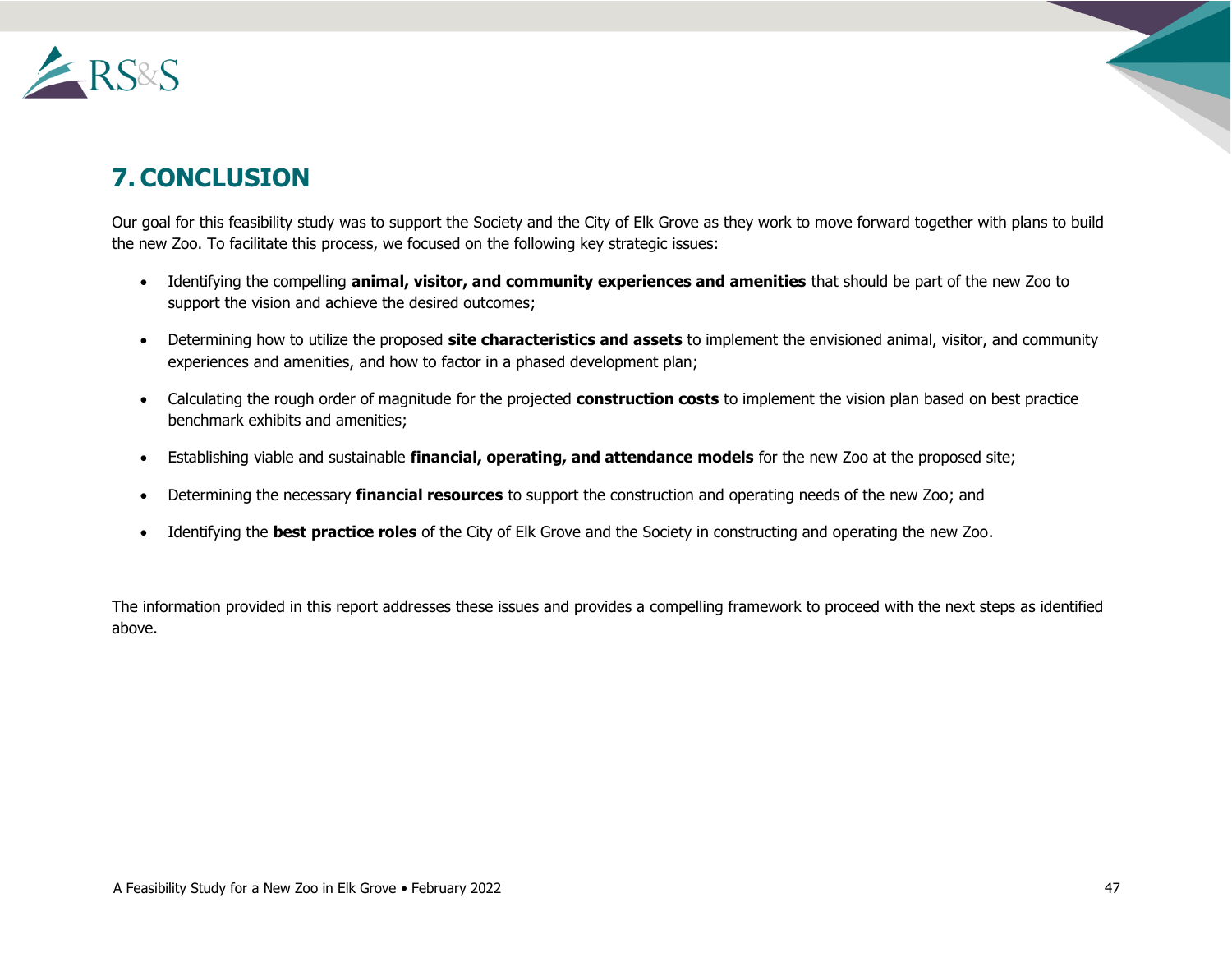# **New Zoo in Elk Grove - Vision**

#### **FEBRUARY 2022 - DRAFT**

#### **A WILD ADVENTURE AT THE NEW ZOO IN ELK GROVE**

You've heard the announcements, read the articles, and seen the advertisements: an entirely new zoo in the Sacramento region of Northern California is opening and the excitement is palpable. This once-in-a-lifetime chance to build a new zoo from the ground up has come to fruition, thanks to the vision and commitment of the Sacramento Zoological Society, the City of Elk Grove, and the support of friends and donors from near and far. Drawing on the proven experience and vast knowledge of experts in the field, the new Zoo in Elk Grove incorporates world-class thinking and design, employs best practices in animal care and conservation, and offers an incredible visitor experience. The world has been watching and now the day is finally here: the new Zoo in Elk Grove is open and your much awaited visit is about to begin….

Heralded by stunning wildlife-themed archways, your approach to the new Zoo signals the start of an unparalleled animal experience! Ready for adventure, you leave your car in a beautifully landscaped parking area, appreciative of the canopy of solar panels providing a shady cover. The walkways leading to the entrance complex are festooned with messaging from Sacramento Municipal Utility District (SMUD) about the benefits of solar energy. You are pleased to learn about how the Zoo cares for natural resources.

As you walk to the entry, your eyes are drawn up to the colorful banners depicting flagship species such as giraffe and lion. Your heart beats faster in anticipation of the exciting day ahead! Before you get started, though, you have some tough decisions to make. You consider your choices as you move into the welcoming **ZOO PLAZA**: in addition to your general zoo admission there are opportunities to meet a sloth, feed a giraffe, support a conservation project, participate in a local wildlife program, or even spend the night at the Zoo in an authentic tented camp. With all of these opportunities for exploration and engagement, you can already see a return visit in your future! Perhaps a zoo membership would be a good investment?

With your decision made, you move on to explore **ZOO PLAZA**. You take note of the lodge and grill and the adjacent gift shop where you know you will be stopping at the end of your visit. You are appreciating the attractive and inviting plaza when you notice a lot of activity and laughter. You look over to see several mobs of meerkats frolicking around their boulder homes with a sentry posted at the top of a termite mound keeping watch over the landscape. As you enjoy the antics of the meerkats, you also take note of the attractive signage interspersed throughout **ZOO PLAZA** acknowledging the donor contributions to the new Zoo. You are grateful for the generosity of hundreds of donors and the City of Elk Grove for their support of this new Zoo, a fantastic community asset situated on a 60-acre campus devoted to animal welfare, conservation, and education.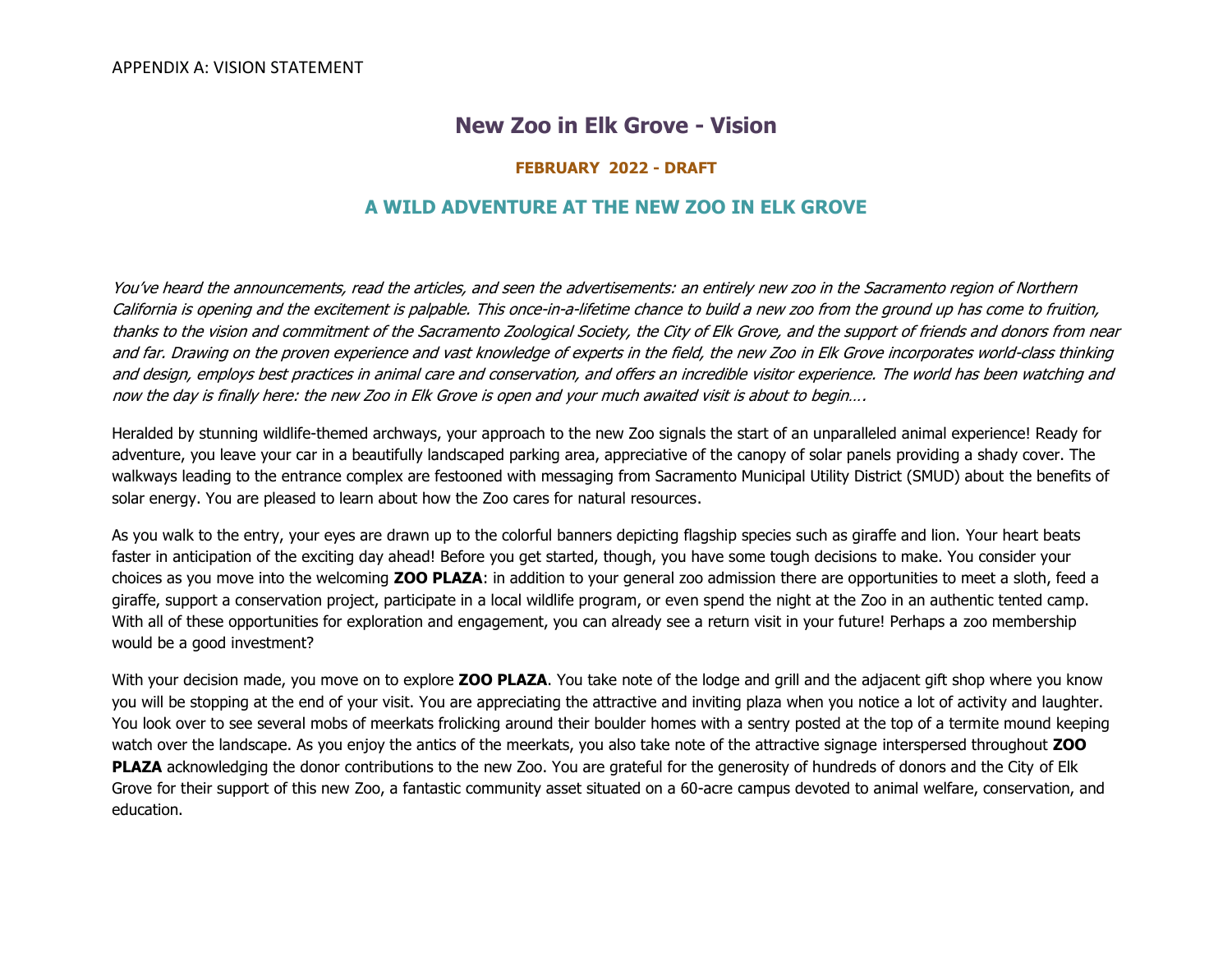You see a group of elementary school students enter the Zoo led by docents for a tour. The Zoo boasts an **EDUCATION HUB** where Elk Grove Unified and other northern California school district students learn core curriculum related to conservation. Intended to teach and inspire a new generation about stewardship of local ecosystems and the global role that zoos serve in saving species, the **EDUCATION HUB** is home to several classrooms that connect students with wildlife conservationists working in the field. Virtual reality transports students into California's past to discover extinct species such as mammoths and Sabre-toothed cats. Indoor habitats feature terrariums for diverse species such as naked mole rat, elephant shrew, dwarf mongoose, emerald tree boa, and axolotl. What a fantastic partnership between the Zoo and the schools!

Excitement builds as you are now approaching the **SAVANNAH**, an expansive mixed-species habitat and the most significant visitor experience at the Zoo. You stand in rapt wonder at the vista before you. One view is simply not enough to take it all in as herds of hoofed animals, herbivores, and large birds - zebra, ostrich, antelope, and gazelle - roam the scenic landscape. You take the trail into the **SAVANNAH**, keen to encounter wildlife in this beautiful, open, naturalistic setting.

Your breath catches in your throat as a herd of giraffe slowly ambles towards you at the encounter deck. A keeper provides background on the giraffe and important information about the Zoo's long-term commitment to the conservation of this species in Tanzania. The raised deck not only offers a sweeping panorama of the scenery, it also allows you to hand-feed these elegant mammals. You giggle a little nervously as their amazingly long tongues gently take the leaves from your hand; their warm breath brushes your face as you admire their beautiful eyelashes. You reluctantly move on as feeding time concludes and the animals gracefully wander away.

As you continue through the **SAVANNAH**, you take note of the distinctive terrain, dotted with trees and featuring a lush waterhole in the distance. You come around a bend and are thrilled to see a herd (crash) of white rhinoceros, a brand-new addition to the Zoo! Looking around at the herds of animals roaming the landscape, it's not hard to imagine that you are actually on safari in Africa.

Enthralled with the **SAVANNAH** experience and eager to learn more, you and your family opt to participate in a **BACKSTAGE TOUR**. Following an educator into an enormous barn that serves as one of the husbandry areas for the savannah animals, you are delighted with the opportunity for this up-close encounter. Through safety barriers, the educator allows you to touch a rhinoceros. You cannot help but compare his rough, gray skin to a moving boulder. You learn that only the combined efforts of zoos and conservationists can save rhinos from extinction. It makes you happy to know that your visit to the Zoo today supports these conservation efforts. Continuing the **BACKSTAGE TOUR**, you marvel at the height of a giraffe's bedroom and are fascinated to learn about the diet preparation for the zoo animals.

The next stop on the **BACKSTAGE TOUR** is the University of California at Davis Center for Zoo Health and Medicine. The existing Sacramento Zoo has enjoyed a relationship with the UC Davis School of Veterinary Medicine for over six decades. UC Davis was a pioneer in the field of zoo medicine due to the work of Dr. Murray Fowler, former chair of the Sacramento Zoological Society Board of Trustees. Residents and students rotate through their zoo program, which has graduated more zoo veterinarians than any veterinary school in the world. The **BACKSTAGE TOUR** takes you within the Center where glass viewing windows separate you from the surgical suite and provide an up-close view of veterinarians and technicians performing a check-up on a whistling duck, a small, pretty waterfowl species. As you walk along the hallway past laboratories where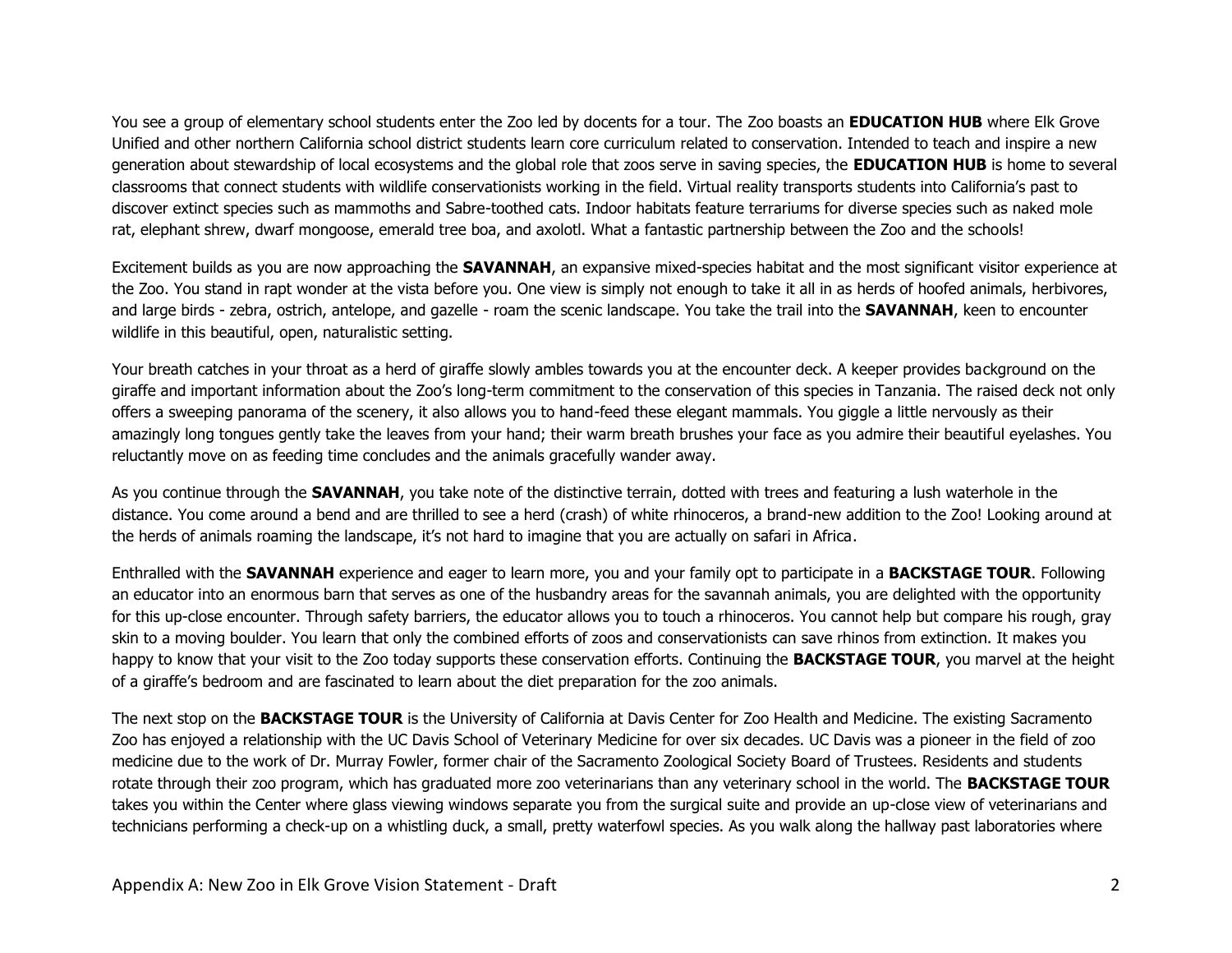scientists are studying slides under microscopes, you realize that the images are being projected onto the hallway walls for you to view. How fascinating!

Feeling like a zoo insider, you leave your **BACKSTAGE TOUR** to continue your zoo exploration, now heading down a shady forest trail through a living tunnel of greenery. You emerge into a forest clearing where you encounter an odd animal that looks as if it walked straight out of the pages of a fairy tale: the chocolate brown animal has the head of a giraffe and the hindquarters of a zebra. It is an okapi, a rare species from the Democratic Republic of Congo. You wonder at the strange beauty of this species and are delighted to learn about the Zoo's participation in the Okapi Conservation Project. Taking one last look at this unusual creature, you move along.

In a nearby leafy glade, a pack of African wild dogs runs by as you read about how this rare species is threatened by diseases transmitted from domestic dogs. Next, you pass several habitats for the cheetah, Africa's fastest land mammal. Large viewing windows allow for close access and tremendous outlooks across the landscape. It is a great spot to catch the cheetahs in action!

Just across the path from the wild dogs are the "Big Cats," a pride of lions. A male lion sleeps underneath a tree while a trio of lionesses prowl the habitat. The zoo keepers launch an informative talk, using a training wall to draw a lioness over so guests can get a closer look. The keepers explain how positive reinforcement and training allow the Zoo to properly care for these animals. You appreciate the opportunity to learn more about these magnificent animals while being in such close proximity to them.

You walk on and notice a grassland habitat nearby that is home to a troop of gelada. You learn that these large monkeys with bright red chests and a brown-mane of mantled hair are only found in the highlands of Ethiopia. The new Zoo joins San Diego and the Bronx Zoo as one of the esteemed few zoos within the United States caring for this sociable species. You and your family decide to sit down and have a treat at the **GELADA GELATO CAFÉ**. The gelato is infused with flavors of local fruits from California's central valley, as well as sustainably harvested vanilla. The gregarious geladas are fun to watch as you enjoy your tasty treat.

Refreshed from your gelato break, you begin walking along and are amused by the antics of several species of lemurs. You have noticed them hopping on branches in habitats throughout the Zoo. The existing Sacramento Zoo has a long history of working with these playful prosimians and supporting conservation projects throughout Madagascar.

Your next stop is FRESH WATER DISCOVERY, a true cause for celebration as you will have the chance to encounter the hippopotamus, returning to the region after a decades-long absence. The Zoo's pod of hippopotamus resides in several habitats, allowing a variety of viewing opportunities for guests. A long boardwalk travels over marshland leading to a dock where keepers hand apples to guests to throw into the gaping mouths of the hungry hippos. Further down the path you pass several aquariums for species such as the brightly colored cichlid, African bullfrog, lungfish, and rock python. The next aquarium is a sight to behold: a pair of hippos resting peacefully underwater. Hippos spend the majority of their days sleeping underwater, and the new habitat allows guests to view the fine details of their wrinkly skin as their bulbous bodies rest against the windows. Suddenly, one of the hippos lifts its head to take a breath of air and lets out a WHEEZE-HONK noise. This triggers a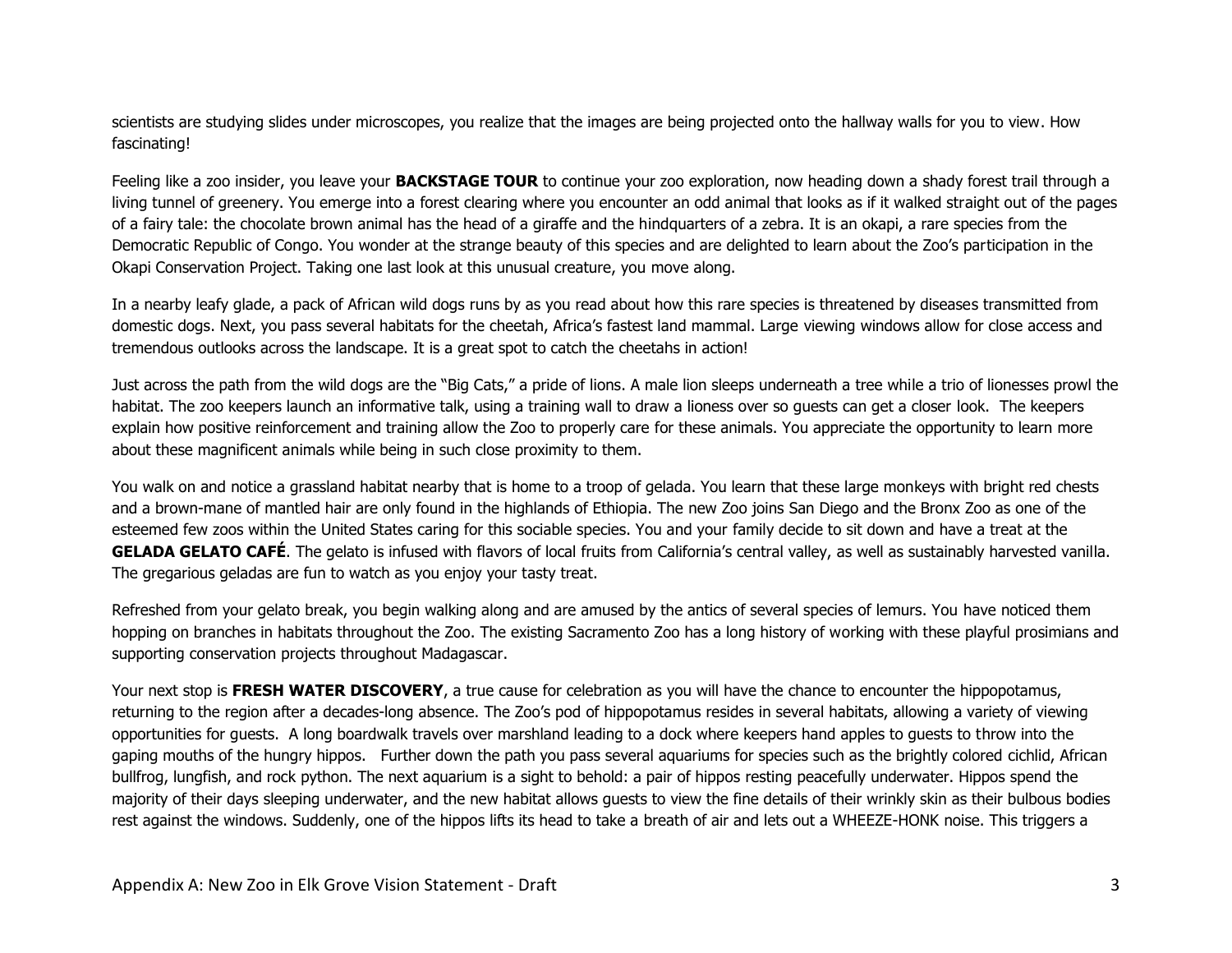reaction amongst the other hippos down the river as a staccato of grunts echoes throughout the habitat. All of that noise does nothing to disturb the American alligators, who lie half submerged in the final pond of **FRESH WATER DISCOVERY**. You are fascinated by these large reptiles, even when they are only lazing about and basking in the sun! A small pavilion is also home to several species of dart frog. You admire the brightly colored skin of the frogs as you learn more about the important role of fresh water in maintaining a healthy ecosystem.

Vocalizations from the Zoo's flock of flamingos, a long-time zoo favorite, now beckon you into the large walk-through **AVIARY**. In addition to the flamingos, the aviary houses a unique variety of birds from the new world, including scarlet ibis, roseate spoonbill, sun bittern, and oropendola.

As you leave the **AVIARY** and head back towards **ZOO PLAZA**, the flamingo vocalizations give way to a tinkling musical arrangement. It is the Zoo's wildlife carousel, with hand-carved wooden animals representing species from around the world. A quick spin on the carousel ends just in time for you to travel to **DELTA TRAIL**. The Zoo's interest and action in conservation stretches far and wide, but also focuses right here in Sacramento County. Local wildlife sits front and center along the Zoo's **DELTA TRAIL**, where you encounter the western pond turtle, mountain yellow legged frog, and giant garter snake in various outdoor ponds. An educator talks to you about the Zoo's efforts to return small animals to the wild and explains the plight facing many of these species, including habitat loss and competition from invasive exotic animals. Solutions include propagation of these species in zoos and releasing them back into safe habitats.

The trail highlights species native to the Sacramento Delta, both past and present, including bald eagles, which are rescued and provided with a permanent home at the Zoo due to their non-releasable status. The eagles and trout are found in habitats that pay tribute to the Wilton Rancheria, an indigenous tribe whose territory encompasses Sacramento County. Interested to learn more, you study the informative graphics which interpret the descendants of Wilton Rancheria and their relationship with the land.

A splash of water suddenly draws your attention, revealing a family of river otter, an animal found throughout the Delta. You appreciate their antics for a while and then you move on to the final habitat on the **DELTA TRAIL**: the grizzly bear.

You are so excited that the new Zoo is welcoming these large bears back to the Sacramento region! Though featured prominently on the State seal and flag of California, you learn that grizzlies were hunted to extinction in California over a hundred years ago. Like the bald eagle, the bears who make their home at the Zoo were rescued as part of a United States Fish and Wildlife Service program that calls upon accredited zoos to offer permanent homes for bears that need special care.

With streams and large boulders and logs strewn throughout, the habitat offers myriad options for the bears' recreation and enjoyment. A glass viewing panel brings you nose to nose with these large bears and you feel a sense of awe knowing the grizzlies have finally returned home.

Your next stop is the **SAVANNAH GRILL**, a two-story lodge reminiscent of an African safari. **SAVANNAH GRILL** features locally sourced meats and vegetables to create a unique dining experience. Downstairs a local convention is hosting their icebreaker, and you see groups posing for photos in front of the iconic **SAVANNAH** landscape. You can easily appreciate how this would be a wonderful venue for many different kinds of